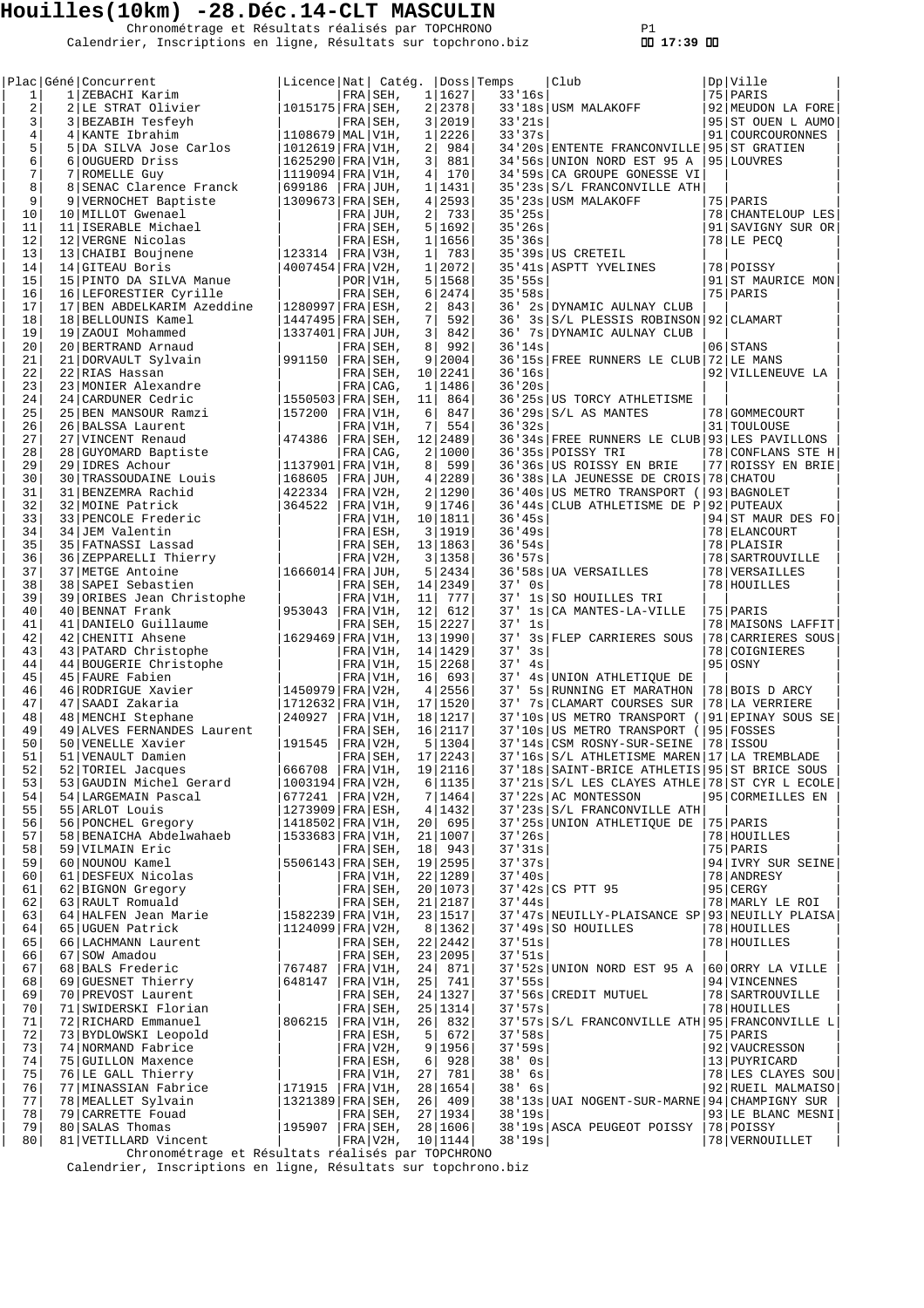Chronométrage et Résultats réalisés par TOPCHRONO P2 Calendrier, Inscriptions en ligne, Résultats sur topchrono.biz  **17:39** 

|       | Plac   Géné   Concurrent                                                                                                       |                          | Licence Nat  Catég.  Doss Temps |    |           |          |    | Club                                              | Dp Ville          |
|-------|--------------------------------------------------------------------------------------------------------------------------------|--------------------------|---------------------------------|----|-----------|----------|----|---------------------------------------------------|-------------------|
| 81    | 82 PLOYARD Benjamin                                                                                                            | 269692                   | $ FRA SEH$ ,                    |    | 29 1901   |          |    | 38'21s VGA COMPIEGNE                              | 60 COMPIEGNE      |
| 82    | 83 ROBERT John                                                                                                                 |                          | $FRA SEH$ ,                     |    | 30 2555   | 38'27s   |    |                                                   | 78 VELIZY VILLACO |
| 83    | 84 BRIANT Geoffrey                                                                                                             | $ 904734 $ FRA SEH,      |                                 |    | 31 1537   |          |    | 38'28s ATHLETIC CLUB ARPAJO   91   LINAS          |                   |
| 84    | 85 RIVOAL Patrick                                                                                                              | 1245753 FRA V1H,         | 29                              |    | 987       |          |    | 38'28s CLUB ATHLETIQUE AUBE 78 EPONE              |                   |
| 85    | 86 CHARPENTIER Sylvain                                                                                                         | $ 1572357 $ FRA $ SEH$ , |                                 |    | 32 1595   |          |    | 38'29s XRUN CLUB                                  | 92 BOURG LA REINE |
| 86    | 87 CANDAU TILH Paul                                                                                                            |                          | FRA SEH,                        |    | 33 2132   | 38'30s   |    |                                                   | 75 PARIS          |
| 87    | 88 DJABIRI Ibrahim                                                                                                             |                          | FRA SEH.                        |    | 34 2069   | 38'31s   |    |                                                   | 92 MONTROUGE      |
| 88    | 89 LEFEVRE Pascal                                                                                                              | 208714                   | FRA V2H,                        |    | 11 2182   |          |    | 38'31s RAMBOUILLET SPORTS                         | 28   HANCHES      |
| 89    | 90 MOCAER Berenger                                                                                                             |                          | FRA SEH,                        |    | 35   1564 | 38'32s   |    |                                                   | 75 PARIS          |
| 90    | 91 PAMART Olivier                                                                                                              | 1154466 FRA V1H,         |                                 |    | 30 1413   |          |    | 38'33s CLUB ATHLETIQUE AUBE 78 LAINVILLE EN V     |                   |
| 91    | 92 KHARBICHI Abdel                                                                                                             | 1086328 FRA V2H,         | 12                              |    | 673       |          |    | 38'34s VERNEUIL AC                                | 78 VERNEUIL SUR S |
| 92    | 93 BEN REHOUMA Kaled                                                                                                           |                          | FRA SEH.                        |    | 36   1714 | 38'34s   |    |                                                   | 75 PARIS          |
| 93    | 94 PAPOT Guillaume                                                                                                             |                          | FRA SEH,                        |    | 37 1513   | 38'34s   |    |                                                   | 95 ERAGNY SUR OIS |
| 94    | 95 HARQUEVAUX Benjamin                                                                                                         | T236824   FRA   SEH,     |                                 |    | 38 1026   | 38'34s   |    |                                                   | 92 BOULOGNE BILLA |
| 95    | 96 TURQUAY Alexandre                                                                                                           |                          | FRA SEH,                        |    | 39 8881   | 38'35s   |    |                                                   | 93 VAUJOURS       |
| 96    | 97 PHILIPPS Frederic                                                                                                           |                          | FRA V1H,                        |    | 31   1626 | 38'35s   |    |                                                   | 94 LE PLESSIS TRE |
| 97    |                                                                                                                                |                          | 40                              |    | 774       |          |    |                                                   |                   |
|       | 98 AIT TAAMOUTE Toufik                                                                                                         | 492086   FRA   SEH,      |                                 |    |           |          |    | 38'36s S/L AS MANTES                              | 78 BOISSY MAUVOIS |
| 98    | 99 LE ROUX Eric                                                                                                                | $1711571$ FRA V1H,       | 32                              |    | 878       |          |    | 38'37s UNION NORD EST 95 A   95 GOUSSAINVILLE     |                   |
| 99    | 100 VIOLETTE Dominique                                                                                                         | 418475                   | FRA V2H,                        |    | 13 2451   |          |    | 38'38s   ASPTT AUXERRE                            | 89 CHAMVRES       |
| 100   | 101 CHERIET Maxime                                                                                                             | 113283                   | FRA ESH,                        | 7  | 872       |          |    | 38'38s UNION NORD EST 95 A   95   MARLY LA VILLE  |                   |
| 101   | 102   VUILLEMIN Robert                                                                                                         | 1231664 FRA V1H,         |                                 | 33 | 795       |          |    | 38'38s UAI NOGENT-SUR-MARNE   94   NOGENT SUR MAR |                   |
| 102   | 103 MAYEUX Arnaud                                                                                                              | 683815   FRA   V1H,      |                                 |    | 34   1707 | 38'40s   |    |                                                   | 95 PONTOISE       |
| 103   | 104 THIOLLET Francois                                                                                                          | 1471744 FRA V1H,         |                                 |    | 35 1936   |          |    | 38'41s US OLYMPIQUE DE CHEL 77 CHELLES            |                   |
| 104   | 105 YARDIMIAN Xavier                                                                                                           | 1490131 FRA SEH,         | 41                              |    | 721       |          |    | 38'42s DOMONT ATHLETISME                          |                   |
| 105   | 106 DRANCOURT Indar                                                                                                            |                          | FRA SEH,                        |    | 42 1598   | 38'43s   |    |                                                   | 75   PARIS        |
| 106   | 107 VAUCHEL Timothee                                                                                                           | 658847                   | FRA ESH,                        |    | 8 1689    |          |    | 38'46s S/L LES CLAYES ATHLE 78 LES CLAYES SOU     |                   |
| 107   | 108 SIBERT Bruno                                                                                                               | $ 1250752 $ FRA $ V2H$ , |                                 |    | 14   1263 |          |    | 38'48s CLUB ATHLETISME DE P                       | 92   PUTEAUX      |
| 108   | 109 CHASTANIER Eric                                                                                                            | $ 594258 $ FRA V2H,      |                                 |    | 15 1671   |          |    | 38'49s C.C. TAVERNY ATHLETI 95 TAVERNY            |                   |
| 109   | 110 LE MEUR Yan                                                                                                                | $ 1438950 $ FRA $ $ SEH, | 43                              |    | 597       |          |    | 38'52s CA MONTREUIL 93                            | 92 CLICHY         |
| 110   | 111 MONGO SOM David                                                                                                            |                          | $ 1094800 $ FRA $ V2H, 16 1228$ |    |           |          |    | 38'53s S/L C.O. DES ULIS                          |                   |
| 111   | 112 PERROCHON Didier                                                                                                           | $ 1009528 $ FRA $ V1H,$  |                                 |    | 36 768    |          |    | 38'54s CA GROUPE GONESSE VI                       |                   |
| 112   | 113 HADDAOUI Amine                                                                                                             | 1303205 FRA V2H,         |                                 |    | 17   1459 |          |    | 38'57s CLUB ATHLETIQUE AUBE 78 EPONE              |                   |
| 113   | 114 LE BUHAN Gaetan                                                                                                            | $ 1561043 $ FRA $ ESH,$  |                                 |    | 9 1395    |          |    | 38'59s EA ST QUENTIN EN YVE                       |                   |
| 114   | 115 VANHORDE Didier                                                                                                            | 304810                   | FRA V2H,                        |    | 18   1232 |          |    | 39' 1s VO2 RIVES DE SEINE                         |                   |
|       |                                                                                                                                |                          |                                 |    |           |          |    |                                                   |                   |
| 115   | 116 SILLAH Mohamed                                                                                                             |                          | FRA SEH,                        |    | 44 8799   | $39'$ 1s |    |                                                   | 77 VILLEPARISIS   |
| 116   | 117 BOURDON Nicolas                                                                                                            | 359428                   | FRA V1H,                        |    | 37 1867   | 39'      |    | 2s CLAMART COURSES SUR                            | 92 CLAMART        |
| 117   | 118 GASNOT Jean Louis                                                                                                          | 579030                   | FRA V2H,<br>19                  |    | 970       | 39'      |    | 3s COURIR ENSEMBLE SNCF                           | 95   ARGENTEUIL   |
| 118   | 120 MAIRINIAC Benoit                                                                                                           | $1720763$ FRA SEH,       | 45                              |    | 931       | 39'      |    | 6s FOULEES DE ST GERMAI 78 ST GERMAIN EN          |                   |
| 119   | 121 SANSON Bernard                                                                                                             | 710816                   | FRA V2H,                        |    | 20 1031   | 39'      |    | 7s EA ST QUENTIN EN YVE 78 TRAPPES                |                   |
| 120   | 122 ROUSSEL Johann                                                                                                             |                          | FRA SEH,                        |    | 46 1012   | 39'      | 8s |                                                   | 77 LESIGNY        |
| 121   | 123 GODEFROY Stephane                                                                                                          | 122934                   | $FRA/V2H$ ,                     |    | 21   1348 | 39'      |    | 8s SO HOUILLES                                    |                   |
| 122   | 124 SOUBIROU Francois Xavier                                                                                                   | $ 1606541 $ FRA   V1H,   |                                 |    | 38   1623 | 39'      |    | 8s ASCA PEUGEOT POISSY                            | 78   MAULE        |
| 123   | 125 COCHEZ Cyril                                                                                                               |                          | FRA SEH,                        |    | 47 1273   | 39'      | 9s |                                                   | 91 ITTEVILLE      |
| 124   | 126 AIT TAAMOUTE Norvine                                                                                                       | 1633141   FRA   V1H,     | 39                              |    | 773       |          |    | 39'10s S/L AS MANTES                              | 78 FRENEUSE       |
| 125   | 127 BENBOUAZIZ Youssef                                                                                                         | 929733                   | FRA V2H,                        |    | 22 2108   |          |    | 39'15s S/L SC BRIE-COMTE-RO 77 MOISSY CRAMAYE     |                   |
| 126   | 128 ROTTIER Maxime                                                                                                             |                          | FRA SEH,                        |    | 48 1736   | 39'15s   |    |                                                   | 78 HOUILLES       |
| 127   | 129 BENOURHAZI Karim                                                                                                           | 1451251 FRA V1H,         |                                 |    | 40 2054   |          |    | 39'15s L'ISLE ADAM AC                             | 95 VILLIERS ADAM  |
| 128   | 131 PIRIOU Dimitri                                                                                                             |                          | FRA SEH,                        |    | 49 2075   | 39'17s   |    |                                                   | 78   VERSAILLES   |
| 129   | 132 GUFFROY Frederic                                                                                                           | 919039                   | FRA V1H.<br>41                  |    | 791       | 39'18s   |    |                                                   | 60 LAMORLAYE      |
| 130   | 133 KHALI Alexandre                                                                                                            | $ 1641621 $ FRA $ SEH$   |                                 |    | 50 2127   |          |    | 39'19s ATHLETIC CLUB DE PAR 33 PAREMPUYRE         |                   |
| 131   | 134 CASSIER Etienne                                                                                                            |                          | $FRA SEH$ ,                     |    | 51   1734 | 39'20s   |    |                                                   | 92 CLICHY         |
| 132   | 134   CASSIER ECICINE<br>135   DESCROIX Samuel<br>137   PLANQUAIS Patrice                                                      | 1602474   FRA   SEH,     |                                 |    | 52 2018   |          |    | 39'21s LA JEUNESSE DE CROIS 78 TRAPPES            |                   |
| 133   |                                                                                                                                |                          | FRA SEH,                        |    | 53 2413   | 39'22s   |    |                                                   | 78   SARTROUVILLE |
| 134   |                                                                                                                                | 677137   FRA   V1H,      |                                 |    | 42 1301   |          |    | 39'22s CSM ROSNY-SUR-SEINE   78   MAGNANVILLE     |                   |
|       |                                                                                                                                |                          |                                 |    |           |          |    |                                                   |                   |
| 135   | 138 VOISENET David                                                                                                             |                          | $FRA SEH$ ,                     |    | 54 1996   | 39'24s   |    |                                                   | 95 EAUBONNE       |
| 136   | 139 LE MOAL Bruno                                                                                                              | $ 202806 $ FRA $ V2H,$   |                                 |    | 23 877    |          |    | $39'24s$ L'ISLE ADAM AC                           | 95 VIARMES        |
| 137   | 140 FOUQUET Marc<br>141 MAHAUT Eric                                                                                            | $ 1416132 $ FRA $ SEH$ , |                                 |    | 55 874    |          |    | 39'24s UNION NORD EST 95 A   95 LE THILLAY        |                   |
| 138   |                                                                                                                                | $ 123865 $ FRA V1H,      |                                 |    | 43 1492   |          |    | 39'27s STADE VERNEUIL-SUR-A 28 RUEIL LA GADEL     |                   |
| 139   | 143 CHASSAGNARD Thomas                                                                                                         |                          | FRA SEH,                        |    | 56 1023   | 39'30s   |    |                                                   | 94 BRY SUR MARNE  |
| 140   | 144 DELAPORTE Bruno                                                                                                            | $1702276$ FRA SEH,       |                                 |    | 57 1763   |          |    | 39'31s   C.C. TAVERNY ATHLETI   95   TAVERNY      |                   |
| 141   | 145 GAZZOLA Patrick                                                                                                            |                          | FRA V1H,                        |    | 44 1107   | 39'33s   |    |                                                   | 91 VIRY CHATILLON |
| 142   | 145 GAZZOLA PACIICA<br>146 VADIMON Hubert<br>147 SAUDAI Fabrice                                                                | $1443147$ FRA V1H,       |                                 |    | 45 8573   |          |    | 39'35s PLM CONFLANS                               | 78 ACHERES        |
| 143   |                                                                                                                                | $ 167265 $ FRA V1H,      |                                 |    | 46 1995   |          |    | 39'35s UA SOCIETE GENERALE                        | 77 BUSSY ST GEORG |
| 144   |                                                                                                                                | $ 1724870 $ FRA $ SEH$ , |                                 |    | 58 1468   |          |    | 39'36s AC MONTESSON                               | 78 MONTESSON      |
| 145   |                                                                                                                                |                          | FRA V1H,                        |    | 47 1744   | 39'36s   |    |                                                   | 78   ORGEVAL      |
| 146   | 147 SADARI FADILION<br>149 STOLTZ Thomas<br>150 SUFFICE Michel<br>151 BEZANERE Daniel<br>152 OLIVIER Daniel<br>153 TITA Mounir | $1310228$ FRA $V2H$ .    |                                 |    | 24 1399   |          |    | 39'37s DREUX ATHLETIC CLUB   27 MESNIL SUR L E    |                   |
| 147   |                                                                                                                                | $ 673023 $ FRA V3H,      |                                 |    | 2 1895    |          |    | $39'37s$ $S/L$ MASSY AS                           | 92   ANTONY       |
| 148   |                                                                                                                                | 880614   FRA   V3H,      |                                 |    | 3 2031    |          |    | 39'37s RUNNING ET MARATHON   78 PLAISIR           |                   |
| 149   |                                                                                                                                | $ 1292557 $ FRA $ V1H,$  |                                 |    | 48 770    |          |    | $39'39s$ $S/L$ AS MANTES                          | $78$ LIMAY        |
| 150   | 154 PAUILLACQ Christian                                                                                                        | 1420427 FRA V1H,         |                                 | 49 | 904       |          |    | 39'40s ES SARTROUVILLE                            | 78 SARTROUVILLE   |
| 151   | 155 LEMPEREUR Henri                                                                                                            |                          | FRA V3H,                        |    | 4 1889    |          |    | $39'41s$ ETHAN                                    | $92$ SEVRES       |
| 152   |                                                                                                                                |                          | FRA V1H,                        |    | 50 1938   | 39'43s   |    |                                                   | 92 BOIS COLOMBES  |
| 153   | 156 SHU Romaric<br>157 LACROIX Damien                                                                                          |                          |                                 |    | 59 1723   | 39' 45s  |    |                                                   | 92 ISSY LES MOULI |
| 154   | 158 RAZAFIARIVELO Jean                                                                                                         | $ 1117240 $ FRA $ V2H$ , | FRA SEH,                        |    |           |          |    |                                                   |                   |
|       |                                                                                                                                |                          |                                 |    | 25 2389   |          |    | 39'45s RAMBOUILLET SPORTS                         | 78 RAMBOUILLET    |
|       | 155 159 ROBIN Boris                                                                                                            |                          | FRA SEH,                        |    | 60 2212   | 39'46s   |    |                                                   | 78 MAISONS LAFFIT |
| 156   | 160 BEZZAZI Tayeb                                                                                                              |                          | FRA V1H,                        |    | 51 566    | 39'49s   |    |                                                   | 78 POISSY         |
| 157   | 161 PERRAUD Philippe                                                                                                           | $1614371$ FRA V2H,       |                                 |    | 26 2189   |          |    | 39'49s VO2 RIVES DE SEINE                         | 78 CHANTELOUP LES |
| 158   | 162 CHASSAGNARD Mathieu                                                                                                        |                          | FRA V2H,                        |    | 27 1022   | 39'49s   |    |                                                   | $75$ PARIS        |
| 159   | 163 SAINT AUBIN Lionel                                                                                                         | $ 1656520 $ FRA $ V1H,$  |                                 |    | 52 719    |          |    | 39'49s DOMONT ATHLETISME                          |                   |
| $160$ | 165 BELL Alexandre                                                                                                             | 174779   FRA   V2H,      |                                 |    | 28   2248 |          |    | $39'50s$ AS BONDY                                 | $93$ BONDY        |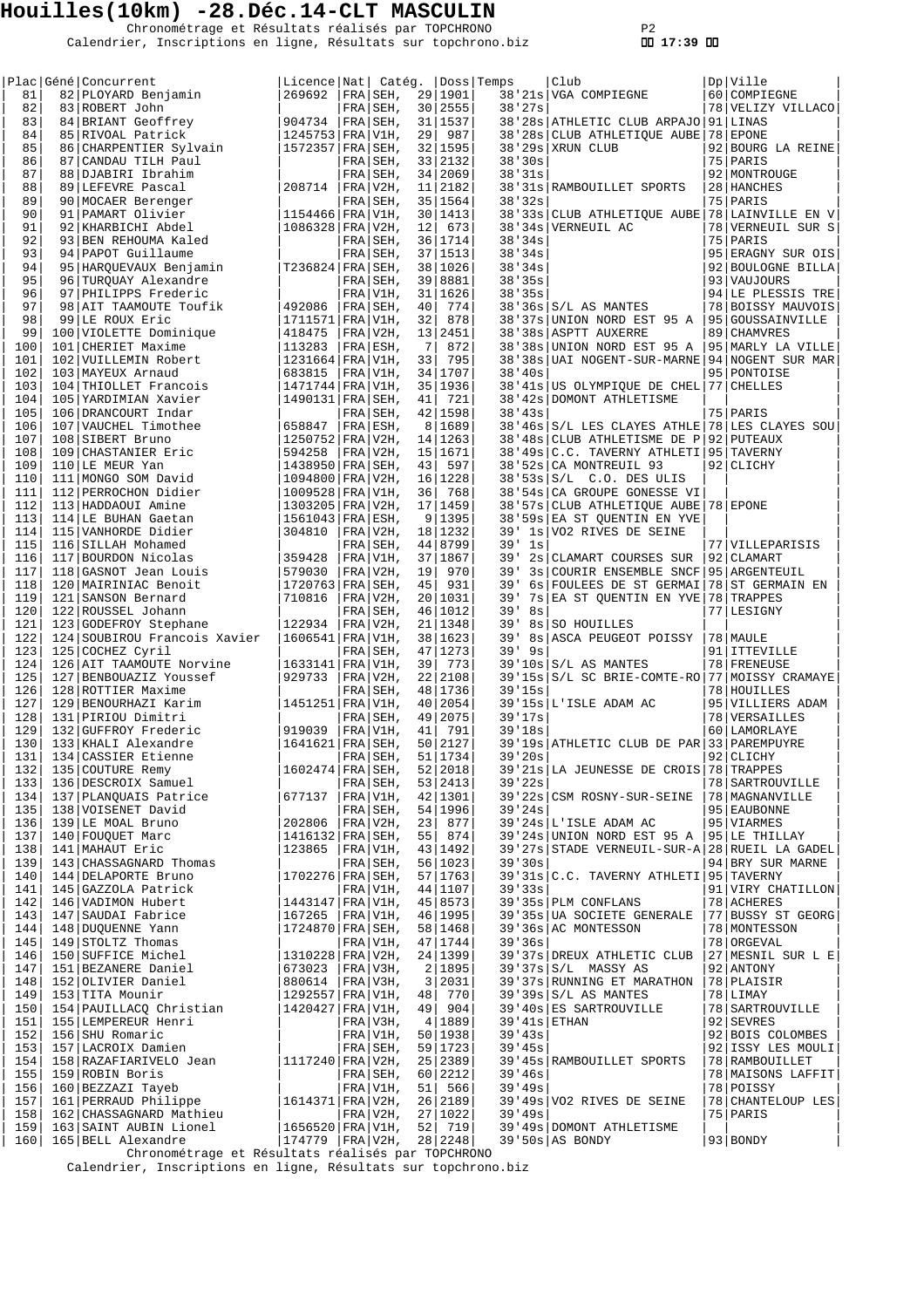Chronométrage et Résultats réalisés par TOPCHRONO P3 Calendrier, Inscriptions en ligne, Résultats sur topchrono.biz  **17:39** 

|            | Plac Géné Concurrent                              | Licence Nat  Catég.                          |                          |          |                      | Doss Temps       | Club                                                                               |    | Dp Ville                               |
|------------|---------------------------------------------------|----------------------------------------------|--------------------------|----------|----------------------|------------------|------------------------------------------------------------------------------------|----|----------------------------------------|
| 161        | 166 CHAUMIER Fabien                               |                                              | FRA SEH,                 |          | 61   1761            | 39.51s           |                                                                                    |    |                                        |
| 162<br>163 | 167 KEBIR Zahir<br>168 AZDAD Ali                  | 1584702   ALG   V1H,<br>217492               | $FRA SEH$ ,              | 53<br>62 | 802<br>575           |                  | 39'51s VILLEPINTE MARATHON<br>39'53s ATHLETIC CLUB DE MAR 60 COMPIEGNE             |    | 93 VILLEPINTE                          |
| 164        | 169 SALERNO Olivier                               | $1053859$ FRA SEH,                           |                          | 63       | 896                  |                  | 39'55s NEUILLY SUR MARNE AT                                                        |    | $93$ GAGNY                             |
| 165        | 170 TRAVERS Jean Michel                           |                                              | FRA V2H,                 |          | 29 1079              | 39'55s           |                                                                                    |    | 78 LE MESNIL LE R                      |
| 166        | 171 LEFEBVRE Alexandre                            |                                              | FRA SEH,                 |          | 64   1481            | 39'56s           |                                                                                    |    | 92 RUEIL MALMAISO                      |
| 167        | 172 LIBERMAN Bernard                              | 522243                                       | FRA V1H.                 | 54       | 840                  |                  | 39'56s DYNAMIC AULNAY CLUB                                                         |    | 93 AULNAY SOUS BO                      |
| 168        | 173 TOLINI Pascal                                 |                                              | FRA V1H,                 |          | 55 2353              | 39.59s           |                                                                                    |    | 20 LUCCIANA                            |
| 169        | 174 DEVULDER Francois                             | 796572                                       | FRA SEH,                 | 65       | 705                  |                  | 39'59s DOMONT ATHLETISME                                                           |    |                                        |
| 170<br>171 | 175 LE GLEUT David<br>176 PIERILLAS Christophe    |                                              | $FRA V1H$ ,<br>FRA SEH,  |          | 56 2290<br>66 1139   | 39'59s<br>39'59s |                                                                                    |    | 91   PALAISEAU<br>91 SAULX LES CHAR    |
| 172        | 177 SCHAULER Gilles                               |                                              | FRA V1H,                 | 57       | 1005                 | 40'<br>0s        |                                                                                    |    | 75   PARIS                             |
| 173        | 178 DELACROIX Jean Luc                            | 946674                                       | FRA V1H,                 | 58       | 763                  | 40'<br>1s        |                                                                                    |    |                                        |
| 174        | 179 FERREIRA Remi                                 | $1040526$ FRA ESH,                           |                          | 10       | 567                  | 40'<br>1s        |                                                                                    |    | 02 PERNANT                             |
| 175        | 180 GALDEANO Thomas                               |                                              | FRA ESH,                 | 11       | 1726                 | 40'              | 3s VERNEUIL AC                                                                     |    | 78 VERNEUIL SUR S                      |
| 176        | 181 NAIT ADDI Yassine                             | 1709123   FRA   SEH,                         |                          | 67       | 841                  | 40'<br>4s        | DYNAMIC AULNAY CLUB                                                                |    |                                        |
| 177        | 182 SKRABACZ Florent                              |                                              | FRA V1H,                 |          | 59 8503              | 40'<br>6s        |                                                                                    |    | 78 HOUILLES                            |
| 178<br>179 | 183 BRUNEL Julien<br>184 BELAOUT Nordine          | $1459069$ FRA SEH,<br>483676                 | FRA V2H,                 | 68       | 948<br>30   1235     | 40'<br>40'       | 7s CS TERNES PARIS OUES<br>7s AS POISSY ATHLETISME                                 |    | 75 PARIS                               |
| 180        | 185 PINHAL Jean                                   | 811481                                       | FRA V2H,                 |          | 31   1206            | 40'              | 7s LE CHESNAY 78 AS                                                                |    |                                        |
| 181        | 186 TOURNEUR Mathieu                              |                                              | FRA SEH,                 |          | 69 1356              | 40'<br>8s        |                                                                                    |    | 78   SARTROUVILLE                      |
| 182        | 187 AISSAOUI Morad                                | $1711510$ FRA SEH,                           |                          | 70       | 862                  | 40'              | 9s US TORCY ATHLETISME                                                             |    |                                        |
| 183        | 188 HOCINE Mounir                                 |                                              | FRA SEH,                 | 71       | 2242                 | 40'10s           |                                                                                    |    | 06 ROOUEBILLIERE                       |
| 184        | 189 NAILI Abderrahim                              |                                              | FRA V1H,                 |          | 60 1060              | 40'12s           |                                                                                    |    | 94 IVRY SUR SEINE                      |
| 185        | 190 HAYOUN Alexandre                              | 535551                                       | FRA V2H,                 | 32       | 944                  |                  | 40'12s   ASSOCIATION SPORTIVE                                                      |    | 93 ROSNY SOUS BOI                      |
| 186<br>187 | 191 GILABERT Stephane<br>192 BACON Herve          | $1256993$ FRA SEH,                           | FRA V1H,                 | 72       | 697<br>61 1164       | 40'15s           | 40'12s UNION ATHLETIQUE DE                                                         |    | 93   DRANCY                            |
| 188        | 193 LECLERE Dominique                             | 461225                                       | $FRA V2H$ ,              |          | 33 2047              |                  | 40'16s OUEST ESSONNE ATHLET   91   FORGES LES BAI                                  |    |                                        |
| 189        | 194 KERAVEC Thibaut                               | 1268388 FRA SEH,                             |                          |          | 73 1450              |                  | 40'16s LA JEUNESSE DE CROIS                                                        |    | 95 BEZONS                              |
| 190        | 195 DOGUET Denis                                  |                                              | FRA V1H,                 | 62       | 937                  |                  | 40'17s UNITED RUNNERS 78                                                           |    | 78 ST GERMAIN EN                       |
| 191        | 196 TOMAS ESPEJO Pierre                           |                                              | FRA SEH,                 | 74       | 588                  | 40'17s           |                                                                                    |    | 93 DRANCY                              |
| 192        | 197   ANDRIANJAKARIMANGA Antonio                  |                                              | FRA SEH,                 |          | 75   1541            | 40'17s           |                                                                                    |    | 78 LES MUREAUX                         |
| 193        | 198 AMBARD Cyril                                  |                                              | FRA SEH,                 |          | 76 1952              | 40'17s           |                                                                                    |    | 75   PARIS                             |
| 194        | 199 COURCHINOUX Michel                            |                                              | FRA V1H,                 |          | 63 1048              | 40'18s           |                                                                                    |    | 95 CORMEILLES EN                       |
| 195        | 200 NORMAND Cyril                                 | T190210   FRA   V1H,                         |                          |          | 64   1329            | 40'19s           |                                                                                    |    | 78 CHATOU                              |
| 196<br>197 | 201 NAVIER Philippe<br>202 GUETTIER Denis         | 223763<br>695665                             | $FRA/V2H$ ,<br> FRA V1H, | 65       | 34   1346<br>559     |                  | 40'19s SO HOUILLES<br>40'20s FREE RUNNERS LE CLUB                                  | 72 | 78 HOUILLES<br><b>CHANGE</b>           |
| 198        | 203 LECOT Stephane                                | 939531                                       | FRA V1H,                 |          | 66 2022              |                  | 40'21s US METRO TRANSPORT (                                                        |    | 91   MASSY                             |
| 199        | 204 EL BOUJEMAOUI Mohamed                         | 1615481   FRA   V1H,                         |                          | 67       | 838                  |                  | 40'25s DYNAMIC AULNAY CLUB                                                         |    |                                        |
| 200        | 205 STEFANO Frederic                              | 505003                                       | $FRA V2H$ ,              |          | 35 1768              |                  | 40'29s LIVRY GARGAN ATHLETI 93 LES PAVILLONS                                       |    |                                        |
| 201        | 206 KADI Sophian                                  |                                              | FRA SEH,                 |          | 77 2342              | 40'29s           |                                                                                    |    | 10 ST JULIEN LES                       |
| 202        | 207 BERRY Sebastien                               | $1586609$ FRA V1H,                           |                          | 68       | 606                  |                  | 40'36s   CA MANTES-LA-VILLE                                                        |    |                                        |
| 203<br>204 | 208 ZAWADA Philippe                               | 1683075 FRA V1H,                             |                          | 69       | 2070<br>70   1074    |                  | 40'38s S/L UA MAISONS LAFF                                                         |    |                                        |
| 205        | 209 ARMANGE Xavier<br>210 ROUSSEL Marc            | 1267230 FRA V1H,<br>$1214914$ FRA V2H,       |                          |          | 36 1695              |                  | 40'39s ATHLETIC BRUNOY CLUB<br>40'39s PLM CONFLANS                                 |    | 91 VARENNES JARCY<br>78 CONFLANS STE H |
| 206        | 211 PROST Frederic                                |                                              | FRA V2H,                 | 37       | 854                  | 40'41s           |                                                                                    |    | 78   MONTESSON                         |
| 207        | 212 ROBERT Patrice                                |                                              | $FRA V1H$ ,              |          | 71   1852            | 40'41s           |                                                                                    |    | 78 CARRIERES SUR                       |
| 208        | 213 BROSSIER Julien                               |                                              | $FRA$ JUH,               | 6        | 667                  | 40'41s           |                                                                                    |    | 95 ARGENTEUIL                          |
| 209        | 214 LEGER Tony                                    |                                              | FRA SEH,                 |          | 78 2357              | 40'42s           |                                                                                    |    | 78   MANTES LA JOLI                    |
| 210        | 215   BATTAGLIOLA Luc                             | 511987                                       | $FRA SEH$ ,              | 79       | 978                  |                  | 40'44s EA CERGY PONTOISE AT 95 JOUY LE MOUTIE                                      |    |                                        |
| 211        | 216 DEMAUDE Alain                                 |                                              | $FRA SEH$ ,              |          | 80 2368              | 40'44s           |                                                                                    |    | 78   SARTROUVILLE                      |
| 212<br>213 | 217 FOUCHER Ludovic<br>218 SIX Romuald            |                                              | FRA V1H,<br>FRA SEH,     |          | 72 1252<br>81 2271   | 40'45s<br>40'46s |                                                                                    |    | 77 ST SAUVEUR SUR<br>78 CARRIERES SUR  |
| 214        | 219 MOREIRA Thierry                               |                                              | FRA V1H,                 |          | 73 577               | 40'46s           |                                                                                    |    |                                        |
| 215        | 220 ANTON Arnaud                                  | 1652821 FRA SEH,                             |                          |          | 82 2249              |                  | 40'46s FREE RUNNERS LE CLUB 92 COLOMBES                                            |    |                                        |
| 216        | 221 ANDRONY Pascal                                | 1012421   FRA   V1H,                         |                          |          | 74 1098              |                  | 40'46s PLM CONFLANS                                                                |    | 78 CONFLANS STE H                      |
| 217        | 222 LEHACAUT Jocelyn                              | $1062698$ FRA V2H,                           |                          | 38       | 712                  |                  | 40'47s DOMONT ATHLETISME                                                           |    | 95 ECOUEN                              |
| 218        | 223 THALE THALAMY Richard                         |                                              | FRA V2H,                 |          | 39 1100              | 40'47s           |                                                                                    |    | 93 BONDY                               |
| 219<br>220 | 224 MOREIRA Jose Carlos<br>225 SAINTRAPT Stephane | 1229964   POR   V2H,<br>1188829   FRA   V1H, |                          | 40       | 983<br>75 1532       |                  | 40'48s ENTENTE FRANCONVILLE 95 ST GRATIEN<br>40'48s CS HISPANO SUIZA (LA 78 CHATOU |    |                                        |
| 221        | 226 RAVERDEL Denis                                | 1641376   FRA   V2H,                         |                          |          | 41 2313              |                  | 40'48s   SURESNES PASSION ATH   92   RUEIL MALMAISO                                |    |                                        |
| 222        | 227 MOUIMEN Mounir                                | 1049087   FRA   V1H,                         |                          | 76       | 771                  |                  | $40'49s$ $S/L$ AS MANTES                                                           |    | 78   MAULE                             |
| 223        | 228 LECLERC Jean Pierre                           |                                              | FRA V2H,                 | 42       | 737                  | 40.50s           |                                                                                    |    | 93 PANTIN                              |
| 224        | 229 DELACHAMBRE Michael                           | 591347                                       | FRA SEH,                 | 83       | 890                  |                  | 40'54s VGA COMPIEGNE *                                                             |    |                                        |
| 225        | 230 SILVA Laurent                                 |                                              | FRA V1H,                 |          | 77 9115              | 40.54s           |                                                                                    |    | 75 PARIS                               |
| 226        | 231 GOUAULT Geoffrey                              | 674017   FRA   SEH,                          |                          | 84       | 128                  |                  | 40'54s COM BAGNEUX                                                                 |    |                                        |
| 227        | 232 POLI Vittorio                                 | $1012843$ $ $ ITA $ $ V1H,                   |                          |          | 78   1807            |                  | 40'55s SO ROSNY-SOUS-BOIS                                                          |    | 93 ROSNY SOUS BOI                      |
| 228<br>229 | 233 BOUDON Yoann<br>234 BETTS Paul                |                                              | FRA SEH,<br>FRA V1H,     | 85       | 846<br>79   1834     | 40'56s           | 40'58s POISSY TRI                                                                  |    | 92 SURESNES<br>78 LE MESNIL LE R       |
| 230        | 235 LHOMEL Christophe                             |                                              | FRA SEH,                 |          | 86 2037              | 40'58s           |                                                                                    |    | 95 ARGENTEUIL                          |
| 231        | 236 ROY Leo                                       | $1209394$ FRA ESH,                           |                          | 12       | 596                  |                  | 40'59s AC VILLERS COTTERETS                                                        |    |                                        |
| 232        | 237 FRANCOIS Alan                                 |                                              | FRA V1H,                 |          | 80 2535              | $41'$ Os         |                                                                                    |    | 91 CHEVANNES                           |
| 233        | 238 DUFRESNE Sebastien                            |                                              | FRA SEH,                 |          | 87 2338              | $41'$ $2s$       |                                                                                    |    | 92 COURBEVOIE                          |
| 234        | 239 NAUD Vincent                                  | T187408   FRA   V1H,                         |                          |          | 81   1306            | $41'$ $4s$       |                                                                                    |    | 92 NANTERRE                            |
| 235        | 240 ARNOULT Pascal                                | 445738                                       | FRA V2H,                 |          | 43 960               |                  | 41' 4s CLUB ATHLETIQUE AUBE 78 ISSOU                                               |    |                                        |
| 236<br>237 | 241 ABRARD Jean Marc<br>242 FAGOTIN Alex          | 1628195   FRA   V1H,                         | FRA V1H,                 |          | 82   1788<br>83 1104 | 41'<br>$41'$ 5s  | 4s SURESNES PASSION ATH 92 SURESNES                                                |    | 94 LE PLESSIS TRE                      |
| 238        | 243 NEZZAR Samir                                  |                                              | FRA V1H,                 |          | 84   1836            | $41'$ 5s         |                                                                                    |    | 93 LE BOURGET                          |
| 239        | 244 RODRIGUES Jose                                |                                              | FRA V1H,                 |          | 85 1147              | $41'$ 6s         |                                                                                    |    | 95 ARGENTEUIL                          |
| 240        | 245 MANSOURI Farid                                |                                              | FRA SEH,                 |          | 88 1177              | $41'$ 6s         |                                                                                    |    | 92 NANTERRE                            |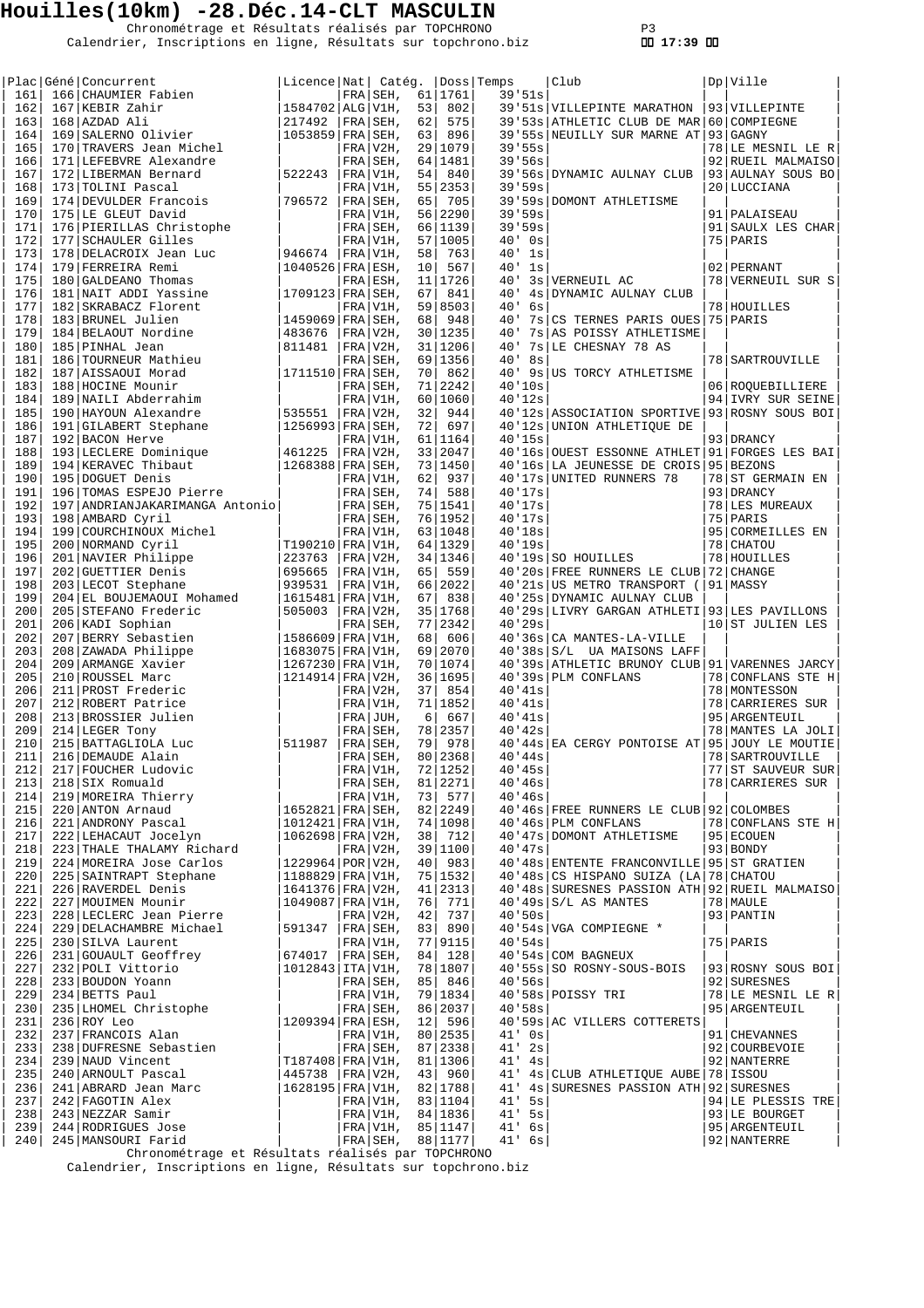Chronométrage et Résultats réalisés par TOPCHRONO P4 Calendrier, Inscriptions en ligne, Résultats sur topchrono.biz  **17:39** 

|            | Plac Géné Concurrent                                                                      | Licence Nat  Catéq.                                          |     |                                            |    |                    | Doss Temps |                      | Club                                                                                     | Dp   Ville                          |
|------------|-------------------------------------------------------------------------------------------|--------------------------------------------------------------|-----|--------------------------------------------|----|--------------------|------------|----------------------|------------------------------------------------------------------------------------------|-------------------------------------|
| 241        | 246 BLINOV Andrey                                                                         |                                                              |     | $RUS$ SEH,                                 | 89 | 982                |            | $41'$ $8s$           |                                                                                          | 19   SAINT-PETERSBO                 |
| 242        | 247 MANCHON Kevin                                                                         |                                                              |     | FRA SEH,                                   | 90 | 574                |            | $41'$ 9s             |                                                                                          | 78 ELANCOURT                        |
| 243<br>244 | 248 DA SILVA Philippe<br>249 STOLTZ Charles Hugo                                          |                                                              |     | FRA V1H,<br>FRA CAG,                       | 86 | 570<br>3 1743      |            | 41'10s<br>41'10s     |                                                                                          | 93 DRANCY<br>78 ORGEVAL             |
| 245        | 251 PAQUET Christian                                                                      |                                                              |     | FRA V2H,                                   |    | 44   1471          |            | 41'13s               |                                                                                          | 75   PARIS                          |
| 246        | 252 MOULIN Laurent                                                                        | 934135                                                       |     | $FRA/V2H$ ,                                | 45 | 895                |            |                      | 41'14s NEUILLY SUR MARNE AT                                                              |                                     |
| 247        | 253 GALLET Michel                                                                         |                                                              |     | FRA V3H,                                   | 5  | 1987               |            | 41'14s               |                                                                                          | 93 MONTFERMEIL                      |
| 248<br>249 | 254 THERON Jean Paul<br>255 DESPREAUX Yannick                                             | 1644354   FRA   V1H,                                         |     | FRA V1H,                                   | 88 | 87 2103<br>764     |            | 41'18s               | 41'19s CA GROUPE GONESSE VI                                                              | 41   VENDOME                        |
| 250        | 256 MARIE Sylvain                                                                         |                                                              |     | $FRA SEH$ ,                                |    | 91 1760            |            | 41'19s               |                                                                                          |                                     |
| 251        | 257 BOIS Sylvain                                                                          |                                                              |     | $FRA SEH$ ,                                |    | 92 1849            |            | 41'20s               |                                                                                          | 78 HOUILLES                         |
| 252        | 258 GAINCHE Franck                                                                        | 1680137   FRA   V1H,                                         |     |                                            |    | 89 1806            |            |                      | 41'20s C.C. TAVERNY ATHLETI                                                              | 95 ST LEU LA FORE                   |
| 253        | 259 DUQUESNE Bernard                                                                      |                                                              |     | FRA V2H,                                   |    | 46 1057            |            | 41'21s               |                                                                                          |                                     |
| 254<br>255 | 260 SANTOS Vincent<br>261 DESSAIN Regis                                                   | $T190305$ FRA SEH,                                           |     | FRA V1H,                                   | 93 | 851<br>90 1019     |            | 41'24s<br>41'24s     |                                                                                          | 78   SARTROUVILLE<br>78 HOUILLES    |
| 256        | 262 RIBEIRO Christophe                                                                    |                                                              |     | $FRA$ SEH,                                 |    | 94 2443            |            | 41'25s               |                                                                                          | 75   PARIS                          |
| 257        | 263 EL KHALIFA Youns                                                                      |                                                              |     | FRA SEH,                                   |    | 95   1021          |            | 41'27s               |                                                                                          | 75 PARIS                            |
| 258        | 264 DA SILVA Edmar                                                                        |                                                              |     | FRA SEH,                                   |    | 96 1458            |            | 41'29s               |                                                                                          | 78 TRIEL SUR SEIN                   |
| 259        | 265 BOUAABILA Rachid                                                                      |                                                              |     | FRA V1H,                                   | 91 | 571                |            | 41'29s               |                                                                                          | 95   ARGENTEUIL                     |
| 260<br>261 | 266 BELHOMME Franck<br>267 PINTO Antony                                                   | T189512 FRA V1H,                                             |     | FRA SEH,                                   |    | 92 2194<br>97 1694 |            | 41'29s<br>41'30s     |                                                                                          | 93 NEUILLY PLAISA<br>75 PARIS       |
| 262        | 268 JACOUEMIN Vincent                                                                     |                                                              |     | FRA SEH,                                   |    | 98 2067            |            | 41'32s               |                                                                                          | 78 HOUILLES                         |
| 263        | 269 CLAVEL Marien                                                                         |                                                              |     | FRA SEH,                                   | 99 | 891                |            | 41'32s               |                                                                                          | 75 PARIS                            |
| 264        | 271 DECREUS Jean Jacques                                                                  | $1032547$ FRA V2H,                                           |     |                                            | 47 | 884                |            |                      | $41'32s$ $S/L$ EA CREIL                                                                  |                                     |
| 265        | 272 MICHELLE Patrick                                                                      |                                                              |     | FRA V2H,                                   |    | 48 1136            |            | 41'33s               |                                                                                          |                                     |
| 266<br>267 | 273 GROGNUZ Bruno<br>274 DEQUE Louis                                                      |                                                              |     | FRA V2H,<br>FRA SEH, 100   1946            |    | 49   1971          |            | 41'33s<br>41'33s     |                                                                                          | 02 SOISSONS<br>75 PARIS             |
| 268        | 275 QUENTIN Stephane                                                                      | 1649771   FRA   V1H,                                         |     |                                            | 93 | 614                |            |                      | 41'34s S/L CLUB ATHLETISME                                                               |                                     |
| 269        | 276 JAOUEN CHATELAIN Robin                                                                |                                                              |     | FRA JUH,                                   | 7  | 1009               |            | 41'34s               |                                                                                          | 78 HOUILLES                         |
| 270        | 277 SOLARI Clement                                                                        |                                                              |     | FRA SEH, 101   1525                        |    |                    |            | 41'36s               |                                                                                          | 93   MONTREUIL                      |
| 271        | 279 VIEL Jean Michel                                                                      | T188564   FRA   V2H,                                         |     |                                            |    | 50   1071          |            | 41'37s               |                                                                                          | 92 VILLE D AVRAY                    |
| 272<br>273 | 280 LE CLAINCHE Pierrick<br>281 HARTA Abdelhak                                            | 370366                                                       |     | FRA V3H,<br>FRA SEH, 102 2561              |    | 6 1813             |            |                      | 41'37s   US EZANVILLE-ECOUEN<br>41'37s UNIVERSITE PARIS 5                                | 95 ECOUEN<br>75 PARIS               |
| 274        | 282 MAHAUT Patrice                                                                        | 133375                                                       |     | FRA   V1H,                                 |    | 94   1553          |            |                      | 41'39s FOULEES DES VIEILLES 23 LEPAUD                                                    |                                     |
| 275        | 283 DELABARRE Fabrice                                                                     | 209941                                                       |     | FRA V1H,                                   |    | 95   1084          |            |                      | 41'39s USM MALAKOFF                                                                      | 92   MALAKOFF                       |
| 276        | 284 CARABIN Patrick                                                                       |                                                              |     | FRA V1H,                                   |    | 96 1106            |            | 41'40s               |                                                                                          | 95 BEZONS                           |
| 277<br>278 | 285 DAVID Fabien<br>286 CYPRIEN Michel                                                    | 881818                                                       |     | FRA V1H,<br>FRA V3H,                       | 7  | 97 1752<br> 1250   |            | 41'40s               | 41'43s AS MARCOUSSIS                                                                     | 78 PLAISIR<br>91   MARCOUSSIS       |
| 279        | 287 LY Alassane                                                                           |                                                              |     | FRA V1H,                                   |    | 98 1860            |            | 41'45s               |                                                                                          | 78 PLAISIR                          |
| 280        | 288 BINEAU Alexandre                                                                      |                                                              | FRA | JUH,                                       | 8  | 1907               |            | 41'47s               |                                                                                          | 75 PARIS                            |
| 281        | 289 DESBUREAUX Christian                                                                  | 1312483   FRA   SEH, 103                                     |     |                                            |    | 2107               |            |                      | 41'48s RUNNING ET MARATHON                                                               | 78 BOIS D ARCY                      |
| 282        | 290 BOUSQUET Gilles                                                                       |                                                              |     | FRA V1H,                                   | 99 | 746                |            | 41'48s               |                                                                                          | 95 CERGY                            |
| 283<br>284 | 291 BADER Frederic<br>292 POTET Jerome                                                    | 1681462 FRA V1H, 100 1570<br> 1131741 FRA V2H,               |     |                                            | 51 | 804                |            |                      | 41'48s   ASPTT COMPIEGNE<br>41'49s   VILLEPINTE MARATHON                                 | 60 LE MEUX<br>77 MITRY MORY         |
| 285        | 293 BONENFANT Dominique                                                                   | 1343974 FRA V2H,                                             |     |                                            |    | 52 1034            |            |                      | 41'49s RAMBOUILLET SPORTS                                                                | 78 LE PERRAY EN Y                   |
| 286        | 294 GRENON Franz                                                                          | 1594733 FRA V1H, 101                                         |     |                                            |    | 995                |            |                      | 41'49s LA JEUNESSE DE CROIS                                                              | 78 BOUGIVAL                         |
| 287        | 295 GUEFFIER Sylvain                                                                      |                                                              |     | FRA SEH, 104   1460                        |    |                    |            | 41'49s               |                                                                                          | 92 SURESNES                         |
| 288        | 296 GODEFROY Henri                                                                        | 1303421   FRA   JUH,                                         |     |                                            | 9  | 1349               |            |                      | 41'50s SO HOUILLES                                                                       |                                     |
| 289<br>290 | 297 ROCHETEAU Sylvain<br>298 BERTHELOT Jerome                                             | 1650331 FRA V1H, 102 2183                                    |     |                                            |    | FRA SEH, 105 2162  |            | 41'51s               | 41'50s UA SOCIETE GENERALE                                                               | 78   SARTROUVILLE<br>78 GARGENVILLE |
| 291        | 300 HERARD Jean Charles                                                                   |                                                              |     | FRA V1H, 103 2560                          |    |                    |            | 41.52s               |                                                                                          | 78 LA CELLE ST CL                   |
| 292        | 301 FEKAR Farid                                                                           |                                                              |     | FRA V2H, 53 8579                           |    |                    |            | 41'54s               |                                                                                          | 95 ARNOUVILLE LES                   |
| 293        | 302 HARUN Ersin Pascal                                                                    | 1023042 FRA V1H, 104 766                                     |     |                                            |    |                    |            |                      | 41'54s CA GROUPE GONESSE VI                                                              |                                     |
| 294        | 303 BENJAMIN Emile                                                                        |                                                              |     |                                            |    | FRA SEH, 106 2285  |            | 41'54s               |                                                                                          | 91 COURCOURONNES                    |
| 295<br>296 | 304 SAQUET Frederick<br>305 AIT BRAHAM Nicolas                                            | 466080  FRA V1H, 105  999<br>1092545   FRA   SEH, 107   1679 |     |                                            |    |                    |            |                      | 41'54s S/L ASIC ORRY LA VIL 60 THIERS SUR THE<br>41'55s ATHLETIC CLUB DE COL 92 COLOMBES |                                     |
| 297        | 307 BASSIERE Yann                                                                         | T188499   FRA   SEH, 108   2358                              |     |                                            |    |                    |            | 41'56s               |                                                                                          | 78   MANTES LA VILL                 |
| 298        | 308 SAUREL Olivier                                                                        | 508005   FRA   V1H, 106   79                                 |     |                                            |    |                    |            |                      | 41'58s AS BOURSE                                                                         |                                     |
| 299        | 309 FATIH Mustapha                                                                        | 610216  FRA SEH, 109  799                                    |     |                                            |    |                    |            |                      | 42' Os LES MUREAUX VAL DE S                                                              |                                     |
| 300<br>301 | 310 PRUGNE Jerome<br>311 PALLANCHER Thierry                                               | 1190447 FRA V2H,<br>986157   FRA   V2H,                      |     |                                            |    | 54 1105<br>55 1118 |            |                      | 42' Os ASFI VILLEJUIF<br>42' 1s ASFI VILLEJUIF                                           | 94 VILLEJUIF<br>92 CLICHY           |
| 302        | 312 BATTAGLIA Paul                                                                        | 557698                                                       |     | FRA V2H,                                   |    | 56 1771            |            |                      | 42' 1s AS BONDY                                                                          | 93 BOBIGNY                          |
| 303        | 313 PILISI Giancarlo                                                                      | 1537887 ITA V1H, 107 2382                                    |     |                                            |    |                    |            |                      | 42' 3s FREE RUNNERS LE CLUB 93 MONTREUIL                                                 |                                     |
| 304        | 314 SALLARD Serge                                                                         | 909833  FRA V3H,                                             |     |                                            |    | 8   1961           |            |                      | 42' 7s FREE RUNNERS LE CLUB 72 LE MANS                                                   |                                     |
| 305        | 315 LAGONIE Sebastien                                                                     | 1295767 FRA V1H, 108 1489                                    |     |                                            |    |                    |            |                      | 42' 8s AC BEAUCHAMP                                                                      | 95 CORMEILLES EN                    |
| 306<br>307 | 316 BAITECHE Youssef<br>317 DEBRAY Olivier                                                |                                                              |     | FRA V1H, 109   1878<br>FRA SEH, 110   1750 |    |                    |            | $42'$ 8s<br>$42'$ 9s |                                                                                          | 94 VITRY SUR SEIN<br>75   PARIS     |
| 308        | 318 SACHE Gregory                                                                         |                                                              |     | FRA V1H, 110 2228                          |    |                    |            |                      | 42' 9s AS FOULEES DU VEXIN                                                               |                                     |
| 309        | 319 SANNA Emmanuel                                                                        |                                                              |     | FRA SEH, 111 2375                          |    |                    |            | 42'10s               |                                                                                          | 78   SARTROUVILLE                   |
| 310        | 320 NEVOT David                                                                           | 488042                                                       |     | FRA V1H, 111 2080                          |    |                    |            |                      | 42'12s S/L AC ST GRATIEN-SA 95 BOUFFEMONT                                                |                                     |
| 311        | 321 LEONARD Thierry<br>222 SEPRAKE Labbib                                                 | 208218                                                       |     | FRA V1H, 112   1325                        |    |                    |            |                      | 42'13s AC BEAUCHAMP                                                                      |                                     |
| 312<br>313 | 322 SERRAKH Lahbib<br>323 BEN MOKHTAR Mansour                                             | 1478376 FRA V2H, 57                                          |     | FRA V2H, 58                                |    | 772<br>868         |            | 42'16s               | $42'15s$ $S/L$ AS MANTES                                                                 | 92 MONTROUGE                        |
| 314        | 325 DUCHATEAU Pascal                                                                      | 1612363   FRA   V1H, 113   2539                              |     |                                            |    |                    |            | 42'18s               |                                                                                          | 78 RAMBOUILLET                      |
| 315        | 326 CHERIFIA Farid                                                                        |                                                              |     | FRA SEH, 112 2348                          |    |                    |            | 42'19s               |                                                                                          | 92 COLOMBES                         |
| 316        | 327 NOGUEIRA Nelson                                                                       |                                                              |     | FRA SEH, 113 2552                          |    |                    |            | 42'19s               |                                                                                          | 78   SARTROUVILLE                   |
| 317        | 328 ISTOLAINEN Jouko<br>329 FERCHAUD Marc                                                 |                                                              |     | FRA V3H,                                   |    | 9 9164             |            | 42'22s               |                                                                                          | 75 PARIS                            |
| 318<br>319 |                                                                                           |                                                              |     | FRA SEH, 114   1776                        |    |                    |            | 42'25s<br>42'26s     |                                                                                          | 78 CHATOU<br>94 IVRY SUR SEINE      |
| 320        | 330 BENDJEBBOUR Fathi $ PRA $ SEH, 115 2258 331 LEFEUVRE Michael 497410 FRA V1H, 114 1487 |                                                              |     |                                            |    |                    |            |                      | 42'27s US ROISSY EN BRIE                                                                 | 77 ROISSY EN BRIE                   |
|            | Chronométrage et Résultats réalisés par TOPCHRONO                                         |                                                              |     |                                            |    |                    |            |                      |                                                                                          |                                     |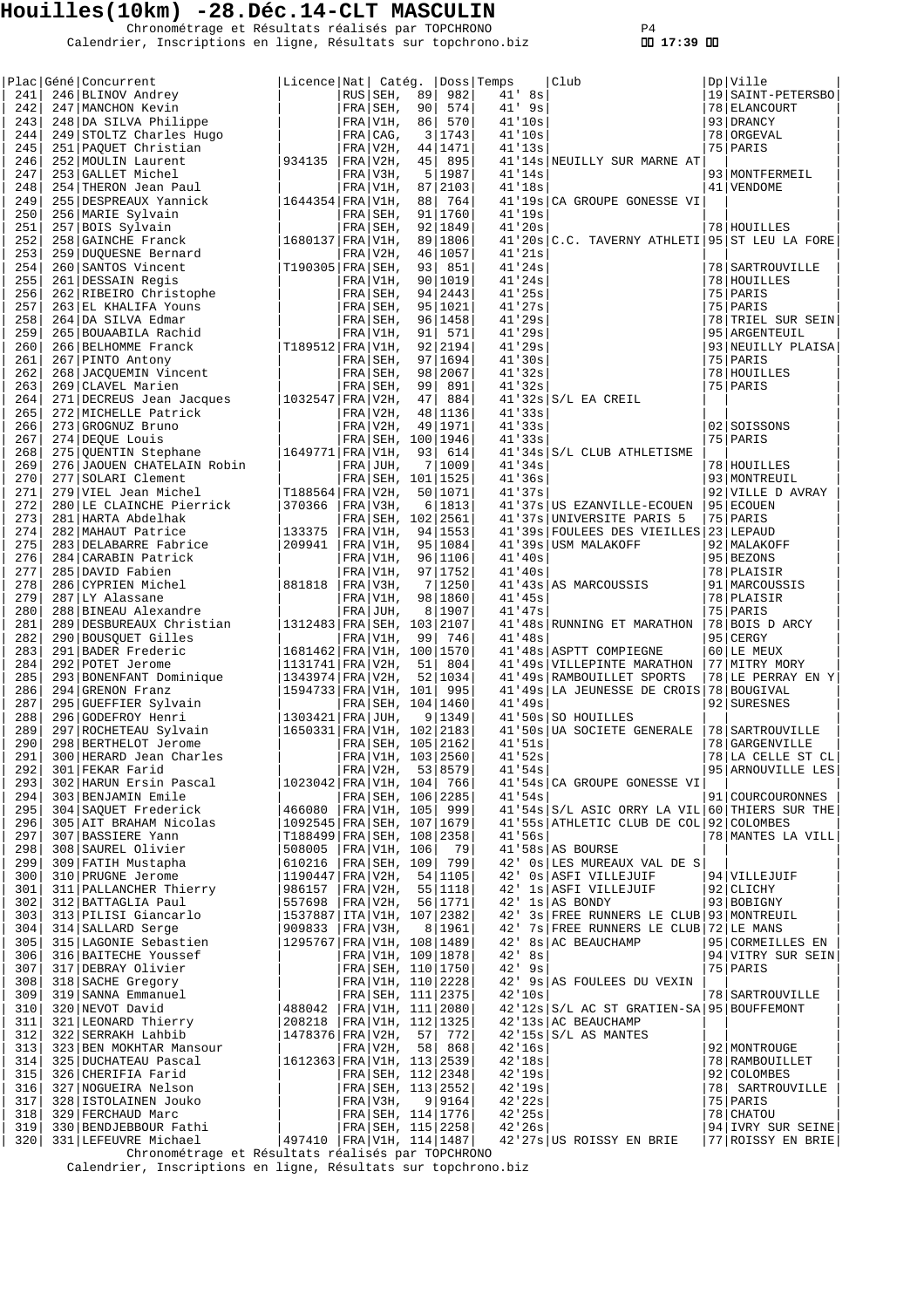Chronométrage et Résultats réalisés par TOPCHRONO P5 Calendrier, Inscriptions en ligne, Résultats sur topchrono.biz  **17:39** 

|            | Plac Géné Concurrent                                                                                                                                                                                                           | Licence Nat  Catég.  Doss Temps            |                       |    |                     |               | Club                                                | Dp   Ville                       |
|------------|--------------------------------------------------------------------------------------------------------------------------------------------------------------------------------------------------------------------------------|--------------------------------------------|-----------------------|----|---------------------|---------------|-----------------------------------------------------|----------------------------------|
| 321        | 332 BENSOUDA KORACHI Mehdi                                                                                                                                                                                                     |                                            |                       |    | MAR SEH, 116 2163   | 42'27s        |                                                     | 92 LA GARENNE COL                |
| 322        | 334 CHAMPION Sebastien                                                                                                                                                                                                         |                                            |                       |    | FRA SEH, 117   1287 | 42'28s        |                                                     | 78   MAISONS LAFFIT              |
| 323        | 335 RODRIGUES Lionel                                                                                                                                                                                                           |                                            |                       |    | FRA SEH, 118 2366   | 42'28s        |                                                     | 78   SARTROUVILLE                |
| 324        | 336 BENRAMDANE Aissa                                                                                                                                                                                                           | 391707                                     | $ FRA V2H$ ,          |    | 59 2587             | $42'30s$ CLJV |                                                     | 91 ST GERMAIN LES                |
| 325        | 338 BOUHABIB Farid                                                                                                                                                                                                             | 1722920   FRA   V2H,                       |                       |    | 60 1758             |               | $42'30s$ US IVRY                                    | 94   MAISONS ALFORT              |
| 326        | 339 SARRAZIN Eric                                                                                                                                                                                                              | 703016                                     | FRA/V2H,              |    | 61 1132             |               | 42'31s   FLEP CARRIERES SOUS                        | 78 CHANTELOUP LES                |
| 327        | 340 BERTRAND Christophe                                                                                                                                                                                                        |                                            |                       |    | FRA SEH, 119 1972   | 42'31s        |                                                     | 95 SARCELLES                     |
| 328        | 340 BERIRANG COMPANY CONTROLLADO CONTROLLADO CONTROLLADO CONTROLLADO CONTROLLADO CONTROLLADO CONTROLLADO CONTROLLADO CONTROLLADO CONTROLLADO CONTROLLADO CONTROLLADO CONTROLLADO CONTROLLADO CONTROLLADO CONTROLLADO CONTROLLA |                                            | FRA V1H, 115          |    | 630                 | 42'31s        |                                                     | 78 HOUILLES                      |
| 329        |                                                                                                                                                                                                                                |                                            | FRA V2H,              |    | 62 2055             | 42'32s        |                                                     | 94 VILLENEUVE ST                 |
| 330        |                                                                                                                                                                                                                                |                                            |                       |    | FRA SEH, 120 2284   | 42'33s        |                                                     | 44 NANTES                        |
| 331        |                                                                                                                                                                                                                                |                                            |                       |    | FRA SEH, 121 2379   | 42'34s        |                                                     | 95 OSNY                          |
| 332        |                                                                                                                                                                                                                                |                                            |                       |    | FRA V1H, 116 1810   | 42'35s        |                                                     | 02   SOISSONS                    |
| 333        |                                                                                                                                                                                                                                |                                            |                       |    | FRA SEH, 122   2436 | 42'38s        |                                                     | 78 CHATOU                        |
| 334        |                                                                                                                                                                                                                                |                                            |                       |    | FRA V1H, 117 1160   | 42'39s        |                                                     | 93 LE BLANC MESNI                |
| 335        |                                                                                                                                                                                                                                |                                            | FRA V2H,              |    | 63 2176             | 42'39s        |                                                     | 92 MEUDON                        |
| 336<br>337 | 351 LEPLUMEY Claude<br>352 PRIVAT Emmanuel                                                                                                                                                                                     | 877441   FRA   V1H, 118   1097             |                       |    | FRA V1H, 119 2269   | 42'42s        | 42'41s PLM CONFLANS                                 | $95$   OSNY<br>92 BOULOGNE BILLA |
| 338        | 353 CHEN Xiaowu                                                                                                                                                                                                                |                                            |                       |    | FRA V1H, 120   1538 | 42'43s        |                                                     | 92 BOULOGNE BILLA                |
| 339        | 354 CHABANE Jean Pierre                                                                                                                                                                                                        | 1530955 FRA V2H,                           |                       |    | 64 2071             |               | 42'44s SA MONTROUGE PARIS 1 75 PARIS                |                                  |
| 340        | 355 DUPUY Pierre                                                                                                                                                                                                               | 1586983 FRA V1H, 121 2077                  |                       |    |                     |               | 42'44s RUNNING ET MARATHON                          | 78 BOIS D ARCY                   |
| 341        | 356 REBBERT Bruno                                                                                                                                                                                                              |                                            | FRA V2H,              |    | 65 2462             | 42'45s        |                                                     | 78 POISSY                        |
| 342        | 357 HAOUARI Mohammed                                                                                                                                                                                                           | 1358006 ALG SEH, 123 2034                  |                       |    |                     |               | 42'45s LEVALLOIS SC                                 | 92 ASNIERES SUR S                |
| 343        | 358 BEAU Maxime                                                                                                                                                                                                                | 692708                                     | FRA SEH, 124          |    | 979                 |               | 42'45s UAI NOGENT-SUR-MARNE                         | 94 FONTENAY SOUS                 |
| 344        | 359 BAUDRAND Fabrice                                                                                                                                                                                                           | 464117                                     |                       |    | FRA V1H, 122 9834   |               | 42'46s FREE RUNNERS LE CLUB 77 LE MEE SUR SEI       |                                  |
| 345        | 361 TALLON Fabrice                                                                                                                                                                                                             |                                            | FRA V2H,              |    | 66 1191             | 42'47s        |                                                     | 60 VALESCOURT                    |
| 346        | 362 LETIFI Taher                                                                                                                                                                                                               | 1262122 FRA V1H, 123 1437                  |                       |    |                     |               | 42'48s XVE ATHLETIC CLUB                            | 78 HOUILLES                      |
| 347        | 363 COLLET Olivier                                                                                                                                                                                                             |                                            |                       |    | FRA SEH, 125   2121 | 42'49s        |                                                     | 75 PARIS                         |
| 348        | 364 CHARRIER Jean Luc                                                                                                                                                                                                          | 1366531 FRA V2H,                           |                       | 67 | 917                 | 42.51s        |                                                     | 92 RUEIL MALMAISO                |
| 349        | 365 MOREL Denis                                                                                                                                                                                                                |                                            | FRA V2H,              |    | 68 2174             | 42.54s        |                                                     | 93 ROMAINVILLE                   |
| 350        | 366 SIBA Benamar                                                                                                                                                                                                               |                                            | FRA SEH, 126          |    | 620                 | 42'55s        |                                                     | 95 MERY SUR OISE                 |
| 351        | 367 PAPINI Eric                                                                                                                                                                                                                | 293353                                     | FRA V2H,              |    | 69 1566             |               | 42'55s CSPTT 95                                     | 95 ERAGNY SUR OIS                |
| 352        | 368 MARTINS Nelson<br>369 LANG Franck                                                                                                                                                                                          | 1695032 FRA SEH, 127                       |                       |    | 923                 |               | 42'55s   VS OZOIR LA FERRIERE   77   OZOIR LA FERRI |                                  |
| 353        | 369 LANG Franck                                                                                                                                                                                                                |                                            |                       |    | FRA V1H, 124   1830 | 42'55s        |                                                     | 77 ST FARGEAU PON                |
| 354        | 370 RAFFEGEAU Laurent<br>371 CAPUANO Luigi                                                                                                                                                                                     |                                            |                       |    | FRA SEH, 128   1793 | 42.56s        |                                                     | 78 HOUILLES                      |
| 355        |                                                                                                                                                                                                                                | 1378158 FRA V1H, 125                       |                       |    | 608                 |               | 42'56s CA MANTES-LA-VILLE                           | 78 LIMAY                         |
| 356        | 372 MERZOUK Achour                                                                                                                                                                                                             |                                            | FRA V2H,              |    | 70   1644           | 42.56s        |                                                     | 95 MONTIGNY LES C                |
| 357        | 373 LE BRUN Nicolas                                                                                                                                                                                                            | 1686514 FRA SEH, 129                       |                       |    | 907                 |               | 42'57s SO HOUILLES                                  | 78 HOUILLES                      |
| 358        | 374 GUYOMAR Patrick                                                                                                                                                                                                            |                                            | FRA V2H,              |    | 71   1072           | 42.57s        |                                                     | 78 CHATOU                        |
| 359        | 375 COMBLE Stephane                                                                                                                                                                                                            | 1386273   FRA   SEH, 130                   |                       |    | 704                 |               | 42'58s   DOMONT ATHLETISME                          | 95 DOMONT                        |
| 360        | 376   MOREL Jerome                                                                                                                                                                                                             |                                            |                       |    | FRA V1H, 126   1081 | 42.58s        |                                                     | 92 SURESNES                      |
| 361        | 377 GRANIER Lionel                                                                                                                                                                                                             |                                            | FRA V1H, 127          |    | 852                 | 42.59s        |                                                     | 78 CROISSY SUR SE                |
| 362<br>363 | 378 BENOIT Florent                                                                                                                                                                                                             |                                            |                       |    | FRA SEH, 131   1120 | 42.59s<br>43' |                                                     | 78 LES MUREAUX<br>78 PLAISIR     |
| 364        | 379 FORGET Franck<br>381 LACAINE Julien                                                                                                                                                                                        | $ 1499620 $ FRA $ V1H, 128 1944$<br>768270 | FRA SEH, 132          |    | 553                 | 43'           | $0s$ $S/L$ PLAISIR AC<br>0s CA BEYNES               | 78   MAULE                       |
| 365        | 382 PIETRI Jean Louis                                                                                                                                                                                                          | 612543                                     | FRA V1H, 129          |    | 976                 | 43'           | 0s USM MALAKOFF                                     | 92 MALAKOFF                      |
| 366        | 383 GRANIER Damien                                                                                                                                                                                                             |                                            | FRA V1H, 130          |    | 850                 | 43'<br>1s     |                                                     |                                  |
| 367        | 384 SAMPAIO Jose                                                                                                                                                                                                               | 1450568   POR   V2H,                       |                       |    | 72 2339             | 43'           | ls TO BE SPORT                                      | 92 LEVALLOIS PERR                |
| 368        | 385 PIERRETTE Arthus                                                                                                                                                                                                           |                                            | FRA CAG,              | 4  | 587                 | 1s<br>43'     |                                                     | 78   BAZEMONT                    |
| 369        | 386   MAUZOLE Andre                                                                                                                                                                                                            |                                            | FRA   V2H,            | 73 | 624                 | 2s<br>43'     |                                                     |                                  |
| 370        | 387 COURSAGET Sebastien                                                                                                                                                                                                        |                                            |                       |    | FRA V1H, 131   1747 | 43'<br>2s     |                                                     | 95 ST GRATIEN                    |
| 371        | 388 DESPRES Eric                                                                                                                                                                                                               |                                            |                       |    | FRA V1H, 132 1593   | 43'<br>2s     |                                                     | 92 NANTERRE                      |
| 372        | 389 HECHTER Gregory                                                                                                                                                                                                            |                                            | FRA   SEH, 133   2068 |    |                     | 2s<br>43'     |                                                     | 28 CHARTRES                      |
| 373        | 392   MONCADA Stephane                                                                                                                                                                                                         | 1651510   FRA   V1H, 133   716             |                       |    |                     |               | 43' 5s DOMONT ATHLETISME                            | 95   BOUFFEMONT                  |
| 374        | 393 SALAN David                                                                                                                                                                                                                | 1099470   FRA   V2H,                       |                       |    | 74 2495             |               | 43' 5s AC VELIZY-VILLACOUBL                         | 78 VELIZY-VILLACO                |
| 375        | 395 DA SILVA Romain                                                                                                                                                                                                            |                                            | FRA CAG,              | 5  | 569                 | $43'$ 6s      |                                                     | 93 DRANCY                        |
| 376        | 396 CHATILLON Oscar                                                                                                                                                                                                            |                                            |                       |    | $FRA$ JUH, 10 1503  | 43' 7s        |                                                     | 91 BURES SUR YVET                |
| 377        | 397 BRAS Laurent                                                                                                                                                                                                               | 5556922   FRA   SEH, 134   1720            |                       |    |                     | $43'$ 9s USI  |                                                     | 94 IVRY SUR SEINE                |
| 378        | 398 FLORENT Stephane                                                                                                                                                                                                           | 109498                                     | FRA V1H, 134  812     |    |                     |               | 43' 9s   VILLEPINTE MARATHON                        | 77 VILLEPARISIS                  |
| 379        | 399 PEREIRA Marc                                                                                                                                                                                                               |                                            | FRA V1H, 135 2511     |    |                     | 43'10s        |                                                     | 78 HOUILLES                      |
| 380        | 400 PHAN Ngoc Danh                                                                                                                                                                                                             | $\equiv$                                   | FRA V1H, 136 2600     |    |                     | 43'10s        |                                                     | 75   PARIS                       |
| 381        | 401 HENRY Serge                                                                                                                                                                                                                |                                            | FRA SEH, 135 2188     |    |                     | 43'12s        |                                                     | 75 PARIS                         |
| 382        | 403 DECHELETTE Chistophe                                                                                                                                                                                                       |                                            | FRA V1H, 137   1091   |    |                     | 43'13s        |                                                     | 78 GUYANCOURT                    |
| 383        | 404 GAGNEROT Danny                                                                                                                                                                                                             |                                            | FRA V3H,              |    | 10   648            | 43'15s        |                                                     | 78 SARTROUVILLE                  |
| 384        | 405 MONTIER Philippe                                                                                                                                                                                                           | $1066343$ FRA V2H,                         |                       |    | 75 1698             |               | 43'19s CLUB ATHLETISME DE B 02 VILLENEUVE ST        |                                  |
| 385        | 406   MALLET Jeremy                                                                                                                                                                                                            | 1650288 FRA SEH, 136 2498                  |                       |    |                     |               | 43'21s ASSOCIATION SPORTIVE 78 ANDRESY              |                                  |
| 386        | 407   AVAKIAN Gerard                                                                                                                                                                                                           | 490781   FRA   V3H, 11                     |                       |    | 782                 |               | 43'24s US CRETEIL                                   | 94 CHOISY LE ROI                 |
| 387<br>388 | 408 AMBROS Jerome<br>409 LENAIN Florent                                                                                                                                                                                        | 241214   FRA   V1H, 138   2277             |                       |    | FRA V1H, 139 2250   |               | 43'27s AC PARIS-JOINVILLE<br>$43'27s$ ISSY TRI      | 77 OZOIR LA FERRI<br>75 PARIS    |
| 389        | 410 CHIKNAGI Jean David                                                                                                                                                                                                        |                                            | FRA V1H, 140 2337     |    |                     | 43'27s        |                                                     | 75   PARIS                       |
| 390        | 411 MPONDO BLACK Albert                                                                                                                                                                                                        | $1001242$ FRA $V2H$ ,                      |                       |    | 76 1556             |               | 43'29s AS CREDIT FONCIER DE 92 SURESNES             |                                  |
| 391        | 412 CORREIA Denis                                                                                                                                                                                                              | 1571560 FRA V1H, 141 676                   |                       |    |                     |               | $43'30s$ $C.L.O.C.$ ACHERES                         | 78 ACHERES                       |
| 392        | 413 PORTAIS Julien                                                                                                                                                                                                             |                                            | FRA SEH, 137   1948   |    |                     | 43'30s        |                                                     | 14 CABN                          |
| 393        | 414 RAULT Christophe                                                                                                                                                                                                           |                                            | FRA SEH, 138          |    | 638                 | 43'30s        |                                                     | 95 DEUIL LA BARRE                |
| 394        | 415 LE VAILLANT Christophe                                                                                                                                                                                                     | 1084185   FRA   V1H, 142   1618            |                       |    |                     |               | 43'32s ES SAINT PATHUS-OISS 77 LONGPERRIER          |                                  |
| 395        | 416   VANSEYMORTIER Charles                                                                                                                                                                                                    |                                            |                       |    | FRA SEH, 139   1357 | 43'34s        |                                                     | 78 HOUILLES                      |
| 396        | 417   HOVAERE Maxime                                                                                                                                                                                                           |                                            | FRA ESH,              |    | 13 1825             | 43'35s        |                                                     | 72 COULAINES                     |
| 397        | 418 RACHAO Joaquim                                                                                                                                                                                                             | 1275444   POR   V3H,                       |                       | 12 | 985                 |               | 43'37s ASNIERES SPORTS ATHL 92 ASNIERES SUR S       |                                  |
| 398        | 419 KADRI Messaoud                                                                                                                                                                                                             |                                            | FRA V2H,              | 77 | 892                 | 43'38s        |                                                     | 93 DRANCY                        |
| 399        | 420 POTTAIN Pascal                                                                                                                                                                                                             |                                            | FRA V2H,              |    | 78 653              | 43'39s        |                                                     | $27$ EVREUX                      |
| 400        | 421 FISCHER Joel                                                                                                                                                                                                               | 1309030 FRA V1H, 143 1488                  |                       |    |                     |               | 43'41s VERNOUILLET ATHLE                            | 78 VAUX SUR SEINE                |

Chronométrage et Résultats réalisés par TOPCHRONO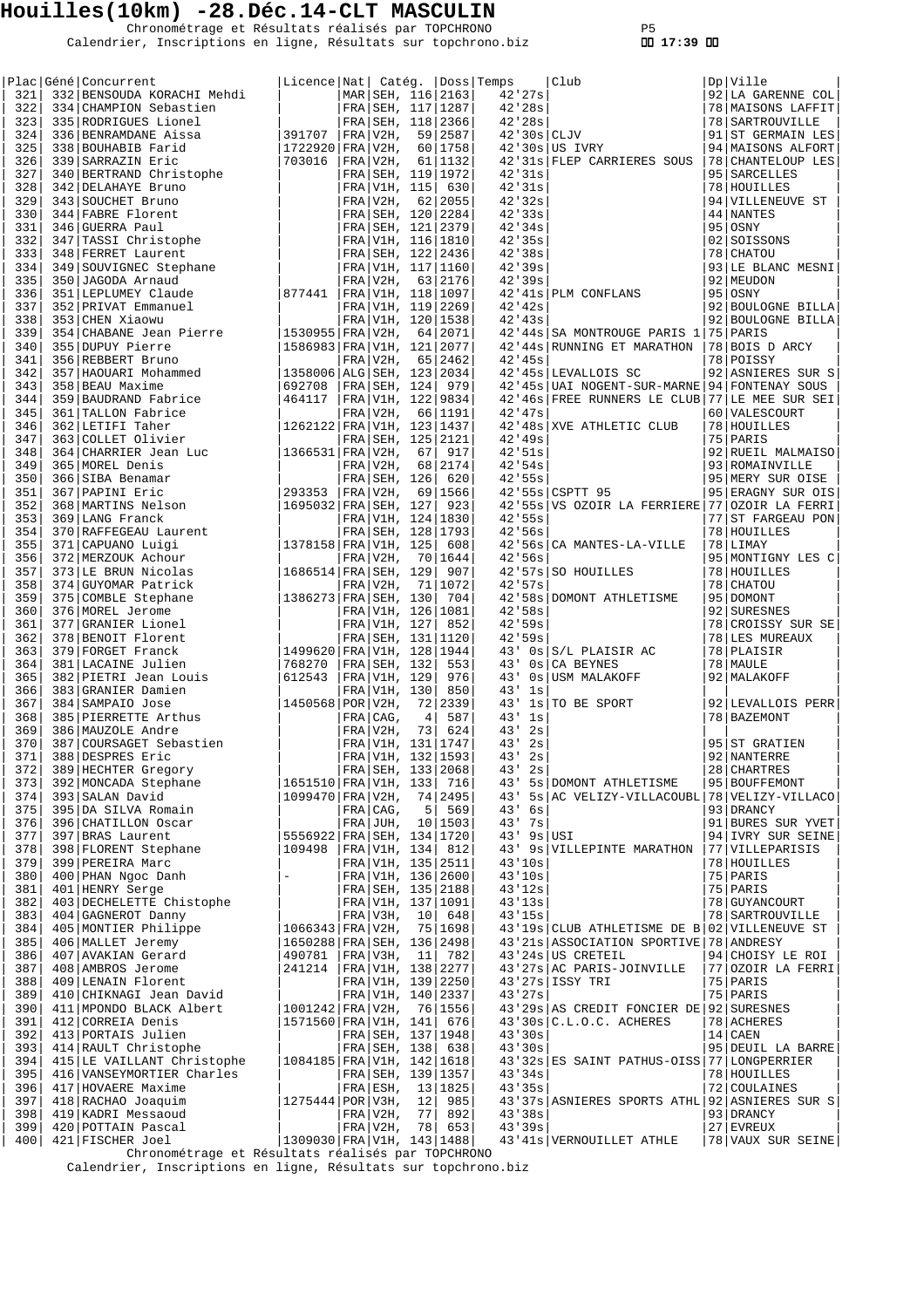Chronométrage et Résultats réalisés par TOPCHRONO P6 Calendrier, Inscriptions en ligne, Résultats sur topchrono.biz  **17:39** 

| Licence   Nat   Catég.   Doss   Temps<br>401<br>422 JACINTO Serge<br>FRA V1H, 144 2042<br>43'42s<br>75 PARIS<br>402<br>FRA V1H, 145   1406<br>43'42s<br>423 GUYARD Emmanuel<br>78 VERNOUILLET<br>43'43s<br>403<br>424 POIRIER Sebastien<br>FRA SEH, 140   1820<br>75   PARIS<br>77   MITRY MORY<br>404<br>425 LIERE Philippe<br> 1442642 FRA V1H, 146  808 <br>43'43s   VILLEPINTE MARATHON<br>405<br> 1163138   FRA   SEH, 141   2064<br>43'44s LE CHESNAY 78 AS<br>426 MUSSARD Mickael<br>78 NOISY LE ROI<br>406<br>427 MUZZONE Marc<br>FRA V2H,<br>79 1345<br>43'44s<br>92 BAGNEUX<br>407<br>428 MOREIRA Carlos<br>POR V1H, 147<br>911<br>43'45s<br>78 HOUILLES<br>408<br>430 BULEON Dany<br>FRA V2H,<br>80 1172<br>43'46s<br>93 DRANCY<br>409<br>431 DAVIAUD Matthieu<br>FRA SEH, 142 2492<br>43'46s<br>78 HOUILLES<br>410<br>432 CAMARA Abdu<br>$FRA V2H$ ,<br>863<br>43'48s<br>81<br>433 LE MOUEL Frederic<br>75 PARIS<br>411<br>$FRA/V2H$ ,<br>82 1947<br>43'48s<br>676862<br>412<br>434 LARZUL Philippe<br>  FRA   V2H,<br>83<br>876<br>43'49s UNION NORD EST 95 A<br>95 MARLY LA VILLE<br>$ 1075871 $ FRA $ ESH,$<br>413<br>435 MONTIER Sebastien<br>14 1702<br>43'49s AC VILLERS COTTERETS 02 VILLENEUVE ST<br>43.53s<br>414<br>438 DA SILVA Edgar<br>POR   SEH, 143   2573<br>78 ACHERES<br>415<br>440 TOUMI Abdallah<br>FRA V1H, 148<br>888<br>43'55s<br>416<br>441   MERGALET Guillaume<br>FRA CAG,<br>963<br>43'56s<br>78 LE MESNIL LE R<br>6<br>417<br>442 MANDART Jean Yves<br>FRA/V2H,<br>84   1331<br>43'57s<br>78 HOUILLES<br>443 MARTIN Marc<br>$FRA V2H$ ,<br>85 2542<br>418<br>43.57s<br>78   SARTROUVILLE<br>419<br>444 LAMBERT Laurent<br>FRA V1H, 149 2483<br>$44'$ 0s<br>78   SARTROUVILLE<br>420<br>445 VILANOVA Thomas<br>151228<br> FRA ESH, 15 1197<br>44'<br>$0s$ $S/L$ CA ERMONT<br>95 FRANCONVILLE L<br>421<br>44'<br>75   PARIS<br>446 GOLOUBIATNIKOV Mathieu<br>FRA SEH, 144 1175<br>0s<br>422<br>447 SURBLED Michel<br>1315016   FRA   V2H,<br>86 1187<br>44'<br>2s RUNNING EN VALLEE D'<br>423<br>449 REGNIER Serge<br>FRA V2H,<br>87 1278<br>44'<br>5s<br>93 AULNAY SOUS BO<br>424<br>FRA SEH, 145   1567<br>$44'$ 7s<br>450 PICARDAT Damien<br>78 HOUILLES<br>425<br>451 DUHAMEL Florent<br>44' 8s LE CHESNAY 78 AS<br> 1465436 FRA SEH, 146 1352<br>78 FONTENAY LE FL<br>426<br>452 AUDEBERT Brice<br>FRA SEH, 147   1790<br>44'<br>9s<br>78 HOUILLES<br>427<br>453 HASSAK Idir<br> 1629746 FRA SEH, 148 1843 <br>44' 9s UNION SPORTIVE ARGEN<br>95 ARGENTEUIL<br>428<br>454 LANERY Serge<br> 1410618 FRA V3H,<br>13 1126<br>44'11s FOULEES DE ST GERMAI<br>78 LOUVECIENNES<br>455 PIGET Patrice<br>44'14s<br>429<br>FRA V3H,<br>14 9702<br>92 RUEIL MALMAISO<br>430<br>69 DECINES CHARPI<br>456 ZRARI Ismael<br>FRA ESH,<br>16<br>994<br>44'15s<br>431<br>457 GREGOIRE Didier<br> 1651913 FRA V2H,<br>88<br>900<br>44'17s FOULEES DE ST GERMAI 78 LE PORT MARLY<br>432<br>458 PICARD Jean Marc<br> 1503294 FRA V1H, 150 2588<br>$44'18s$ $C.L.O.C.$ ACHERES<br>78 ACHERES<br>44'19s<br>433<br>459 DESCROIX Benjamin<br>FRA SEH, 149 2416<br>92 VANVES<br>434<br>460 BRETEAU Michel<br>FRA V2H,<br>89 1246<br>44'21s<br>92 NANTERRE<br>435<br>461 LOPES Cedric<br>FRA SEH, 150<br>913<br>44'21s<br>78 HOUILLES<br>44'23s<br>436<br>462 TALBI Kevin<br>$FRA/V2H$ ,<br>90 1827<br>93 LE BOURGET<br>44'3s<br>437<br>463 APTEL Laurent<br>FRA V1H, 151<br>865<br> 1273189 FRA V1H, 152<br>438<br>464 BAZOUKRI Lhassan<br>775<br>$44'25s$ $S/L$ AS MANTES<br>78 BONNIERES SUR<br>439<br>44'26s<br>465 GAMEIRO Daniel<br>FRA SEH, 151   2549<br>78 HOUILLES<br>440<br>466 POSTEC Maxime<br>FRA   SEH, 152   2190<br>44'27s<br>75 PARIS<br>441<br>467 GUESDON Alain<br> 1535726 FRA V3H,<br>15 2564<br>44'28s LA JEUNESSE DE CROIS 78 CHATOU<br>442<br>468 ETCHEVERRY Francois<br>459462<br>FRA V3H,<br>16 1350<br>44'28s SO HOUILLES<br>78 HOUILLES<br>443<br>469 SANNA Giulio<br>455466<br>FRA/V3H,<br>17 1070<br>44'28s SO HOUILLES<br>444<br>470 GODEFROY Luc<br> 1651268 FRA V1H, 153<br>708<br>44'30s DOMONT ATHLETISME<br>445<br>471 LASCARY Romain<br>44'31s<br>FRA SEH, 153 8650<br>92 ASNIERES<br> 1154307   FRA   V1H, 154   1794<br>44'31s S/L PLAISIR AC<br>446<br>472 LAPOSTE Patrick<br>78 PLAISIR<br>447<br>44'32s<br>473 GONTIER Ouentin<br>FRA SEH, 154<br>688<br>78 HOUILLES<br>448<br>474 ROMANENKO Illia<br>UKR   SEH, 155   2170<br>44'32s<br>94 VINCENNES<br>449<br>475 PIERRE Sylvain<br>FRA V1H, 155 2324<br>44'33s<br>78 HOUILLES<br>44'35s<br>450<br>476 LEPRINCE Nicolas<br>FRA SEH, 156 2392<br>78 HOUILLES<br>477 DAMAMME Charles Henri<br>92 MEUDON<br>451<br>FRA V2H,<br>91   1951<br>44'36s<br>452 <br>FRA SEH, 157 912<br>44'37s<br>478 THOMAS Dominique<br>94 CHAMPIGNY SUR<br>$44'39s$ BERGER<br>453 <br>479 CREPIN Yannick<br>FRA V1H, 156 1382<br>78 LE MESNIL LE R<br>454 <br>480 FERRARI Franck<br>FRA V1H, 157   1874<br>44'39s<br>37 FONDETTES<br>455<br>482 CAPAI Vivien<br> 1352173 FRA SEH, 158  700 <br>44'40s DOMONT ATHLETISME<br>95 VIARMES<br>483 DARD Stephane<br>1377127   FRA   V1H, 158   1989  <br>456<br>44'40s FOULEES DE ST GERMAI 78 ST GERMAIN EN<br>457<br>484 IRIART Mathieu<br>44'41s<br>FRA SEH, 159 1490<br>78 MEZIERES SUR S<br>485 DUCHALAIS Charles<br>458<br>44'41s<br>FRA SEH, 160   1967<br>92 BOULOGNE BILLA<br>459<br>486 BENRAD Bruno<br>FRA V2H, 92  547<br>$44'$ 42s AS BOURSE<br>FRA SEH, 161  905<br>460 <br>487 JOLI Emmanuel<br>44'43s<br>78 HOUILLES<br>461 <br>489 BERTRAND Yvan<br> T189930 FRA V2H, 93 1075<br>44'44s<br>78 LE PERRAY EN Y<br>462 <br>490 CADART Dominique<br>969733<br> FRA V2H, 94  450<br>44'44s C.C. TAVERNY ATHLETI 95 ST LEU LA FORE<br>44'45s<br>463 <br>491 SILVA Loic<br>FRA ESH, 17 2364<br>78   SARTROUVILLE<br>492 DE LUCAS Frederic<br>44'46s<br>464 <br>FRA SEH, 162   1321<br>95 HERBLAY<br>465<br>493 DE PRADA Mickael<br>FRA SEH, 163   1452<br>44'46s<br>78 MARLY LE ROI<br>494 DEBON Christophe<br>FRA SEH, 164 2314<br>44'46s<br>95 HERBLAY<br>466 <br>495 BOUTIGNY Cyril<br>467<br>FRA V1H, 159 2205<br>44'46s<br>$95$ OSNY<br>496 FETTAH Mohamed<br>FRA V1H, 160 2134<br>93 TREMBLAY EN FR<br>468<br>44'46s<br>469<br>497 VELVINDRON Jacques Denis $ 444294 $ FRA V2H, 95 1463<br>44'47s AC MONTESSON<br>78 MONTESSON<br>470<br>498 POL Mathieu<br>FRA SEH, 165 2551<br>$44'$ 48s<br>78 HOUILLES<br>500 RODRIGUEZ Djelloul<br>44.52s<br>471<br>FRA SEH, 166 1558<br>78 POISSY<br>472<br>501 KHERCHOUCH Kamel<br>FRA V1H, 161 855<br>44.53s<br>93   MONTREUIL<br>502 HAMONIC Philippe<br>FRA V2H, 96 2488<br>44'53s<br>473<br>60 COMPIEGNE<br>$1379965$ FRA SEH, $167$ 604<br>44'54s SO HOUILLES<br>474<br>503 NAGAPIN Fred<br>504 HUBNER Pierre<br>44.54s<br>475<br> 1133342 FRA SEH, 168 2301 <br>92 ASNIERES SUR S<br>476<br>505 PUGLIERIN Stephane<br> 1699536 FRA V1H, 162 1748 <br>44'55s   VS OZOIR LA FERRIERE   77   GRETZ ARMAINVI<br>477<br>507 FABRE Mario<br> 363580  FRA V2H, 97  750 <br>44'56s UNION SPORTIVE GAZEL 75 PARIS<br>508 DUQUESNE Julien<br>44.57s<br>478<br>FRA JUH, 11 1058<br>479<br>509 RAPIN Sylvain<br>FRA SEH, 169 2177<br>44.57s<br>92 MEUDON<br>510 PREVOST Thierry<br> 1352597 FRA V2H, 98 1313 <br>44'57s UA VERSAILLES<br>78   VERSAILLES<br>480<br>Chronométrage et Résultats réalisés par TOPCHRONO |  | Plac Géné Concurrent |  |  |  | Club | Dp Ville |
|--------------------------------------------------------------------------------------------------------------------------------------------------------------------------------------------------------------------------------------------------------------------------------------------------------------------------------------------------------------------------------------------------------------------------------------------------------------------------------------------------------------------------------------------------------------------------------------------------------------------------------------------------------------------------------------------------------------------------------------------------------------------------------------------------------------------------------------------------------------------------------------------------------------------------------------------------------------------------------------------------------------------------------------------------------------------------------------------------------------------------------------------------------------------------------------------------------------------------------------------------------------------------------------------------------------------------------------------------------------------------------------------------------------------------------------------------------------------------------------------------------------------------------------------------------------------------------------------------------------------------------------------------------------------------------------------------------------------------------------------------------------------------------------------------------------------------------------------------------------------------------------------------------------------------------------------------------------------------------------------------------------------------------------------------------------------------------------------------------------------------------------------------------------------------------------------------------------------------------------------------------------------------------------------------------------------------------------------------------------------------------------------------------------------------------------------------------------------------------------------------------------------------------------------------------------------------------------------------------------------------------------------------------------------------------------------------------------------------------------------------------------------------------------------------------------------------------------------------------------------------------------------------------------------------------------------------------------------------------------------------------------------------------------------------------------------------------------------------------------------------------------------------------------------------------------------------------------------------------------------------------------------------------------------------------------------------------------------------------------------------------------------------------------------------------------------------------------------------------------------------------------------------------------------------------------------------------------------------------------------------------------------------------------------------------------------------------------------------------------------------------------------------------------------------------------------------------------------------------------------------------------------------------------------------------------------------------------------------------------------------------------------------------------------------------------------------------------------------------------------------------------------------------------------------------------------------------------------------------------------------------------------------------------------------------------------------------------------------------------------------------------------------------------------------------------------------------------------------------------------------------------------------------------------------------------------------------------------------------------------------------------------------------------------------------------------------------------------------------------------------------------------------------------------------------------------------------------------------------------------------------------------------------------------------------------------------------------------------------------------------------------------------------------------------------------------------------------------------------------------------------------------------------------------------------------------------------------------------------------------------------------------------------------------------------------------------------------------------------------------------------------------------------------------------------------------------------------------------------------------------------------------------------------------------------------------------------------------------------------------------------------------------------------------------------------------------------------------------------------------------------------------------------------------------------------------------------------------------------------------------------------------------------------------------------------------------------------------------------------------------------------------------------------------------------------------------------------------------------------------------------------------------------------------------------------------------------------------------------------------------------------------------------------------------------------------------------------------------------------------------------------------------------------------------------------------------------------------------------------------------------------------------------------------------------------------------------------------------------------------------------------------------------------------------------------------------------------------------------------------------------------------------------------------------------------------------------------------------------------------------------------------------------------------------------------------------------------------------------------------------------------------------------------------------------------------------------------------------------------------------------------------------------------------------------------------------------------------------------------------------------------------------------------------------------|--|----------------------|--|--|--|------|----------|
|                                                                                                                                                                                                                                                                                                                                                                                                                                                                                                                                                                                                                                                                                                                                                                                                                                                                                                                                                                                                                                                                                                                                                                                                                                                                                                                                                                                                                                                                                                                                                                                                                                                                                                                                                                                                                                                                                                                                                                                                                                                                                                                                                                                                                                                                                                                                                                                                                                                                                                                                                                                                                                                                                                                                                                                                                                                                                                                                                                                                                                                                                                                                                                                                                                                                                                                                                                                                                                                                                                                                                                                                                                                                                                                                                                                                                                                                                                                                                                                                                                                                                                                                                                                                                                                                                                                                                                                                                                                                                                                                                                                                                                                                                                                                                                                                                                                                                                                                                                                                                                                                                                                                                                                                                                                                                                                                                                                                                                                                                                                                                                                                                                                                                                                                                                                                                                                                                                                                                                                                                                                                                                                                                                                                                                                                                                                                                                                                                                                                                                                                                                                                                                                                                                                                                                                                                                                                                                                                                                                                                                                                                                                                                                                                                                                                                                        |  |                      |  |  |  |      |          |
|                                                                                                                                                                                                                                                                                                                                                                                                                                                                                                                                                                                                                                                                                                                                                                                                                                                                                                                                                                                                                                                                                                                                                                                                                                                                                                                                                                                                                                                                                                                                                                                                                                                                                                                                                                                                                                                                                                                                                                                                                                                                                                                                                                                                                                                                                                                                                                                                                                                                                                                                                                                                                                                                                                                                                                                                                                                                                                                                                                                                                                                                                                                                                                                                                                                                                                                                                                                                                                                                                                                                                                                                                                                                                                                                                                                                                                                                                                                                                                                                                                                                                                                                                                                                                                                                                                                                                                                                                                                                                                                                                                                                                                                                                                                                                                                                                                                                                                                                                                                                                                                                                                                                                                                                                                                                                                                                                                                                                                                                                                                                                                                                                                                                                                                                                                                                                                                                                                                                                                                                                                                                                                                                                                                                                                                                                                                                                                                                                                                                                                                                                                                                                                                                                                                                                                                                                                                                                                                                                                                                                                                                                                                                                                                                                                                                                                        |  |                      |  |  |  |      |          |
|                                                                                                                                                                                                                                                                                                                                                                                                                                                                                                                                                                                                                                                                                                                                                                                                                                                                                                                                                                                                                                                                                                                                                                                                                                                                                                                                                                                                                                                                                                                                                                                                                                                                                                                                                                                                                                                                                                                                                                                                                                                                                                                                                                                                                                                                                                                                                                                                                                                                                                                                                                                                                                                                                                                                                                                                                                                                                                                                                                                                                                                                                                                                                                                                                                                                                                                                                                                                                                                                                                                                                                                                                                                                                                                                                                                                                                                                                                                                                                                                                                                                                                                                                                                                                                                                                                                                                                                                                                                                                                                                                                                                                                                                                                                                                                                                                                                                                                                                                                                                                                                                                                                                                                                                                                                                                                                                                                                                                                                                                                                                                                                                                                                                                                                                                                                                                                                                                                                                                                                                                                                                                                                                                                                                                                                                                                                                                                                                                                                                                                                                                                                                                                                                                                                                                                                                                                                                                                                                                                                                                                                                                                                                                                                                                                                                                                        |  |                      |  |  |  |      |          |
|                                                                                                                                                                                                                                                                                                                                                                                                                                                                                                                                                                                                                                                                                                                                                                                                                                                                                                                                                                                                                                                                                                                                                                                                                                                                                                                                                                                                                                                                                                                                                                                                                                                                                                                                                                                                                                                                                                                                                                                                                                                                                                                                                                                                                                                                                                                                                                                                                                                                                                                                                                                                                                                                                                                                                                                                                                                                                                                                                                                                                                                                                                                                                                                                                                                                                                                                                                                                                                                                                                                                                                                                                                                                                                                                                                                                                                                                                                                                                                                                                                                                                                                                                                                                                                                                                                                                                                                                                                                                                                                                                                                                                                                                                                                                                                                                                                                                                                                                                                                                                                                                                                                                                                                                                                                                                                                                                                                                                                                                                                                                                                                                                                                                                                                                                                                                                                                                                                                                                                                                                                                                                                                                                                                                                                                                                                                                                                                                                                                                                                                                                                                                                                                                                                                                                                                                                                                                                                                                                                                                                                                                                                                                                                                                                                                                                                        |  |                      |  |  |  |      |          |
|                                                                                                                                                                                                                                                                                                                                                                                                                                                                                                                                                                                                                                                                                                                                                                                                                                                                                                                                                                                                                                                                                                                                                                                                                                                                                                                                                                                                                                                                                                                                                                                                                                                                                                                                                                                                                                                                                                                                                                                                                                                                                                                                                                                                                                                                                                                                                                                                                                                                                                                                                                                                                                                                                                                                                                                                                                                                                                                                                                                                                                                                                                                                                                                                                                                                                                                                                                                                                                                                                                                                                                                                                                                                                                                                                                                                                                                                                                                                                                                                                                                                                                                                                                                                                                                                                                                                                                                                                                                                                                                                                                                                                                                                                                                                                                                                                                                                                                                                                                                                                                                                                                                                                                                                                                                                                                                                                                                                                                                                                                                                                                                                                                                                                                                                                                                                                                                                                                                                                                                                                                                                                                                                                                                                                                                                                                                                                                                                                                                                                                                                                                                                                                                                                                                                                                                                                                                                                                                                                                                                                                                                                                                                                                                                                                                                                                        |  |                      |  |  |  |      |          |
|                                                                                                                                                                                                                                                                                                                                                                                                                                                                                                                                                                                                                                                                                                                                                                                                                                                                                                                                                                                                                                                                                                                                                                                                                                                                                                                                                                                                                                                                                                                                                                                                                                                                                                                                                                                                                                                                                                                                                                                                                                                                                                                                                                                                                                                                                                                                                                                                                                                                                                                                                                                                                                                                                                                                                                                                                                                                                                                                                                                                                                                                                                                                                                                                                                                                                                                                                                                                                                                                                                                                                                                                                                                                                                                                                                                                                                                                                                                                                                                                                                                                                                                                                                                                                                                                                                                                                                                                                                                                                                                                                                                                                                                                                                                                                                                                                                                                                                                                                                                                                                                                                                                                                                                                                                                                                                                                                                                                                                                                                                                                                                                                                                                                                                                                                                                                                                                                                                                                                                                                                                                                                                                                                                                                                                                                                                                                                                                                                                                                                                                                                                                                                                                                                                                                                                                                                                                                                                                                                                                                                                                                                                                                                                                                                                                                                                        |  |                      |  |  |  |      |          |
|                                                                                                                                                                                                                                                                                                                                                                                                                                                                                                                                                                                                                                                                                                                                                                                                                                                                                                                                                                                                                                                                                                                                                                                                                                                                                                                                                                                                                                                                                                                                                                                                                                                                                                                                                                                                                                                                                                                                                                                                                                                                                                                                                                                                                                                                                                                                                                                                                                                                                                                                                                                                                                                                                                                                                                                                                                                                                                                                                                                                                                                                                                                                                                                                                                                                                                                                                                                                                                                                                                                                                                                                                                                                                                                                                                                                                                                                                                                                                                                                                                                                                                                                                                                                                                                                                                                                                                                                                                                                                                                                                                                                                                                                                                                                                                                                                                                                                                                                                                                                                                                                                                                                                                                                                                                                                                                                                                                                                                                                                                                                                                                                                                                                                                                                                                                                                                                                                                                                                                                                                                                                                                                                                                                                                                                                                                                                                                                                                                                                                                                                                                                                                                                                                                                                                                                                                                                                                                                                                                                                                                                                                                                                                                                                                                                                                                        |  |                      |  |  |  |      |          |
|                                                                                                                                                                                                                                                                                                                                                                                                                                                                                                                                                                                                                                                                                                                                                                                                                                                                                                                                                                                                                                                                                                                                                                                                                                                                                                                                                                                                                                                                                                                                                                                                                                                                                                                                                                                                                                                                                                                                                                                                                                                                                                                                                                                                                                                                                                                                                                                                                                                                                                                                                                                                                                                                                                                                                                                                                                                                                                                                                                                                                                                                                                                                                                                                                                                                                                                                                                                                                                                                                                                                                                                                                                                                                                                                                                                                                                                                                                                                                                                                                                                                                                                                                                                                                                                                                                                                                                                                                                                                                                                                                                                                                                                                                                                                                                                                                                                                                                                                                                                                                                                                                                                                                                                                                                                                                                                                                                                                                                                                                                                                                                                                                                                                                                                                                                                                                                                                                                                                                                                                                                                                                                                                                                                                                                                                                                                                                                                                                                                                                                                                                                                                                                                                                                                                                                                                                                                                                                                                                                                                                                                                                                                                                                                                                                                                                                        |  |                      |  |  |  |      |          |
|                                                                                                                                                                                                                                                                                                                                                                                                                                                                                                                                                                                                                                                                                                                                                                                                                                                                                                                                                                                                                                                                                                                                                                                                                                                                                                                                                                                                                                                                                                                                                                                                                                                                                                                                                                                                                                                                                                                                                                                                                                                                                                                                                                                                                                                                                                                                                                                                                                                                                                                                                                                                                                                                                                                                                                                                                                                                                                                                                                                                                                                                                                                                                                                                                                                                                                                                                                                                                                                                                                                                                                                                                                                                                                                                                                                                                                                                                                                                                                                                                                                                                                                                                                                                                                                                                                                                                                                                                                                                                                                                                                                                                                                                                                                                                                                                                                                                                                                                                                                                                                                                                                                                                                                                                                                                                                                                                                                                                                                                                                                                                                                                                                                                                                                                                                                                                                                                                                                                                                                                                                                                                                                                                                                                                                                                                                                                                                                                                                                                                                                                                                                                                                                                                                                                                                                                                                                                                                                                                                                                                                                                                                                                                                                                                                                                                                        |  |                      |  |  |  |      |          |
|                                                                                                                                                                                                                                                                                                                                                                                                                                                                                                                                                                                                                                                                                                                                                                                                                                                                                                                                                                                                                                                                                                                                                                                                                                                                                                                                                                                                                                                                                                                                                                                                                                                                                                                                                                                                                                                                                                                                                                                                                                                                                                                                                                                                                                                                                                                                                                                                                                                                                                                                                                                                                                                                                                                                                                                                                                                                                                                                                                                                                                                                                                                                                                                                                                                                                                                                                                                                                                                                                                                                                                                                                                                                                                                                                                                                                                                                                                                                                                                                                                                                                                                                                                                                                                                                                                                                                                                                                                                                                                                                                                                                                                                                                                                                                                                                                                                                                                                                                                                                                                                                                                                                                                                                                                                                                                                                                                                                                                                                                                                                                                                                                                                                                                                                                                                                                                                                                                                                                                                                                                                                                                                                                                                                                                                                                                                                                                                                                                                                                                                                                                                                                                                                                                                                                                                                                                                                                                                                                                                                                                                                                                                                                                                                                                                                                                        |  |                      |  |  |  |      |          |
|                                                                                                                                                                                                                                                                                                                                                                                                                                                                                                                                                                                                                                                                                                                                                                                                                                                                                                                                                                                                                                                                                                                                                                                                                                                                                                                                                                                                                                                                                                                                                                                                                                                                                                                                                                                                                                                                                                                                                                                                                                                                                                                                                                                                                                                                                                                                                                                                                                                                                                                                                                                                                                                                                                                                                                                                                                                                                                                                                                                                                                                                                                                                                                                                                                                                                                                                                                                                                                                                                                                                                                                                                                                                                                                                                                                                                                                                                                                                                                                                                                                                                                                                                                                                                                                                                                                                                                                                                                                                                                                                                                                                                                                                                                                                                                                                                                                                                                                                                                                                                                                                                                                                                                                                                                                                                                                                                                                                                                                                                                                                                                                                                                                                                                                                                                                                                                                                                                                                                                                                                                                                                                                                                                                                                                                                                                                                                                                                                                                                                                                                                                                                                                                                                                                                                                                                                                                                                                                                                                                                                                                                                                                                                                                                                                                                                                        |  |                      |  |  |  |      |          |
|                                                                                                                                                                                                                                                                                                                                                                                                                                                                                                                                                                                                                                                                                                                                                                                                                                                                                                                                                                                                                                                                                                                                                                                                                                                                                                                                                                                                                                                                                                                                                                                                                                                                                                                                                                                                                                                                                                                                                                                                                                                                                                                                                                                                                                                                                                                                                                                                                                                                                                                                                                                                                                                                                                                                                                                                                                                                                                                                                                                                                                                                                                                                                                                                                                                                                                                                                                                                                                                                                                                                                                                                                                                                                                                                                                                                                                                                                                                                                                                                                                                                                                                                                                                                                                                                                                                                                                                                                                                                                                                                                                                                                                                                                                                                                                                                                                                                                                                                                                                                                                                                                                                                                                                                                                                                                                                                                                                                                                                                                                                                                                                                                                                                                                                                                                                                                                                                                                                                                                                                                                                                                                                                                                                                                                                                                                                                                                                                                                                                                                                                                                                                                                                                                                                                                                                                                                                                                                                                                                                                                                                                                                                                                                                                                                                                                                        |  |                      |  |  |  |      |          |
|                                                                                                                                                                                                                                                                                                                                                                                                                                                                                                                                                                                                                                                                                                                                                                                                                                                                                                                                                                                                                                                                                                                                                                                                                                                                                                                                                                                                                                                                                                                                                                                                                                                                                                                                                                                                                                                                                                                                                                                                                                                                                                                                                                                                                                                                                                                                                                                                                                                                                                                                                                                                                                                                                                                                                                                                                                                                                                                                                                                                                                                                                                                                                                                                                                                                                                                                                                                                                                                                                                                                                                                                                                                                                                                                                                                                                                                                                                                                                                                                                                                                                                                                                                                                                                                                                                                                                                                                                                                                                                                                                                                                                                                                                                                                                                                                                                                                                                                                                                                                                                                                                                                                                                                                                                                                                                                                                                                                                                                                                                                                                                                                                                                                                                                                                                                                                                                                                                                                                                                                                                                                                                                                                                                                                                                                                                                                                                                                                                                                                                                                                                                                                                                                                                                                                                                                                                                                                                                                                                                                                                                                                                                                                                                                                                                                                                        |  |                      |  |  |  |      |          |
|                                                                                                                                                                                                                                                                                                                                                                                                                                                                                                                                                                                                                                                                                                                                                                                                                                                                                                                                                                                                                                                                                                                                                                                                                                                                                                                                                                                                                                                                                                                                                                                                                                                                                                                                                                                                                                                                                                                                                                                                                                                                                                                                                                                                                                                                                                                                                                                                                                                                                                                                                                                                                                                                                                                                                                                                                                                                                                                                                                                                                                                                                                                                                                                                                                                                                                                                                                                                                                                                                                                                                                                                                                                                                                                                                                                                                                                                                                                                                                                                                                                                                                                                                                                                                                                                                                                                                                                                                                                                                                                                                                                                                                                                                                                                                                                                                                                                                                                                                                                                                                                                                                                                                                                                                                                                                                                                                                                                                                                                                                                                                                                                                                                                                                                                                                                                                                                                                                                                                                                                                                                                                                                                                                                                                                                                                                                                                                                                                                                                                                                                                                                                                                                                                                                                                                                                                                                                                                                                                                                                                                                                                                                                                                                                                                                                                                        |  |                      |  |  |  |      |          |
|                                                                                                                                                                                                                                                                                                                                                                                                                                                                                                                                                                                                                                                                                                                                                                                                                                                                                                                                                                                                                                                                                                                                                                                                                                                                                                                                                                                                                                                                                                                                                                                                                                                                                                                                                                                                                                                                                                                                                                                                                                                                                                                                                                                                                                                                                                                                                                                                                                                                                                                                                                                                                                                                                                                                                                                                                                                                                                                                                                                                                                                                                                                                                                                                                                                                                                                                                                                                                                                                                                                                                                                                                                                                                                                                                                                                                                                                                                                                                                                                                                                                                                                                                                                                                                                                                                                                                                                                                                                                                                                                                                                                                                                                                                                                                                                                                                                                                                                                                                                                                                                                                                                                                                                                                                                                                                                                                                                                                                                                                                                                                                                                                                                                                                                                                                                                                                                                                                                                                                                                                                                                                                                                                                                                                                                                                                                                                                                                                                                                                                                                                                                                                                                                                                                                                                                                                                                                                                                                                                                                                                                                                                                                                                                                                                                                                                        |  |                      |  |  |  |      |          |
|                                                                                                                                                                                                                                                                                                                                                                                                                                                                                                                                                                                                                                                                                                                                                                                                                                                                                                                                                                                                                                                                                                                                                                                                                                                                                                                                                                                                                                                                                                                                                                                                                                                                                                                                                                                                                                                                                                                                                                                                                                                                                                                                                                                                                                                                                                                                                                                                                                                                                                                                                                                                                                                                                                                                                                                                                                                                                                                                                                                                                                                                                                                                                                                                                                                                                                                                                                                                                                                                                                                                                                                                                                                                                                                                                                                                                                                                                                                                                                                                                                                                                                                                                                                                                                                                                                                                                                                                                                                                                                                                                                                                                                                                                                                                                                                                                                                                                                                                                                                                                                                                                                                                                                                                                                                                                                                                                                                                                                                                                                                                                                                                                                                                                                                                                                                                                                                                                                                                                                                                                                                                                                                                                                                                                                                                                                                                                                                                                                                                                                                                                                                                                                                                                                                                                                                                                                                                                                                                                                                                                                                                                                                                                                                                                                                                                                        |  |                      |  |  |  |      |          |
|                                                                                                                                                                                                                                                                                                                                                                                                                                                                                                                                                                                                                                                                                                                                                                                                                                                                                                                                                                                                                                                                                                                                                                                                                                                                                                                                                                                                                                                                                                                                                                                                                                                                                                                                                                                                                                                                                                                                                                                                                                                                                                                                                                                                                                                                                                                                                                                                                                                                                                                                                                                                                                                                                                                                                                                                                                                                                                                                                                                                                                                                                                                                                                                                                                                                                                                                                                                                                                                                                                                                                                                                                                                                                                                                                                                                                                                                                                                                                                                                                                                                                                                                                                                                                                                                                                                                                                                                                                                                                                                                                                                                                                                                                                                                                                                                                                                                                                                                                                                                                                                                                                                                                                                                                                                                                                                                                                                                                                                                                                                                                                                                                                                                                                                                                                                                                                                                                                                                                                                                                                                                                                                                                                                                                                                                                                                                                                                                                                                                                                                                                                                                                                                                                                                                                                                                                                                                                                                                                                                                                                                                                                                                                                                                                                                                                                        |  |                      |  |  |  |      |          |
|                                                                                                                                                                                                                                                                                                                                                                                                                                                                                                                                                                                                                                                                                                                                                                                                                                                                                                                                                                                                                                                                                                                                                                                                                                                                                                                                                                                                                                                                                                                                                                                                                                                                                                                                                                                                                                                                                                                                                                                                                                                                                                                                                                                                                                                                                                                                                                                                                                                                                                                                                                                                                                                                                                                                                                                                                                                                                                                                                                                                                                                                                                                                                                                                                                                                                                                                                                                                                                                                                                                                                                                                                                                                                                                                                                                                                                                                                                                                                                                                                                                                                                                                                                                                                                                                                                                                                                                                                                                                                                                                                                                                                                                                                                                                                                                                                                                                                                                                                                                                                                                                                                                                                                                                                                                                                                                                                                                                                                                                                                                                                                                                                                                                                                                                                                                                                                                                                                                                                                                                                                                                                                                                                                                                                                                                                                                                                                                                                                                                                                                                                                                                                                                                                                                                                                                                                                                                                                                                                                                                                                                                                                                                                                                                                                                                                                        |  |                      |  |  |  |      |          |
|                                                                                                                                                                                                                                                                                                                                                                                                                                                                                                                                                                                                                                                                                                                                                                                                                                                                                                                                                                                                                                                                                                                                                                                                                                                                                                                                                                                                                                                                                                                                                                                                                                                                                                                                                                                                                                                                                                                                                                                                                                                                                                                                                                                                                                                                                                                                                                                                                                                                                                                                                                                                                                                                                                                                                                                                                                                                                                                                                                                                                                                                                                                                                                                                                                                                                                                                                                                                                                                                                                                                                                                                                                                                                                                                                                                                                                                                                                                                                                                                                                                                                                                                                                                                                                                                                                                                                                                                                                                                                                                                                                                                                                                                                                                                                                                                                                                                                                                                                                                                                                                                                                                                                                                                                                                                                                                                                                                                                                                                                                                                                                                                                                                                                                                                                                                                                                                                                                                                                                                                                                                                                                                                                                                                                                                                                                                                                                                                                                                                                                                                                                                                                                                                                                                                                                                                                                                                                                                                                                                                                                                                                                                                                                                                                                                                                                        |  |                      |  |  |  |      |          |
|                                                                                                                                                                                                                                                                                                                                                                                                                                                                                                                                                                                                                                                                                                                                                                                                                                                                                                                                                                                                                                                                                                                                                                                                                                                                                                                                                                                                                                                                                                                                                                                                                                                                                                                                                                                                                                                                                                                                                                                                                                                                                                                                                                                                                                                                                                                                                                                                                                                                                                                                                                                                                                                                                                                                                                                                                                                                                                                                                                                                                                                                                                                                                                                                                                                                                                                                                                                                                                                                                                                                                                                                                                                                                                                                                                                                                                                                                                                                                                                                                                                                                                                                                                                                                                                                                                                                                                                                                                                                                                                                                                                                                                                                                                                                                                                                                                                                                                                                                                                                                                                                                                                                                                                                                                                                                                                                                                                                                                                                                                                                                                                                                                                                                                                                                                                                                                                                                                                                                                                                                                                                                                                                                                                                                                                                                                                                                                                                                                                                                                                                                                                                                                                                                                                                                                                                                                                                                                                                                                                                                                                                                                                                                                                                                                                                                                        |  |                      |  |  |  |      |          |
|                                                                                                                                                                                                                                                                                                                                                                                                                                                                                                                                                                                                                                                                                                                                                                                                                                                                                                                                                                                                                                                                                                                                                                                                                                                                                                                                                                                                                                                                                                                                                                                                                                                                                                                                                                                                                                                                                                                                                                                                                                                                                                                                                                                                                                                                                                                                                                                                                                                                                                                                                                                                                                                                                                                                                                                                                                                                                                                                                                                                                                                                                                                                                                                                                                                                                                                                                                                                                                                                                                                                                                                                                                                                                                                                                                                                                                                                                                                                                                                                                                                                                                                                                                                                                                                                                                                                                                                                                                                                                                                                                                                                                                                                                                                                                                                                                                                                                                                                                                                                                                                                                                                                                                                                                                                                                                                                                                                                                                                                                                                                                                                                                                                                                                                                                                                                                                                                                                                                                                                                                                                                                                                                                                                                                                                                                                                                                                                                                                                                                                                                                                                                                                                                                                                                                                                                                                                                                                                                                                                                                                                                                                                                                                                                                                                                                                        |  |                      |  |  |  |      |          |
|                                                                                                                                                                                                                                                                                                                                                                                                                                                                                                                                                                                                                                                                                                                                                                                                                                                                                                                                                                                                                                                                                                                                                                                                                                                                                                                                                                                                                                                                                                                                                                                                                                                                                                                                                                                                                                                                                                                                                                                                                                                                                                                                                                                                                                                                                                                                                                                                                                                                                                                                                                                                                                                                                                                                                                                                                                                                                                                                                                                                                                                                                                                                                                                                                                                                                                                                                                                                                                                                                                                                                                                                                                                                                                                                                                                                                                                                                                                                                                                                                                                                                                                                                                                                                                                                                                                                                                                                                                                                                                                                                                                                                                                                                                                                                                                                                                                                                                                                                                                                                                                                                                                                                                                                                                                                                                                                                                                                                                                                                                                                                                                                                                                                                                                                                                                                                                                                                                                                                                                                                                                                                                                                                                                                                                                                                                                                                                                                                                                                                                                                                                                                                                                                                                                                                                                                                                                                                                                                                                                                                                                                                                                                                                                                                                                                                                        |  |                      |  |  |  |      |          |
|                                                                                                                                                                                                                                                                                                                                                                                                                                                                                                                                                                                                                                                                                                                                                                                                                                                                                                                                                                                                                                                                                                                                                                                                                                                                                                                                                                                                                                                                                                                                                                                                                                                                                                                                                                                                                                                                                                                                                                                                                                                                                                                                                                                                                                                                                                                                                                                                                                                                                                                                                                                                                                                                                                                                                                                                                                                                                                                                                                                                                                                                                                                                                                                                                                                                                                                                                                                                                                                                                                                                                                                                                                                                                                                                                                                                                                                                                                                                                                                                                                                                                                                                                                                                                                                                                                                                                                                                                                                                                                                                                                                                                                                                                                                                                                                                                                                                                                                                                                                                                                                                                                                                                                                                                                                                                                                                                                                                                                                                                                                                                                                                                                                                                                                                                                                                                                                                                                                                                                                                                                                                                                                                                                                                                                                                                                                                                                                                                                                                                                                                                                                                                                                                                                                                                                                                                                                                                                                                                                                                                                                                                                                                                                                                                                                                                                        |  |                      |  |  |  |      |          |
|                                                                                                                                                                                                                                                                                                                                                                                                                                                                                                                                                                                                                                                                                                                                                                                                                                                                                                                                                                                                                                                                                                                                                                                                                                                                                                                                                                                                                                                                                                                                                                                                                                                                                                                                                                                                                                                                                                                                                                                                                                                                                                                                                                                                                                                                                                                                                                                                                                                                                                                                                                                                                                                                                                                                                                                                                                                                                                                                                                                                                                                                                                                                                                                                                                                                                                                                                                                                                                                                                                                                                                                                                                                                                                                                                                                                                                                                                                                                                                                                                                                                                                                                                                                                                                                                                                                                                                                                                                                                                                                                                                                                                                                                                                                                                                                                                                                                                                                                                                                                                                                                                                                                                                                                                                                                                                                                                                                                                                                                                                                                                                                                                                                                                                                                                                                                                                                                                                                                                                                                                                                                                                                                                                                                                                                                                                                                                                                                                                                                                                                                                                                                                                                                                                                                                                                                                                                                                                                                                                                                                                                                                                                                                                                                                                                                                                        |  |                      |  |  |  |      |          |
|                                                                                                                                                                                                                                                                                                                                                                                                                                                                                                                                                                                                                                                                                                                                                                                                                                                                                                                                                                                                                                                                                                                                                                                                                                                                                                                                                                                                                                                                                                                                                                                                                                                                                                                                                                                                                                                                                                                                                                                                                                                                                                                                                                                                                                                                                                                                                                                                                                                                                                                                                                                                                                                                                                                                                                                                                                                                                                                                                                                                                                                                                                                                                                                                                                                                                                                                                                                                                                                                                                                                                                                                                                                                                                                                                                                                                                                                                                                                                                                                                                                                                                                                                                                                                                                                                                                                                                                                                                                                                                                                                                                                                                                                                                                                                                                                                                                                                                                                                                                                                                                                                                                                                                                                                                                                                                                                                                                                                                                                                                                                                                                                                                                                                                                                                                                                                                                                                                                                                                                                                                                                                                                                                                                                                                                                                                                                                                                                                                                                                                                                                                                                                                                                                                                                                                                                                                                                                                                                                                                                                                                                                                                                                                                                                                                                                                        |  |                      |  |  |  |      |          |
|                                                                                                                                                                                                                                                                                                                                                                                                                                                                                                                                                                                                                                                                                                                                                                                                                                                                                                                                                                                                                                                                                                                                                                                                                                                                                                                                                                                                                                                                                                                                                                                                                                                                                                                                                                                                                                                                                                                                                                                                                                                                                                                                                                                                                                                                                                                                                                                                                                                                                                                                                                                                                                                                                                                                                                                                                                                                                                                                                                                                                                                                                                                                                                                                                                                                                                                                                                                                                                                                                                                                                                                                                                                                                                                                                                                                                                                                                                                                                                                                                                                                                                                                                                                                                                                                                                                                                                                                                                                                                                                                                                                                                                                                                                                                                                                                                                                                                                                                                                                                                                                                                                                                                                                                                                                                                                                                                                                                                                                                                                                                                                                                                                                                                                                                                                                                                                                                                                                                                                                                                                                                                                                                                                                                                                                                                                                                                                                                                                                                                                                                                                                                                                                                                                                                                                                                                                                                                                                                                                                                                                                                                                                                                                                                                                                                                                        |  |                      |  |  |  |      |          |
|                                                                                                                                                                                                                                                                                                                                                                                                                                                                                                                                                                                                                                                                                                                                                                                                                                                                                                                                                                                                                                                                                                                                                                                                                                                                                                                                                                                                                                                                                                                                                                                                                                                                                                                                                                                                                                                                                                                                                                                                                                                                                                                                                                                                                                                                                                                                                                                                                                                                                                                                                                                                                                                                                                                                                                                                                                                                                                                                                                                                                                                                                                                                                                                                                                                                                                                                                                                                                                                                                                                                                                                                                                                                                                                                                                                                                                                                                                                                                                                                                                                                                                                                                                                                                                                                                                                                                                                                                                                                                                                                                                                                                                                                                                                                                                                                                                                                                                                                                                                                                                                                                                                                                                                                                                                                                                                                                                                                                                                                                                                                                                                                                                                                                                                                                                                                                                                                                                                                                                                                                                                                                                                                                                                                                                                                                                                                                                                                                                                                                                                                                                                                                                                                                                                                                                                                                                                                                                                                                                                                                                                                                                                                                                                                                                                                                                        |  |                      |  |  |  |      |          |
|                                                                                                                                                                                                                                                                                                                                                                                                                                                                                                                                                                                                                                                                                                                                                                                                                                                                                                                                                                                                                                                                                                                                                                                                                                                                                                                                                                                                                                                                                                                                                                                                                                                                                                                                                                                                                                                                                                                                                                                                                                                                                                                                                                                                                                                                                                                                                                                                                                                                                                                                                                                                                                                                                                                                                                                                                                                                                                                                                                                                                                                                                                                                                                                                                                                                                                                                                                                                                                                                                                                                                                                                                                                                                                                                                                                                                                                                                                                                                                                                                                                                                                                                                                                                                                                                                                                                                                                                                                                                                                                                                                                                                                                                                                                                                                                                                                                                                                                                                                                                                                                                                                                                                                                                                                                                                                                                                                                                                                                                                                                                                                                                                                                                                                                                                                                                                                                                                                                                                                                                                                                                                                                                                                                                                                                                                                                                                                                                                                                                                                                                                                                                                                                                                                                                                                                                                                                                                                                                                                                                                                                                                                                                                                                                                                                                                                        |  |                      |  |  |  |      |          |
|                                                                                                                                                                                                                                                                                                                                                                                                                                                                                                                                                                                                                                                                                                                                                                                                                                                                                                                                                                                                                                                                                                                                                                                                                                                                                                                                                                                                                                                                                                                                                                                                                                                                                                                                                                                                                                                                                                                                                                                                                                                                                                                                                                                                                                                                                                                                                                                                                                                                                                                                                                                                                                                                                                                                                                                                                                                                                                                                                                                                                                                                                                                                                                                                                                                                                                                                                                                                                                                                                                                                                                                                                                                                                                                                                                                                                                                                                                                                                                                                                                                                                                                                                                                                                                                                                                                                                                                                                                                                                                                                                                                                                                                                                                                                                                                                                                                                                                                                                                                                                                                                                                                                                                                                                                                                                                                                                                                                                                                                                                                                                                                                                                                                                                                                                                                                                                                                                                                                                                                                                                                                                                                                                                                                                                                                                                                                                                                                                                                                                                                                                                                                                                                                                                                                                                                                                                                                                                                                                                                                                                                                                                                                                                                                                                                                                                        |  |                      |  |  |  |      |          |
|                                                                                                                                                                                                                                                                                                                                                                                                                                                                                                                                                                                                                                                                                                                                                                                                                                                                                                                                                                                                                                                                                                                                                                                                                                                                                                                                                                                                                                                                                                                                                                                                                                                                                                                                                                                                                                                                                                                                                                                                                                                                                                                                                                                                                                                                                                                                                                                                                                                                                                                                                                                                                                                                                                                                                                                                                                                                                                                                                                                                                                                                                                                                                                                                                                                                                                                                                                                                                                                                                                                                                                                                                                                                                                                                                                                                                                                                                                                                                                                                                                                                                                                                                                                                                                                                                                                                                                                                                                                                                                                                                                                                                                                                                                                                                                                                                                                                                                                                                                                                                                                                                                                                                                                                                                                                                                                                                                                                                                                                                                                                                                                                                                                                                                                                                                                                                                                                                                                                                                                                                                                                                                                                                                                                                                                                                                                                                                                                                                                                                                                                                                                                                                                                                                                                                                                                                                                                                                                                                                                                                                                                                                                                                                                                                                                                                                        |  |                      |  |  |  |      |          |
|                                                                                                                                                                                                                                                                                                                                                                                                                                                                                                                                                                                                                                                                                                                                                                                                                                                                                                                                                                                                                                                                                                                                                                                                                                                                                                                                                                                                                                                                                                                                                                                                                                                                                                                                                                                                                                                                                                                                                                                                                                                                                                                                                                                                                                                                                                                                                                                                                                                                                                                                                                                                                                                                                                                                                                                                                                                                                                                                                                                                                                                                                                                                                                                                                                                                                                                                                                                                                                                                                                                                                                                                                                                                                                                                                                                                                                                                                                                                                                                                                                                                                                                                                                                                                                                                                                                                                                                                                                                                                                                                                                                                                                                                                                                                                                                                                                                                                                                                                                                                                                                                                                                                                                                                                                                                                                                                                                                                                                                                                                                                                                                                                                                                                                                                                                                                                                                                                                                                                                                                                                                                                                                                                                                                                                                                                                                                                                                                                                                                                                                                                                                                                                                                                                                                                                                                                                                                                                                                                                                                                                                                                                                                                                                                                                                                                                        |  |                      |  |  |  |      |          |
|                                                                                                                                                                                                                                                                                                                                                                                                                                                                                                                                                                                                                                                                                                                                                                                                                                                                                                                                                                                                                                                                                                                                                                                                                                                                                                                                                                                                                                                                                                                                                                                                                                                                                                                                                                                                                                                                                                                                                                                                                                                                                                                                                                                                                                                                                                                                                                                                                                                                                                                                                                                                                                                                                                                                                                                                                                                                                                                                                                                                                                                                                                                                                                                                                                                                                                                                                                                                                                                                                                                                                                                                                                                                                                                                                                                                                                                                                                                                                                                                                                                                                                                                                                                                                                                                                                                                                                                                                                                                                                                                                                                                                                                                                                                                                                                                                                                                                                                                                                                                                                                                                                                                                                                                                                                                                                                                                                                                                                                                                                                                                                                                                                                                                                                                                                                                                                                                                                                                                                                                                                                                                                                                                                                                                                                                                                                                                                                                                                                                                                                                                                                                                                                                                                                                                                                                                                                                                                                                                                                                                                                                                                                                                                                                                                                                                                        |  |                      |  |  |  |      |          |
|                                                                                                                                                                                                                                                                                                                                                                                                                                                                                                                                                                                                                                                                                                                                                                                                                                                                                                                                                                                                                                                                                                                                                                                                                                                                                                                                                                                                                                                                                                                                                                                                                                                                                                                                                                                                                                                                                                                                                                                                                                                                                                                                                                                                                                                                                                                                                                                                                                                                                                                                                                                                                                                                                                                                                                                                                                                                                                                                                                                                                                                                                                                                                                                                                                                                                                                                                                                                                                                                                                                                                                                                                                                                                                                                                                                                                                                                                                                                                                                                                                                                                                                                                                                                                                                                                                                                                                                                                                                                                                                                                                                                                                                                                                                                                                                                                                                                                                                                                                                                                                                                                                                                                                                                                                                                                                                                                                                                                                                                                                                                                                                                                                                                                                                                                                                                                                                                                                                                                                                                                                                                                                                                                                                                                                                                                                                                                                                                                                                                                                                                                                                                                                                                                                                                                                                                                                                                                                                                                                                                                                                                                                                                                                                                                                                                                                        |  |                      |  |  |  |      |          |
|                                                                                                                                                                                                                                                                                                                                                                                                                                                                                                                                                                                                                                                                                                                                                                                                                                                                                                                                                                                                                                                                                                                                                                                                                                                                                                                                                                                                                                                                                                                                                                                                                                                                                                                                                                                                                                                                                                                                                                                                                                                                                                                                                                                                                                                                                                                                                                                                                                                                                                                                                                                                                                                                                                                                                                                                                                                                                                                                                                                                                                                                                                                                                                                                                                                                                                                                                                                                                                                                                                                                                                                                                                                                                                                                                                                                                                                                                                                                                                                                                                                                                                                                                                                                                                                                                                                                                                                                                                                                                                                                                                                                                                                                                                                                                                                                                                                                                                                                                                                                                                                                                                                                                                                                                                                                                                                                                                                                                                                                                                                                                                                                                                                                                                                                                                                                                                                                                                                                                                                                                                                                                                                                                                                                                                                                                                                                                                                                                                                                                                                                                                                                                                                                                                                                                                                                                                                                                                                                                                                                                                                                                                                                                                                                                                                                                                        |  |                      |  |  |  |      |          |
|                                                                                                                                                                                                                                                                                                                                                                                                                                                                                                                                                                                                                                                                                                                                                                                                                                                                                                                                                                                                                                                                                                                                                                                                                                                                                                                                                                                                                                                                                                                                                                                                                                                                                                                                                                                                                                                                                                                                                                                                                                                                                                                                                                                                                                                                                                                                                                                                                                                                                                                                                                                                                                                                                                                                                                                                                                                                                                                                                                                                                                                                                                                                                                                                                                                                                                                                                                                                                                                                                                                                                                                                                                                                                                                                                                                                                                                                                                                                                                                                                                                                                                                                                                                                                                                                                                                                                                                                                                                                                                                                                                                                                                                                                                                                                                                                                                                                                                                                                                                                                                                                                                                                                                                                                                                                                                                                                                                                                                                                                                                                                                                                                                                                                                                                                                                                                                                                                                                                                                                                                                                                                                                                                                                                                                                                                                                                                                                                                                                                                                                                                                                                                                                                                                                                                                                                                                                                                                                                                                                                                                                                                                                                                                                                                                                                                                        |  |                      |  |  |  |      |          |
|                                                                                                                                                                                                                                                                                                                                                                                                                                                                                                                                                                                                                                                                                                                                                                                                                                                                                                                                                                                                                                                                                                                                                                                                                                                                                                                                                                                                                                                                                                                                                                                                                                                                                                                                                                                                                                                                                                                                                                                                                                                                                                                                                                                                                                                                                                                                                                                                                                                                                                                                                                                                                                                                                                                                                                                                                                                                                                                                                                                                                                                                                                                                                                                                                                                                                                                                                                                                                                                                                                                                                                                                                                                                                                                                                                                                                                                                                                                                                                                                                                                                                                                                                                                                                                                                                                                                                                                                                                                                                                                                                                                                                                                                                                                                                                                                                                                                                                                                                                                                                                                                                                                                                                                                                                                                                                                                                                                                                                                                                                                                                                                                                                                                                                                                                                                                                                                                                                                                                                                                                                                                                                                                                                                                                                                                                                                                                                                                                                                                                                                                                                                                                                                                                                                                                                                                                                                                                                                                                                                                                                                                                                                                                                                                                                                                                                        |  |                      |  |  |  |      |          |
|                                                                                                                                                                                                                                                                                                                                                                                                                                                                                                                                                                                                                                                                                                                                                                                                                                                                                                                                                                                                                                                                                                                                                                                                                                                                                                                                                                                                                                                                                                                                                                                                                                                                                                                                                                                                                                                                                                                                                                                                                                                                                                                                                                                                                                                                                                                                                                                                                                                                                                                                                                                                                                                                                                                                                                                                                                                                                                                                                                                                                                                                                                                                                                                                                                                                                                                                                                                                                                                                                                                                                                                                                                                                                                                                                                                                                                                                                                                                                                                                                                                                                                                                                                                                                                                                                                                                                                                                                                                                                                                                                                                                                                                                                                                                                                                                                                                                                                                                                                                                                                                                                                                                                                                                                                                                                                                                                                                                                                                                                                                                                                                                                                                                                                                                                                                                                                                                                                                                                                                                                                                                                                                                                                                                                                                                                                                                                                                                                                                                                                                                                                                                                                                                                                                                                                                                                                                                                                                                                                                                                                                                                                                                                                                                                                                                                                        |  |                      |  |  |  |      |          |
|                                                                                                                                                                                                                                                                                                                                                                                                                                                                                                                                                                                                                                                                                                                                                                                                                                                                                                                                                                                                                                                                                                                                                                                                                                                                                                                                                                                                                                                                                                                                                                                                                                                                                                                                                                                                                                                                                                                                                                                                                                                                                                                                                                                                                                                                                                                                                                                                                                                                                                                                                                                                                                                                                                                                                                                                                                                                                                                                                                                                                                                                                                                                                                                                                                                                                                                                                                                                                                                                                                                                                                                                                                                                                                                                                                                                                                                                                                                                                                                                                                                                                                                                                                                                                                                                                                                                                                                                                                                                                                                                                                                                                                                                                                                                                                                                                                                                                                                                                                                                                                                                                                                                                                                                                                                                                                                                                                                                                                                                                                                                                                                                                                                                                                                                                                                                                                                                                                                                                                                                                                                                                                                                                                                                                                                                                                                                                                                                                                                                                                                                                                                                                                                                                                                                                                                                                                                                                                                                                                                                                                                                                                                                                                                                                                                                                                        |  |                      |  |  |  |      |          |
|                                                                                                                                                                                                                                                                                                                                                                                                                                                                                                                                                                                                                                                                                                                                                                                                                                                                                                                                                                                                                                                                                                                                                                                                                                                                                                                                                                                                                                                                                                                                                                                                                                                                                                                                                                                                                                                                                                                                                                                                                                                                                                                                                                                                                                                                                                                                                                                                                                                                                                                                                                                                                                                                                                                                                                                                                                                                                                                                                                                                                                                                                                                                                                                                                                                                                                                                                                                                                                                                                                                                                                                                                                                                                                                                                                                                                                                                                                                                                                                                                                                                                                                                                                                                                                                                                                                                                                                                                                                                                                                                                                                                                                                                                                                                                                                                                                                                                                                                                                                                                                                                                                                                                                                                                                                                                                                                                                                                                                                                                                                                                                                                                                                                                                                                                                                                                                                                                                                                                                                                                                                                                                                                                                                                                                                                                                                                                                                                                                                                                                                                                                                                                                                                                                                                                                                                                                                                                                                                                                                                                                                                                                                                                                                                                                                                                                        |  |                      |  |  |  |      |          |
|                                                                                                                                                                                                                                                                                                                                                                                                                                                                                                                                                                                                                                                                                                                                                                                                                                                                                                                                                                                                                                                                                                                                                                                                                                                                                                                                                                                                                                                                                                                                                                                                                                                                                                                                                                                                                                                                                                                                                                                                                                                                                                                                                                                                                                                                                                                                                                                                                                                                                                                                                                                                                                                                                                                                                                                                                                                                                                                                                                                                                                                                                                                                                                                                                                                                                                                                                                                                                                                                                                                                                                                                                                                                                                                                                                                                                                                                                                                                                                                                                                                                                                                                                                                                                                                                                                                                                                                                                                                                                                                                                                                                                                                                                                                                                                                                                                                                                                                                                                                                                                                                                                                                                                                                                                                                                                                                                                                                                                                                                                                                                                                                                                                                                                                                                                                                                                                                                                                                                                                                                                                                                                                                                                                                                                                                                                                                                                                                                                                                                                                                                                                                                                                                                                                                                                                                                                                                                                                                                                                                                                                                                                                                                                                                                                                                                                        |  |                      |  |  |  |      |          |
|                                                                                                                                                                                                                                                                                                                                                                                                                                                                                                                                                                                                                                                                                                                                                                                                                                                                                                                                                                                                                                                                                                                                                                                                                                                                                                                                                                                                                                                                                                                                                                                                                                                                                                                                                                                                                                                                                                                                                                                                                                                                                                                                                                                                                                                                                                                                                                                                                                                                                                                                                                                                                                                                                                                                                                                                                                                                                                                                                                                                                                                                                                                                                                                                                                                                                                                                                                                                                                                                                                                                                                                                                                                                                                                                                                                                                                                                                                                                                                                                                                                                                                                                                                                                                                                                                                                                                                                                                                                                                                                                                                                                                                                                                                                                                                                                                                                                                                                                                                                                                                                                                                                                                                                                                                                                                                                                                                                                                                                                                                                                                                                                                                                                                                                                                                                                                                                                                                                                                                                                                                                                                                                                                                                                                                                                                                                                                                                                                                                                                                                                                                                                                                                                                                                                                                                                                                                                                                                                                                                                                                                                                                                                                                                                                                                                                                        |  |                      |  |  |  |      |          |
|                                                                                                                                                                                                                                                                                                                                                                                                                                                                                                                                                                                                                                                                                                                                                                                                                                                                                                                                                                                                                                                                                                                                                                                                                                                                                                                                                                                                                                                                                                                                                                                                                                                                                                                                                                                                                                                                                                                                                                                                                                                                                                                                                                                                                                                                                                                                                                                                                                                                                                                                                                                                                                                                                                                                                                                                                                                                                                                                                                                                                                                                                                                                                                                                                                                                                                                                                                                                                                                                                                                                                                                                                                                                                                                                                                                                                                                                                                                                                                                                                                                                                                                                                                                                                                                                                                                                                                                                                                                                                                                                                                                                                                                                                                                                                                                                                                                                                                                                                                                                                                                                                                                                                                                                                                                                                                                                                                                                                                                                                                                                                                                                                                                                                                                                                                                                                                                                                                                                                                                                                                                                                                                                                                                                                                                                                                                                                                                                                                                                                                                                                                                                                                                                                                                                                                                                                                                                                                                                                                                                                                                                                                                                                                                                                                                                                                        |  |                      |  |  |  |      |          |
|                                                                                                                                                                                                                                                                                                                                                                                                                                                                                                                                                                                                                                                                                                                                                                                                                                                                                                                                                                                                                                                                                                                                                                                                                                                                                                                                                                                                                                                                                                                                                                                                                                                                                                                                                                                                                                                                                                                                                                                                                                                                                                                                                                                                                                                                                                                                                                                                                                                                                                                                                                                                                                                                                                                                                                                                                                                                                                                                                                                                                                                                                                                                                                                                                                                                                                                                                                                                                                                                                                                                                                                                                                                                                                                                                                                                                                                                                                                                                                                                                                                                                                                                                                                                                                                                                                                                                                                                                                                                                                                                                                                                                                                                                                                                                                                                                                                                                                                                                                                                                                                                                                                                                                                                                                                                                                                                                                                                                                                                                                                                                                                                                                                                                                                                                                                                                                                                                                                                                                                                                                                                                                                                                                                                                                                                                                                                                                                                                                                                                                                                                                                                                                                                                                                                                                                                                                                                                                                                                                                                                                                                                                                                                                                                                                                                                                        |  |                      |  |  |  |      |          |
|                                                                                                                                                                                                                                                                                                                                                                                                                                                                                                                                                                                                                                                                                                                                                                                                                                                                                                                                                                                                                                                                                                                                                                                                                                                                                                                                                                                                                                                                                                                                                                                                                                                                                                                                                                                                                                                                                                                                                                                                                                                                                                                                                                                                                                                                                                                                                                                                                                                                                                                                                                                                                                                                                                                                                                                                                                                                                                                                                                                                                                                                                                                                                                                                                                                                                                                                                                                                                                                                                                                                                                                                                                                                                                                                                                                                                                                                                                                                                                                                                                                                                                                                                                                                                                                                                                                                                                                                                                                                                                                                                                                                                                                                                                                                                                                                                                                                                                                                                                                                                                                                                                                                                                                                                                                                                                                                                                                                                                                                                                                                                                                                                                                                                                                                                                                                                                                                                                                                                                                                                                                                                                                                                                                                                                                                                                                                                                                                                                                                                                                                                                                                                                                                                                                                                                                                                                                                                                                                                                                                                                                                                                                                                                                                                                                                                                        |  |                      |  |  |  |      |          |
|                                                                                                                                                                                                                                                                                                                                                                                                                                                                                                                                                                                                                                                                                                                                                                                                                                                                                                                                                                                                                                                                                                                                                                                                                                                                                                                                                                                                                                                                                                                                                                                                                                                                                                                                                                                                                                                                                                                                                                                                                                                                                                                                                                                                                                                                                                                                                                                                                                                                                                                                                                                                                                                                                                                                                                                                                                                                                                                                                                                                                                                                                                                                                                                                                                                                                                                                                                                                                                                                                                                                                                                                                                                                                                                                                                                                                                                                                                                                                                                                                                                                                                                                                                                                                                                                                                                                                                                                                                                                                                                                                                                                                                                                                                                                                                                                                                                                                                                                                                                                                                                                                                                                                                                                                                                                                                                                                                                                                                                                                                                                                                                                                                                                                                                                                                                                                                                                                                                                                                                                                                                                                                                                                                                                                                                                                                                                                                                                                                                                                                                                                                                                                                                                                                                                                                                                                                                                                                                                                                                                                                                                                                                                                                                                                                                                                                        |  |                      |  |  |  |      |          |
|                                                                                                                                                                                                                                                                                                                                                                                                                                                                                                                                                                                                                                                                                                                                                                                                                                                                                                                                                                                                                                                                                                                                                                                                                                                                                                                                                                                                                                                                                                                                                                                                                                                                                                                                                                                                                                                                                                                                                                                                                                                                                                                                                                                                                                                                                                                                                                                                                                                                                                                                                                                                                                                                                                                                                                                                                                                                                                                                                                                                                                                                                                                                                                                                                                                                                                                                                                                                                                                                                                                                                                                                                                                                                                                                                                                                                                                                                                                                                                                                                                                                                                                                                                                                                                                                                                                                                                                                                                                                                                                                                                                                                                                                                                                                                                                                                                                                                                                                                                                                                                                                                                                                                                                                                                                                                                                                                                                                                                                                                                                                                                                                                                                                                                                                                                                                                                                                                                                                                                                                                                                                                                                                                                                                                                                                                                                                                                                                                                                                                                                                                                                                                                                                                                                                                                                                                                                                                                                                                                                                                                                                                                                                                                                                                                                                                                        |  |                      |  |  |  |      |          |
|                                                                                                                                                                                                                                                                                                                                                                                                                                                                                                                                                                                                                                                                                                                                                                                                                                                                                                                                                                                                                                                                                                                                                                                                                                                                                                                                                                                                                                                                                                                                                                                                                                                                                                                                                                                                                                                                                                                                                                                                                                                                                                                                                                                                                                                                                                                                                                                                                                                                                                                                                                                                                                                                                                                                                                                                                                                                                                                                                                                                                                                                                                                                                                                                                                                                                                                                                                                                                                                                                                                                                                                                                                                                                                                                                                                                                                                                                                                                                                                                                                                                                                                                                                                                                                                                                                                                                                                                                                                                                                                                                                                                                                                                                                                                                                                                                                                                                                                                                                                                                                                                                                                                                                                                                                                                                                                                                                                                                                                                                                                                                                                                                                                                                                                                                                                                                                                                                                                                                                                                                                                                                                                                                                                                                                                                                                                                                                                                                                                                                                                                                                                                                                                                                                                                                                                                                                                                                                                                                                                                                                                                                                                                                                                                                                                                                                        |  |                      |  |  |  |      |          |
|                                                                                                                                                                                                                                                                                                                                                                                                                                                                                                                                                                                                                                                                                                                                                                                                                                                                                                                                                                                                                                                                                                                                                                                                                                                                                                                                                                                                                                                                                                                                                                                                                                                                                                                                                                                                                                                                                                                                                                                                                                                                                                                                                                                                                                                                                                                                                                                                                                                                                                                                                                                                                                                                                                                                                                                                                                                                                                                                                                                                                                                                                                                                                                                                                                                                                                                                                                                                                                                                                                                                                                                                                                                                                                                                                                                                                                                                                                                                                                                                                                                                                                                                                                                                                                                                                                                                                                                                                                                                                                                                                                                                                                                                                                                                                                                                                                                                                                                                                                                                                                                                                                                                                                                                                                                                                                                                                                                                                                                                                                                                                                                                                                                                                                                                                                                                                                                                                                                                                                                                                                                                                                                                                                                                                                                                                                                                                                                                                                                                                                                                                                                                                                                                                                                                                                                                                                                                                                                                                                                                                                                                                                                                                                                                                                                                                                        |  |                      |  |  |  |      |          |
|                                                                                                                                                                                                                                                                                                                                                                                                                                                                                                                                                                                                                                                                                                                                                                                                                                                                                                                                                                                                                                                                                                                                                                                                                                                                                                                                                                                                                                                                                                                                                                                                                                                                                                                                                                                                                                                                                                                                                                                                                                                                                                                                                                                                                                                                                                                                                                                                                                                                                                                                                                                                                                                                                                                                                                                                                                                                                                                                                                                                                                                                                                                                                                                                                                                                                                                                                                                                                                                                                                                                                                                                                                                                                                                                                                                                                                                                                                                                                                                                                                                                                                                                                                                                                                                                                                                                                                                                                                                                                                                                                                                                                                                                                                                                                                                                                                                                                                                                                                                                                                                                                                                                                                                                                                                                                                                                                                                                                                                                                                                                                                                                                                                                                                                                                                                                                                                                                                                                                                                                                                                                                                                                                                                                                                                                                                                                                                                                                                                                                                                                                                                                                                                                                                                                                                                                                                                                                                                                                                                                                                                                                                                                                                                                                                                                                                        |  |                      |  |  |  |      |          |
|                                                                                                                                                                                                                                                                                                                                                                                                                                                                                                                                                                                                                                                                                                                                                                                                                                                                                                                                                                                                                                                                                                                                                                                                                                                                                                                                                                                                                                                                                                                                                                                                                                                                                                                                                                                                                                                                                                                                                                                                                                                                                                                                                                                                                                                                                                                                                                                                                                                                                                                                                                                                                                                                                                                                                                                                                                                                                                                                                                                                                                                                                                                                                                                                                                                                                                                                                                                                                                                                                                                                                                                                                                                                                                                                                                                                                                                                                                                                                                                                                                                                                                                                                                                                                                                                                                                                                                                                                                                                                                                                                                                                                                                                                                                                                                                                                                                                                                                                                                                                                                                                                                                                                                                                                                                                                                                                                                                                                                                                                                                                                                                                                                                                                                                                                                                                                                                                                                                                                                                                                                                                                                                                                                                                                                                                                                                                                                                                                                                                                                                                                                                                                                                                                                                                                                                                                                                                                                                                                                                                                                                                                                                                                                                                                                                                                                        |  |                      |  |  |  |      |          |
|                                                                                                                                                                                                                                                                                                                                                                                                                                                                                                                                                                                                                                                                                                                                                                                                                                                                                                                                                                                                                                                                                                                                                                                                                                                                                                                                                                                                                                                                                                                                                                                                                                                                                                                                                                                                                                                                                                                                                                                                                                                                                                                                                                                                                                                                                                                                                                                                                                                                                                                                                                                                                                                                                                                                                                                                                                                                                                                                                                                                                                                                                                                                                                                                                                                                                                                                                                                                                                                                                                                                                                                                                                                                                                                                                                                                                                                                                                                                                                                                                                                                                                                                                                                                                                                                                                                                                                                                                                                                                                                                                                                                                                                                                                                                                                                                                                                                                                                                                                                                                                                                                                                                                                                                                                                                                                                                                                                                                                                                                                                                                                                                                                                                                                                                                                                                                                                                                                                                                                                                                                                                                                                                                                                                                                                                                                                                                                                                                                                                                                                                                                                                                                                                                                                                                                                                                                                                                                                                                                                                                                                                                                                                                                                                                                                                                                        |  |                      |  |  |  |      |          |
|                                                                                                                                                                                                                                                                                                                                                                                                                                                                                                                                                                                                                                                                                                                                                                                                                                                                                                                                                                                                                                                                                                                                                                                                                                                                                                                                                                                                                                                                                                                                                                                                                                                                                                                                                                                                                                                                                                                                                                                                                                                                                                                                                                                                                                                                                                                                                                                                                                                                                                                                                                                                                                                                                                                                                                                                                                                                                                                                                                                                                                                                                                                                                                                                                                                                                                                                                                                                                                                                                                                                                                                                                                                                                                                                                                                                                                                                                                                                                                                                                                                                                                                                                                                                                                                                                                                                                                                                                                                                                                                                                                                                                                                                                                                                                                                                                                                                                                                                                                                                                                                                                                                                                                                                                                                                                                                                                                                                                                                                                                                                                                                                                                                                                                                                                                                                                                                                                                                                                                                                                                                                                                                                                                                                                                                                                                                                                                                                                                                                                                                                                                                                                                                                                                                                                                                                                                                                                                                                                                                                                                                                                                                                                                                                                                                                                                        |  |                      |  |  |  |      |          |
|                                                                                                                                                                                                                                                                                                                                                                                                                                                                                                                                                                                                                                                                                                                                                                                                                                                                                                                                                                                                                                                                                                                                                                                                                                                                                                                                                                                                                                                                                                                                                                                                                                                                                                                                                                                                                                                                                                                                                                                                                                                                                                                                                                                                                                                                                                                                                                                                                                                                                                                                                                                                                                                                                                                                                                                                                                                                                                                                                                                                                                                                                                                                                                                                                                                                                                                                                                                                                                                                                                                                                                                                                                                                                                                                                                                                                                                                                                                                                                                                                                                                                                                                                                                                                                                                                                                                                                                                                                                                                                                                                                                                                                                                                                                                                                                                                                                                                                                                                                                                                                                                                                                                                                                                                                                                                                                                                                                                                                                                                                                                                                                                                                                                                                                                                                                                                                                                                                                                                                                                                                                                                                                                                                                                                                                                                                                                                                                                                                                                                                                                                                                                                                                                                                                                                                                                                                                                                                                                                                                                                                                                                                                                                                                                                                                                                                        |  |                      |  |  |  |      |          |
|                                                                                                                                                                                                                                                                                                                                                                                                                                                                                                                                                                                                                                                                                                                                                                                                                                                                                                                                                                                                                                                                                                                                                                                                                                                                                                                                                                                                                                                                                                                                                                                                                                                                                                                                                                                                                                                                                                                                                                                                                                                                                                                                                                                                                                                                                                                                                                                                                                                                                                                                                                                                                                                                                                                                                                                                                                                                                                                                                                                                                                                                                                                                                                                                                                                                                                                                                                                                                                                                                                                                                                                                                                                                                                                                                                                                                                                                                                                                                                                                                                                                                                                                                                                                                                                                                                                                                                                                                                                                                                                                                                                                                                                                                                                                                                                                                                                                                                                                                                                                                                                                                                                                                                                                                                                                                                                                                                                                                                                                                                                                                                                                                                                                                                                                                                                                                                                                                                                                                                                                                                                                                                                                                                                                                                                                                                                                                                                                                                                                                                                                                                                                                                                                                                                                                                                                                                                                                                                                                                                                                                                                                                                                                                                                                                                                                                        |  |                      |  |  |  |      |          |
|                                                                                                                                                                                                                                                                                                                                                                                                                                                                                                                                                                                                                                                                                                                                                                                                                                                                                                                                                                                                                                                                                                                                                                                                                                                                                                                                                                                                                                                                                                                                                                                                                                                                                                                                                                                                                                                                                                                                                                                                                                                                                                                                                                                                                                                                                                                                                                                                                                                                                                                                                                                                                                                                                                                                                                                                                                                                                                                                                                                                                                                                                                                                                                                                                                                                                                                                                                                                                                                                                                                                                                                                                                                                                                                                                                                                                                                                                                                                                                                                                                                                                                                                                                                                                                                                                                                                                                                                                                                                                                                                                                                                                                                                                                                                                                                                                                                                                                                                                                                                                                                                                                                                                                                                                                                                                                                                                                                                                                                                                                                                                                                                                                                                                                                                                                                                                                                                                                                                                                                                                                                                                                                                                                                                                                                                                                                                                                                                                                                                                                                                                                                                                                                                                                                                                                                                                                                                                                                                                                                                                                                                                                                                                                                                                                                                                                        |  |                      |  |  |  |      |          |
|                                                                                                                                                                                                                                                                                                                                                                                                                                                                                                                                                                                                                                                                                                                                                                                                                                                                                                                                                                                                                                                                                                                                                                                                                                                                                                                                                                                                                                                                                                                                                                                                                                                                                                                                                                                                                                                                                                                                                                                                                                                                                                                                                                                                                                                                                                                                                                                                                                                                                                                                                                                                                                                                                                                                                                                                                                                                                                                                                                                                                                                                                                                                                                                                                                                                                                                                                                                                                                                                                                                                                                                                                                                                                                                                                                                                                                                                                                                                                                                                                                                                                                                                                                                                                                                                                                                                                                                                                                                                                                                                                                                                                                                                                                                                                                                                                                                                                                                                                                                                                                                                                                                                                                                                                                                                                                                                                                                                                                                                                                                                                                                                                                                                                                                                                                                                                                                                                                                                                                                                                                                                                                                                                                                                                                                                                                                                                                                                                                                                                                                                                                                                                                                                                                                                                                                                                                                                                                                                                                                                                                                                                                                                                                                                                                                                                                        |  |                      |  |  |  |      |          |
|                                                                                                                                                                                                                                                                                                                                                                                                                                                                                                                                                                                                                                                                                                                                                                                                                                                                                                                                                                                                                                                                                                                                                                                                                                                                                                                                                                                                                                                                                                                                                                                                                                                                                                                                                                                                                                                                                                                                                                                                                                                                                                                                                                                                                                                                                                                                                                                                                                                                                                                                                                                                                                                                                                                                                                                                                                                                                                                                                                                                                                                                                                                                                                                                                                                                                                                                                                                                                                                                                                                                                                                                                                                                                                                                                                                                                                                                                                                                                                                                                                                                                                                                                                                                                                                                                                                                                                                                                                                                                                                                                                                                                                                                                                                                                                                                                                                                                                                                                                                                                                                                                                                                                                                                                                                                                                                                                                                                                                                                                                                                                                                                                                                                                                                                                                                                                                                                                                                                                                                                                                                                                                                                                                                                                                                                                                                                                                                                                                                                                                                                                                                                                                                                                                                                                                                                                                                                                                                                                                                                                                                                                                                                                                                                                                                                                                        |  |                      |  |  |  |      |          |
|                                                                                                                                                                                                                                                                                                                                                                                                                                                                                                                                                                                                                                                                                                                                                                                                                                                                                                                                                                                                                                                                                                                                                                                                                                                                                                                                                                                                                                                                                                                                                                                                                                                                                                                                                                                                                                                                                                                                                                                                                                                                                                                                                                                                                                                                                                                                                                                                                                                                                                                                                                                                                                                                                                                                                                                                                                                                                                                                                                                                                                                                                                                                                                                                                                                                                                                                                                                                                                                                                                                                                                                                                                                                                                                                                                                                                                                                                                                                                                                                                                                                                                                                                                                                                                                                                                                                                                                                                                                                                                                                                                                                                                                                                                                                                                                                                                                                                                                                                                                                                                                                                                                                                                                                                                                                                                                                                                                                                                                                                                                                                                                                                                                                                                                                                                                                                                                                                                                                                                                                                                                                                                                                                                                                                                                                                                                                                                                                                                                                                                                                                                                                                                                                                                                                                                                                                                                                                                                                                                                                                                                                                                                                                                                                                                                                                                        |  |                      |  |  |  |      |          |
|                                                                                                                                                                                                                                                                                                                                                                                                                                                                                                                                                                                                                                                                                                                                                                                                                                                                                                                                                                                                                                                                                                                                                                                                                                                                                                                                                                                                                                                                                                                                                                                                                                                                                                                                                                                                                                                                                                                                                                                                                                                                                                                                                                                                                                                                                                                                                                                                                                                                                                                                                                                                                                                                                                                                                                                                                                                                                                                                                                                                                                                                                                                                                                                                                                                                                                                                                                                                                                                                                                                                                                                                                                                                                                                                                                                                                                                                                                                                                                                                                                                                                                                                                                                                                                                                                                                                                                                                                                                                                                                                                                                                                                                                                                                                                                                                                                                                                                                                                                                                                                                                                                                                                                                                                                                                                                                                                                                                                                                                                                                                                                                                                                                                                                                                                                                                                                                                                                                                                                                                                                                                                                                                                                                                                                                                                                                                                                                                                                                                                                                                                                                                                                                                                                                                                                                                                                                                                                                                                                                                                                                                                                                                                                                                                                                                                                        |  |                      |  |  |  |      |          |
|                                                                                                                                                                                                                                                                                                                                                                                                                                                                                                                                                                                                                                                                                                                                                                                                                                                                                                                                                                                                                                                                                                                                                                                                                                                                                                                                                                                                                                                                                                                                                                                                                                                                                                                                                                                                                                                                                                                                                                                                                                                                                                                                                                                                                                                                                                                                                                                                                                                                                                                                                                                                                                                                                                                                                                                                                                                                                                                                                                                                                                                                                                                                                                                                                                                                                                                                                                                                                                                                                                                                                                                                                                                                                                                                                                                                                                                                                                                                                                                                                                                                                                                                                                                                                                                                                                                                                                                                                                                                                                                                                                                                                                                                                                                                                                                                                                                                                                                                                                                                                                                                                                                                                                                                                                                                                                                                                                                                                                                                                                                                                                                                                                                                                                                                                                                                                                                                                                                                                                                                                                                                                                                                                                                                                                                                                                                                                                                                                                                                                                                                                                                                                                                                                                                                                                                                                                                                                                                                                                                                                                                                                                                                                                                                                                                                                                        |  |                      |  |  |  |      |          |
|                                                                                                                                                                                                                                                                                                                                                                                                                                                                                                                                                                                                                                                                                                                                                                                                                                                                                                                                                                                                                                                                                                                                                                                                                                                                                                                                                                                                                                                                                                                                                                                                                                                                                                                                                                                                                                                                                                                                                                                                                                                                                                                                                                                                                                                                                                                                                                                                                                                                                                                                                                                                                                                                                                                                                                                                                                                                                                                                                                                                                                                                                                                                                                                                                                                                                                                                                                                                                                                                                                                                                                                                                                                                                                                                                                                                                                                                                                                                                                                                                                                                                                                                                                                                                                                                                                                                                                                                                                                                                                                                                                                                                                                                                                                                                                                                                                                                                                                                                                                                                                                                                                                                                                                                                                                                                                                                                                                                                                                                                                                                                                                                                                                                                                                                                                                                                                                                                                                                                                                                                                                                                                                                                                                                                                                                                                                                                                                                                                                                                                                                                                                                                                                                                                                                                                                                                                                                                                                                                                                                                                                                                                                                                                                                                                                                                                        |  |                      |  |  |  |      |          |
|                                                                                                                                                                                                                                                                                                                                                                                                                                                                                                                                                                                                                                                                                                                                                                                                                                                                                                                                                                                                                                                                                                                                                                                                                                                                                                                                                                                                                                                                                                                                                                                                                                                                                                                                                                                                                                                                                                                                                                                                                                                                                                                                                                                                                                                                                                                                                                                                                                                                                                                                                                                                                                                                                                                                                                                                                                                                                                                                                                                                                                                                                                                                                                                                                                                                                                                                                                                                                                                                                                                                                                                                                                                                                                                                                                                                                                                                                                                                                                                                                                                                                                                                                                                                                                                                                                                                                                                                                                                                                                                                                                                                                                                                                                                                                                                                                                                                                                                                                                                                                                                                                                                                                                                                                                                                                                                                                                                                                                                                                                                                                                                                                                                                                                                                                                                                                                                                                                                                                                                                                                                                                                                                                                                                                                                                                                                                                                                                                                                                                                                                                                                                                                                                                                                                                                                                                                                                                                                                                                                                                                                                                                                                                                                                                                                                                                        |  |                      |  |  |  |      |          |
|                                                                                                                                                                                                                                                                                                                                                                                                                                                                                                                                                                                                                                                                                                                                                                                                                                                                                                                                                                                                                                                                                                                                                                                                                                                                                                                                                                                                                                                                                                                                                                                                                                                                                                                                                                                                                                                                                                                                                                                                                                                                                                                                                                                                                                                                                                                                                                                                                                                                                                                                                                                                                                                                                                                                                                                                                                                                                                                                                                                                                                                                                                                                                                                                                                                                                                                                                                                                                                                                                                                                                                                                                                                                                                                                                                                                                                                                                                                                                                                                                                                                                                                                                                                                                                                                                                                                                                                                                                                                                                                                                                                                                                                                                                                                                                                                                                                                                                                                                                                                                                                                                                                                                                                                                                                                                                                                                                                                                                                                                                                                                                                                                                                                                                                                                                                                                                                                                                                                                                                                                                                                                                                                                                                                                                                                                                                                                                                                                                                                                                                                                                                                                                                                                                                                                                                                                                                                                                                                                                                                                                                                                                                                                                                                                                                                                                        |  |                      |  |  |  |      |          |
|                                                                                                                                                                                                                                                                                                                                                                                                                                                                                                                                                                                                                                                                                                                                                                                                                                                                                                                                                                                                                                                                                                                                                                                                                                                                                                                                                                                                                                                                                                                                                                                                                                                                                                                                                                                                                                                                                                                                                                                                                                                                                                                                                                                                                                                                                                                                                                                                                                                                                                                                                                                                                                                                                                                                                                                                                                                                                                                                                                                                                                                                                                                                                                                                                                                                                                                                                                                                                                                                                                                                                                                                                                                                                                                                                                                                                                                                                                                                                                                                                                                                                                                                                                                                                                                                                                                                                                                                                                                                                                                                                                                                                                                                                                                                                                                                                                                                                                                                                                                                                                                                                                                                                                                                                                                                                                                                                                                                                                                                                                                                                                                                                                                                                                                                                                                                                                                                                                                                                                                                                                                                                                                                                                                                                                                                                                                                                                                                                                                                                                                                                                                                                                                                                                                                                                                                                                                                                                                                                                                                                                                                                                                                                                                                                                                                                                        |  |                      |  |  |  |      |          |
|                                                                                                                                                                                                                                                                                                                                                                                                                                                                                                                                                                                                                                                                                                                                                                                                                                                                                                                                                                                                                                                                                                                                                                                                                                                                                                                                                                                                                                                                                                                                                                                                                                                                                                                                                                                                                                                                                                                                                                                                                                                                                                                                                                                                                                                                                                                                                                                                                                                                                                                                                                                                                                                                                                                                                                                                                                                                                                                                                                                                                                                                                                                                                                                                                                                                                                                                                                                                                                                                                                                                                                                                                                                                                                                                                                                                                                                                                                                                                                                                                                                                                                                                                                                                                                                                                                                                                                                                                                                                                                                                                                                                                                                                                                                                                                                                                                                                                                                                                                                                                                                                                                                                                                                                                                                                                                                                                                                                                                                                                                                                                                                                                                                                                                                                                                                                                                                                                                                                                                                                                                                                                                                                                                                                                                                                                                                                                                                                                                                                                                                                                                                                                                                                                                                                                                                                                                                                                                                                                                                                                                                                                                                                                                                                                                                                                                        |  |                      |  |  |  |      |          |
|                                                                                                                                                                                                                                                                                                                                                                                                                                                                                                                                                                                                                                                                                                                                                                                                                                                                                                                                                                                                                                                                                                                                                                                                                                                                                                                                                                                                                                                                                                                                                                                                                                                                                                                                                                                                                                                                                                                                                                                                                                                                                                                                                                                                                                                                                                                                                                                                                                                                                                                                                                                                                                                                                                                                                                                                                                                                                                                                                                                                                                                                                                                                                                                                                                                                                                                                                                                                                                                                                                                                                                                                                                                                                                                                                                                                                                                                                                                                                                                                                                                                                                                                                                                                                                                                                                                                                                                                                                                                                                                                                                                                                                                                                                                                                                                                                                                                                                                                                                                                                                                                                                                                                                                                                                                                                                                                                                                                                                                                                                                                                                                                                                                                                                                                                                                                                                                                                                                                                                                                                                                                                                                                                                                                                                                                                                                                                                                                                                                                                                                                                                                                                                                                                                                                                                                                                                                                                                                                                                                                                                                                                                                                                                                                                                                                                                        |  |                      |  |  |  |      |          |
|                                                                                                                                                                                                                                                                                                                                                                                                                                                                                                                                                                                                                                                                                                                                                                                                                                                                                                                                                                                                                                                                                                                                                                                                                                                                                                                                                                                                                                                                                                                                                                                                                                                                                                                                                                                                                                                                                                                                                                                                                                                                                                                                                                                                                                                                                                                                                                                                                                                                                                                                                                                                                                                                                                                                                                                                                                                                                                                                                                                                                                                                                                                                                                                                                                                                                                                                                                                                                                                                                                                                                                                                                                                                                                                                                                                                                                                                                                                                                                                                                                                                                                                                                                                                                                                                                                                                                                                                                                                                                                                                                                                                                                                                                                                                                                                                                                                                                                                                                                                                                                                                                                                                                                                                                                                                                                                                                                                                                                                                                                                                                                                                                                                                                                                                                                                                                                                                                                                                                                                                                                                                                                                                                                                                                                                                                                                                                                                                                                                                                                                                                                                                                                                                                                                                                                                                                                                                                                                                                                                                                                                                                                                                                                                                                                                                                                        |  |                      |  |  |  |      |          |
|                                                                                                                                                                                                                                                                                                                                                                                                                                                                                                                                                                                                                                                                                                                                                                                                                                                                                                                                                                                                                                                                                                                                                                                                                                                                                                                                                                                                                                                                                                                                                                                                                                                                                                                                                                                                                                                                                                                                                                                                                                                                                                                                                                                                                                                                                                                                                                                                                                                                                                                                                                                                                                                                                                                                                                                                                                                                                                                                                                                                                                                                                                                                                                                                                                                                                                                                                                                                                                                                                                                                                                                                                                                                                                                                                                                                                                                                                                                                                                                                                                                                                                                                                                                                                                                                                                                                                                                                                                                                                                                                                                                                                                                                                                                                                                                                                                                                                                                                                                                                                                                                                                                                                                                                                                                                                                                                                                                                                                                                                                                                                                                                                                                                                                                                                                                                                                                                                                                                                                                                                                                                                                                                                                                                                                                                                                                                                                                                                                                                                                                                                                                                                                                                                                                                                                                                                                                                                                                                                                                                                                                                                                                                                                                                                                                                                                        |  |                      |  |  |  |      |          |
|                                                                                                                                                                                                                                                                                                                                                                                                                                                                                                                                                                                                                                                                                                                                                                                                                                                                                                                                                                                                                                                                                                                                                                                                                                                                                                                                                                                                                                                                                                                                                                                                                                                                                                                                                                                                                                                                                                                                                                                                                                                                                                                                                                                                                                                                                                                                                                                                                                                                                                                                                                                                                                                                                                                                                                                                                                                                                                                                                                                                                                                                                                                                                                                                                                                                                                                                                                                                                                                                                                                                                                                                                                                                                                                                                                                                                                                                                                                                                                                                                                                                                                                                                                                                                                                                                                                                                                                                                                                                                                                                                                                                                                                                                                                                                                                                                                                                                                                                                                                                                                                                                                                                                                                                                                                                                                                                                                                                                                                                                                                                                                                                                                                                                                                                                                                                                                                                                                                                                                                                                                                                                                                                                                                                                                                                                                                                                                                                                                                                                                                                                                                                                                                                                                                                                                                                                                                                                                                                                                                                                                                                                                                                                                                                                                                                                                        |  |                      |  |  |  |      |          |
|                                                                                                                                                                                                                                                                                                                                                                                                                                                                                                                                                                                                                                                                                                                                                                                                                                                                                                                                                                                                                                                                                                                                                                                                                                                                                                                                                                                                                                                                                                                                                                                                                                                                                                                                                                                                                                                                                                                                                                                                                                                                                                                                                                                                                                                                                                                                                                                                                                                                                                                                                                                                                                                                                                                                                                                                                                                                                                                                                                                                                                                                                                                                                                                                                                                                                                                                                                                                                                                                                                                                                                                                                                                                                                                                                                                                                                                                                                                                                                                                                                                                                                                                                                                                                                                                                                                                                                                                                                                                                                                                                                                                                                                                                                                                                                                                                                                                                                                                                                                                                                                                                                                                                                                                                                                                                                                                                                                                                                                                                                                                                                                                                                                                                                                                                                                                                                                                                                                                                                                                                                                                                                                                                                                                                                                                                                                                                                                                                                                                                                                                                                                                                                                                                                                                                                                                                                                                                                                                                                                                                                                                                                                                                                                                                                                                                                        |  |                      |  |  |  |      |          |
|                                                                                                                                                                                                                                                                                                                                                                                                                                                                                                                                                                                                                                                                                                                                                                                                                                                                                                                                                                                                                                                                                                                                                                                                                                                                                                                                                                                                                                                                                                                                                                                                                                                                                                                                                                                                                                                                                                                                                                                                                                                                                                                                                                                                                                                                                                                                                                                                                                                                                                                                                                                                                                                                                                                                                                                                                                                                                                                                                                                                                                                                                                                                                                                                                                                                                                                                                                                                                                                                                                                                                                                                                                                                                                                                                                                                                                                                                                                                                                                                                                                                                                                                                                                                                                                                                                                                                                                                                                                                                                                                                                                                                                                                                                                                                                                                                                                                                                                                                                                                                                                                                                                                                                                                                                                                                                                                                                                                                                                                                                                                                                                                                                                                                                                                                                                                                                                                                                                                                                                                                                                                                                                                                                                                                                                                                                                                                                                                                                                                                                                                                                                                                                                                                                                                                                                                                                                                                                                                                                                                                                                                                                                                                                                                                                                                                                        |  |                      |  |  |  |      |          |
|                                                                                                                                                                                                                                                                                                                                                                                                                                                                                                                                                                                                                                                                                                                                                                                                                                                                                                                                                                                                                                                                                                                                                                                                                                                                                                                                                                                                                                                                                                                                                                                                                                                                                                                                                                                                                                                                                                                                                                                                                                                                                                                                                                                                                                                                                                                                                                                                                                                                                                                                                                                                                                                                                                                                                                                                                                                                                                                                                                                                                                                                                                                                                                                                                                                                                                                                                                                                                                                                                                                                                                                                                                                                                                                                                                                                                                                                                                                                                                                                                                                                                                                                                                                                                                                                                                                                                                                                                                                                                                                                                                                                                                                                                                                                                                                                                                                                                                                                                                                                                                                                                                                                                                                                                                                                                                                                                                                                                                                                                                                                                                                                                                                                                                                                                                                                                                                                                                                                                                                                                                                                                                                                                                                                                                                                                                                                                                                                                                                                                                                                                                                                                                                                                                                                                                                                                                                                                                                                                                                                                                                                                                                                                                                                                                                                                                        |  |                      |  |  |  |      |          |
|                                                                                                                                                                                                                                                                                                                                                                                                                                                                                                                                                                                                                                                                                                                                                                                                                                                                                                                                                                                                                                                                                                                                                                                                                                                                                                                                                                                                                                                                                                                                                                                                                                                                                                                                                                                                                                                                                                                                                                                                                                                                                                                                                                                                                                                                                                                                                                                                                                                                                                                                                                                                                                                                                                                                                                                                                                                                                                                                                                                                                                                                                                                                                                                                                                                                                                                                                                                                                                                                                                                                                                                                                                                                                                                                                                                                                                                                                                                                                                                                                                                                                                                                                                                                                                                                                                                                                                                                                                                                                                                                                                                                                                                                                                                                                                                                                                                                                                                                                                                                                                                                                                                                                                                                                                                                                                                                                                                                                                                                                                                                                                                                                                                                                                                                                                                                                                                                                                                                                                                                                                                                                                                                                                                                                                                                                                                                                                                                                                                                                                                                                                                                                                                                                                                                                                                                                                                                                                                                                                                                                                                                                                                                                                                                                                                                                                        |  |                      |  |  |  |      |          |
|                                                                                                                                                                                                                                                                                                                                                                                                                                                                                                                                                                                                                                                                                                                                                                                                                                                                                                                                                                                                                                                                                                                                                                                                                                                                                                                                                                                                                                                                                                                                                                                                                                                                                                                                                                                                                                                                                                                                                                                                                                                                                                                                                                                                                                                                                                                                                                                                                                                                                                                                                                                                                                                                                                                                                                                                                                                                                                                                                                                                                                                                                                                                                                                                                                                                                                                                                                                                                                                                                                                                                                                                                                                                                                                                                                                                                                                                                                                                                                                                                                                                                                                                                                                                                                                                                                                                                                                                                                                                                                                                                                                                                                                                                                                                                                                                                                                                                                                                                                                                                                                                                                                                                                                                                                                                                                                                                                                                                                                                                                                                                                                                                                                                                                                                                                                                                                                                                                                                                                                                                                                                                                                                                                                                                                                                                                                                                                                                                                                                                                                                                                                                                                                                                                                                                                                                                                                                                                                                                                                                                                                                                                                                                                                                                                                                                                        |  |                      |  |  |  |      |          |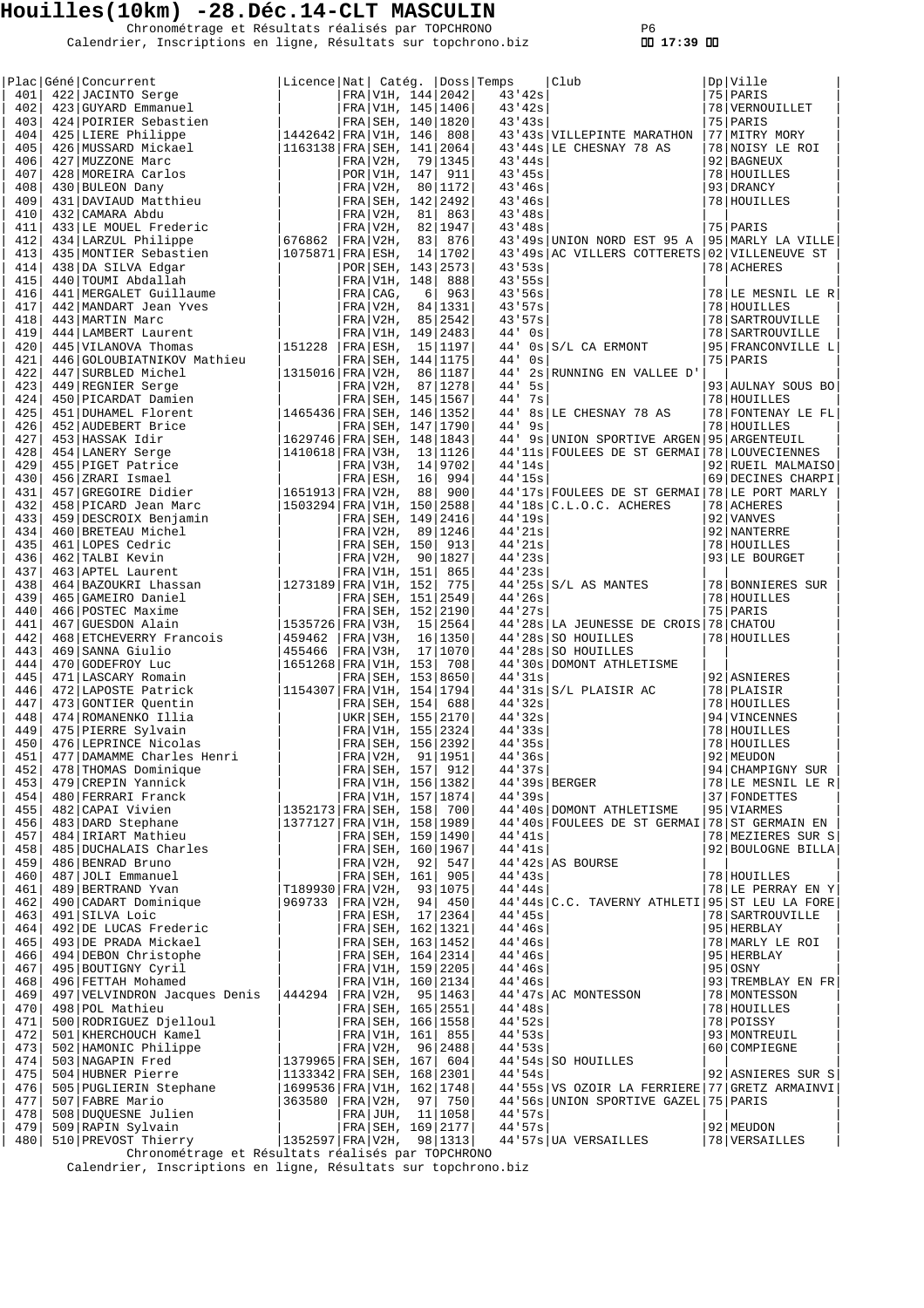Chronométrage et Résultats réalisés par TOPCHRONO P7 Calendrier, Inscriptions en ligne, Résultats sur topchrono.biz  **17:39** 

|            | Plac Géné Concurrent<br>ene Concurrent<br>511 DUBERGEY Julien<br>----                                                                                                                                                                                                                                                                                                                              | Licence   Nat   Catég.   Doss   Temps    |             |                          |                  | Club                                                                                                                                                                              | Dp Ville                            |
|------------|----------------------------------------------------------------------------------------------------------------------------------------------------------------------------------------------------------------------------------------------------------------------------------------------------------------------------------------------------------------------------------------------------|------------------------------------------|-------------|--------------------------|------------------|-----------------------------------------------------------------------------------------------------------------------------------------------------------------------------------|-------------------------------------|
| 481        |                                                                                                                                                                                                                                                                                                                                                                                                    |                                          |             | FRA V1H, 163 8821        | 44.57s           |                                                                                                                                                                                   | 75 PARIS                            |
| 482        | 512 ROCHEFORT Olivier                                                                                                                                                                                                                                                                                                                                                                              |                                          |             | FRA V1H, 164 2216        | 44'58s           |                                                                                                                                                                                   | 78 LE VESINET                       |
| 483        | 513 POIGNONEC Vincent                                                                                                                                                                                                                                                                                                                                                                              | 1039956 FRA V2H, 99 2128                 |             |                          |                  | 44'58s LA JEUNESSE DE CROIS 78 CROISSY SUR SE                                                                                                                                     |                                     |
| 484        | 514 ZIANE Mohamed Sofiane                                                                                                                                                                                                                                                                                                                                                                          |                                          |             | FRA V1H, 165   1277      | 44.59s<br>44'59s |                                                                                                                                                                                   | 28 VERNOUILLET                      |
| 485        | 515 RAVOISIER Yann                                                                                                                                                                                                                                                                                                                                                                                 |                                          |             | FRA SEH, 170   1412      |                  |                                                                                                                                                                                   | 78 CONFLANS STE H                   |
| 486<br>487 | 516 MABILLE Sylvain                                                                                                                                                                                                                                                                                                                                                                                | $ 1700883 $ FRA SEH, 171                 |             | FRA V2H, 100 1511        | 44'59s           | 45' 0s SO HOUILLES                                                                                                                                                                | 78 CHATOU<br>78 HOUILLES            |
| 488        | 517 BERTRAND Nicolas<br>518 LANOE Marc                                                                                                                                                                                                                                                                                                                                                             |                                          |             | 618<br>FRA V1H, 166 1865 | $45'$ 0s         |                                                                                                                                                                                   |                                     |
| 489        | 519 GERNIGON Alexandre                                                                                                                                                                                                                                                                                                                                                                             |                                          |             | FRA SEH, 172   1712      | $45'$ 1s         |                                                                                                                                                                                   | 78 ST GERMAIN EN                    |
| 490        | 520 VERNAY Stephan                                                                                                                                                                                                                                                                                                                                                                                 | 420663                                   |             | FRA V1H, 167  560        | 45'              | 3s   FREE RUNNERS LE CLUB   45   OLIVET                                                                                                                                           |                                     |
| 491        |                                                                                                                                                                                                                                                                                                                                                                                                    |                                          |             |                          | 45'3s            |                                                                                                                                                                                   | 95 ST BRICE SOUS                    |
| 492        |                                                                                                                                                                                                                                                                                                                                                                                                    |                                          |             |                          | $45'$ $3s$       |                                                                                                                                                                                   | 95 ST BRICE SOUS                    |
| 493        |                                                                                                                                                                                                                                                                                                                                                                                                    |                                          |             |                          | $45'$ 5s         |                                                                                                                                                                                   | 92 LEVALLOIS PERR                   |
| 494        |                                                                                                                                                                                                                                                                                                                                                                                                    |                                          |             |                          |                  | $45'$ 5s ACAH                                                                                                                                                                     | 78 HOUILLES                         |
| 495        |                                                                                                                                                                                                                                                                                                                                                                                                    |                                          |             |                          | 45'<br>6s        |                                                                                                                                                                                   | 75 PARIS                            |
| 496        |                                                                                                                                                                                                                                                                                                                                                                                                    |                                          |             |                          |                  | 45' 6s UNION ATHLETIQUE DE                                                                                                                                                        |                                     |
| 497        | $\begin{tabular}{ l l l l l } \hline 521&PICKEL Philippe & & & & \hline \texttt{FRA} &\texttt{V1H, 167} & 560 \\ 522&BEAUMEL Marc & & & & \hline \texttt{FRA} &\texttt{V1H, 168} & 1823 \\ 524&ALPHONSE Georges & & & & \hline \texttt{FRA} &\texttt{V2H, 101} & 1925 \\ 525&FERRERO Daniele & & & & \hline \texttt{FRA} &\texttt{V2H, 102} & 2206 \\ 525&FERRERO Daniele & & & & \hline \texttt{$ |                                          |             |                          | $45'$ 8s         |                                                                                                                                                                                   | 95 CERGY                            |
| 498        | 530 FOTUE WAFFO Jean Robert                                                                                                                                                                                                                                                                                                                                                                        |                                          |             | FRA SEH, 175   1240      | $45'$ 8s         |                                                                                                                                                                                   |                                     |
| 499        | 531 RICCI Jean Luc                                                                                                                                                                                                                                                                                                                                                                                 |                                          |             | FRA V2H, 104 2448        | $45'$ 9s         |                                                                                                                                                                                   | 78 ACHERES                          |
| 500        | 532 VALENZUELA Sebastien                                                                                                                                                                                                                                                                                                                                                                           |                                          |             | FRA V1H, 170 2476        | $45'$ $9s$       |                                                                                                                                                                                   | 78 ACHERES                          |
| 501        | 533 LABROUSSE Michel                                                                                                                                                                                                                                                                                                                                                                               | 704038                                   |             | FRA V3H, 18 947          |                  | 45' 9s LE CHESNAY 78 AS                                                                                                                                                           | 78 LE CHESNAY                       |
| 502        | 534 PELTRE Francois                                                                                                                                                                                                                                                                                                                                                                                |                                          |             | FRA ESH, 18 1473         | 45'10s           |                                                                                                                                                                                   | 78 ANDRESY                          |
| 503        | 535 DESCROIX Babou                                                                                                                                                                                                                                                                                                                                                                                 |                                          |             |                          | 45'10s           |                                                                                                                                                                                   | 93 LE PRE ST GERV                   |
| 504        | 536 DESEEZ Eric                                                                                                                                                                                                                                                                                                                                                                                    |                                          |             |                          | 45'11s           |                                                                                                                                                                                   | 78 CHATOU                           |
| 505        | 537 MONIER Olivier                                                                                                                                                                                                                                                                                                                                                                                 |                                          |             |                          | 45'12s           |                                                                                                                                                                                   |                                     |
| 506        | 538 CAZALAS Gregoire                                                                                                                                                                                                                                                                                                                                                                               |                                          |             |                          | 45'12s           |                                                                                                                                                                                   | 92 SURESNES                         |
| 507        | 539 DUCHARME Franck                                                                                                                                                                                                                                                                                                                                                                                |                                          |             |                          | 45'16s<br>45'19s |                                                                                                                                                                                   | 77 OZOIR LA FERRI                   |
| 508<br>509 | 540 CHANU Romain<br>541   TOLLIER Laurent                                                                                                                                                                                                                                                                                                                                                          |                                          |             |                          |                  | 45'20s S/L CLUB ATHLETISME                                                                                                                                                        | 27 ST AUBIN DES H<br>78 ADAINVILLE  |
| 510        | FRA SEH, 18 1473<br>FRA SEH, 176 2401<br>FRA SEH, 177 2323<br>FRA SEH, 177 2323<br>FRA SEH, 171 641<br>FRA SEH, 178 996<br>FRA SEH, 172 2446<br>FRA SEH, 179 2354<br>1649796 FRA UH, 172 245                                                                                                                                                                                                       |                                          |             | FRA SEH, 180   1713      | 45'24s           |                                                                                                                                                                                   | 78 HOUILLES                         |
| 511        | CODE<br>CODE<br>CODE CODE CODE CODE<br>CODE CONTRA Aziz<br>550 BAHRA Aziz<br>551 LE GALL Sylvain<br>52 RACINE Alain<br>53 DEL CAMPO KEMP Crist <sup>;</sup><br>54 WANG Yuhui<br>5 BRUNORO P<br>BRT                                                                                                                                                                                                 |                                          |             | FRA V1H, 174 2084        | 45'25s           |                                                                                                                                                                                   | 78 HOUILLES                         |
| 512        |                                                                                                                                                                                                                                                                                                                                                                                                    |                                          |             | FRA V2H, 105 1969        | 45'29s           |                                                                                                                                                                                   | 75 PARIS                            |
| 513        |                                                                                                                                                                                                                                                                                                                                                                                                    |                                          |             | FRA V2H, 106 1248        | 45'31s           |                                                                                                                                                                                   | 95 DEUIL LA BARRE                   |
| 514        |                                                                                                                                                                                                                                                                                                                                                                                                    | 673630                                   |             | FRA V2H, 107 1285        |                  | 45'31s FLEP CARRIERES SOUS                                                                                                                                                        | 78 POISSY                           |
| 515        |                                                                                                                                                                                                                                                                                                                                                                                                    |                                          |             | FRA SEH, 181 2577        | 45'33s           |                                                                                                                                                                                   | 78 HOUILLES                         |
| 516        |                                                                                                                                                                                                                                                                                                                                                                                                    | 1471864 FRA V1H, 175                     |             | 717                      |                  | 45'34s DOMONT ATHLETISME                                                                                                                                                          | 95 VIARMES                          |
| 517        |                                                                                                                                                                                                                                                                                                                                                                                                    | 1580766 CHL V1H, 176                     |             | 910                      |                  | 45'34s COURBEVOIE ATHLETISM 92 COURBEVOIE                                                                                                                                         |                                     |
| 518        |                                                                                                                                                                                                                                                                                                                                                                                                    |                                          |             | RCH SEH, 182   1885      | 45'35s           |                                                                                                                                                                                   | 94 LE PLESSIS TRE                   |
| 519        |                                                                                                                                                                                                                                                                                                                                                                                                    | 423975                                   | FRA V3H, 19 | 722                      |                  | $45'36s$ $C.L.O.C.$ ACHERES                                                                                                                                                       | 78 ST GERMAIN EN                    |
| 520        | 556 BRICHE Christophe<br>557 GOUA Philippe<br>558 BUVAL Steve<br>559 GRARE Eric                                                                                                                                                                                                                                                                                                                    | 1078342 FRA V1H, 177                     |             | 801                      |                  | 45'36s VILLEPINTE MARATHON                                                                                                                                                        | 93 TREMBLAY EN FR                   |
| 521        |                                                                                                                                                                                                                                                                                                                                                                                                    |                                          |             | FRA V2H, 108 2517        | 45'37s           |                                                                                                                                                                                   | 95 CORMEILLES EN                    |
| 522        |                                                                                                                                                                                                                                                                                                                                                                                                    | 1707221   FRA   SEH, 183                 |             | 591                      | 45'37s           |                                                                                                                                                                                   | 78 ACHERES                          |
| 523        | 559 GRARE Eric                                                                                                                                                                                                                                                                                                                                                                                     | 1560362   FRA   V1H, 178                 |             | 969                      |                  | 45'37s CLUB ATHLETIQUE AUBE 78 EPONE                                                                                                                                              |                                     |
| 524        | 560 CHATILLON Frederic                                                                                                                                                                                                                                                                                                                                                                             |                                          |             | FRA V2H, 109 1506        | 45'37s           |                                                                                                                                                                                   | 91 BURES SUR YVET                   |
| 525        | 561 DUONG Sokrin                                                                                                                                                                                                                                                                                                                                                                                   |                                          |             | FRA   V1H, 179   2516    |                  | 45'50s AS RUNNING SFR                                                                                                                                                             | 78   HOUILLES                       |
| 526        | 562 LANGEVIN Herve                                                                                                                                                                                                                                                                                                                                                                                 | 1678155 FRA V1H, 180 2015                |             |                          |                  | $45.50s$ $C.L.O.C.$ ACHERES                                                                                                                                                       | 78 ACHERES                          |
| 527<br>528 | 563 TAULLE Jean Claude<br>564 MARCON Paolo                                                                                                                                                                                                                                                                                                                                                         | 162253<br>303532   FRA   V1H, 181   1699 |             | FRA V2H, 110 834         |                  | 45'51s S/L FRANCONVILLE ATH<br>45'52s ASCA PEUGEOT POISSY                                                                                                                         | 95 FRANCONVILLE                     |
| 529        |                                                                                                                                                                                                                                                                                                                                                                                                    |                                          | FRA V3H,    | 20   1322                | 45.54s           |                                                                                                                                                                                   | 78   AIGREMONT                      |
|            | 566 DE LUCAS Philippe<br>568 BINEAU Thierry                                                                                                                                                                                                                                                                                                                                                        |                                          |             |                          | 45'55s           |                                                                                                                                                                                   | 75 PARIS                            |
|            |                                                                                                                                                                                                                                                                                                                                                                                                    |                                          |             |                          | 45.55s           |                                                                                                                                                                                   | 78 HOUILLES                         |
|            |                                                                                                                                                                                                                                                                                                                                                                                                    |                                          |             |                          |                  |                                                                                                                                                                                   | 95 DEUIL LA BARRE                   |
|            |                                                                                                                                                                                                                                                                                                                                                                                                    |                                          |             |                          |                  |                                                                                                                                                                                   | 78   MAISONS LAFFIT                 |
|            |                                                                                                                                                                                                                                                                                                                                                                                                    |                                          |             |                          |                  | $\begin{array}{c c} 45 \text{ '}55 \text{s} \\ 46 \text{ '} & 1 \text{s} \\ 46 \text{ '} & 1 \text{s} \\ 46 \text{ '} & 2 \text{s} \\ 46 \text{ '} & 2 \text{s} \end{array}$ ACAH | 78 MARLY LE ROI                     |
|            |                                                                                                                                                                                                                                                                                                                                                                                                    |                                          |             |                          | $46'$ 2s         |                                                                                                                                                                                   | 95 LE PLESSIS BOU                   |
|            |                                                                                                                                                                                                                                                                                                                                                                                                    |                                          |             |                          |                  | 46' 4s OM PCA LA GARENNE                                                                                                                                                          | $ 75 $ PARIS                        |
|            |                                                                                                                                                                                                                                                                                                                                                                                                    |                                          |             |                          | $46'$ 6s         |                                                                                                                                                                                   | 95 ERAGNY SUR OIS                   |
|            |                                                                                                                                                                                                                                                                                                                                                                                                    |                                          |             |                          | $46'$ 6s         |                                                                                                                                                                                   | 75 PARIS                            |
|            | 330 568 BINEAU Thierry<br>530 568 BINEAU Thierry<br>531 568 BINEAU Thierry<br>531 569 LEGROS Yves<br>532 570 MAUNY Antoine<br>533 571 BALET Stephane<br>534 572 FLECHE Frederic<br>535 573 METTLER Christophe<br>536 575 JAUZELON Fabien<br>536                                                                                                                                                    |                                          |             |                          |                  | 46' 7s US OLYMPIQUE DE CHEL 77 CHELLES                                                                                                                                            |                                     |
|            |                                                                                                                                                                                                                                                                                                                                                                                                    |                                          |             |                          |                  | 46' 8s CSM ROSNY-SUR-SEINE                                                                                                                                                        | 78   MANTES LA JOLI                 |
|            |                                                                                                                                                                                                                                                                                                                                                                                                    |                                          |             | FRA V3H, 21 1165         | 46' 8s           |                                                                                                                                                                                   | 93 DRANCY                           |
|            | 341 580 DELAUNAY Jacky<br>542 582 PASTEAU Samuel<br>543 583 ROULLLON Vincent<br>544 584 REMONDI Damien<br>545 586 RAVIART Jean Yves<br>71904                                                                                                                                                                                                                                                       | 1287279 FRA V1H, 186 1300                |             |                          |                  | 46'11s CSM ROSNY-SUR-SEINE  78 MANTES LA VILL                                                                                                                                     |                                     |
|            |                                                                                                                                                                                                                                                                                                                                                                                                    |                                          |             | FRA V1H, 187   2534      | 46'13s           |                                                                                                                                                                                   | 91   CHEVANNES                      |
|            |                                                                                                                                                                                                                                                                                                                                                                                                    |                                          |             | FRA SEH, 186   2469      |                  |                                                                                                                                                                                   | 78 HOUILLES                         |
|            |                                                                                                                                                                                                                                                                                                                                                                                                    | T190497 FRA V2H, 115 1056                |             |                          |                  | $\begin{array}{c c} 46'14s & \\ 46'17s & \\ 46'18s & \end{array}$                                                                                                                 | 91   CHILLY MAZARIN                 |
|            |                                                                                                                                                                                                                                                                                                                                                                                                    |                                          |             |                          | 46'18s           |                                                                                                                                                                                   | 93   MONTREUIL                      |
|            |                                                                                                                                                                                                                                                                                                                                                                                                    |                                          |             |                          |                  | 46'19s ES SUCY-EN-BRIE<br>46'21s AC MONTESSON                                                                                                                                     | $ 94 $ SUCY EN BRIE<br>$ 78 $ CHTOU |
|            |                                                                                                                                                                                                                                                                                                                                                                                                    |                                          |             |                          | 46'24s           |                                                                                                                                                                                   | 95 CORMEILLES EN                    |
|            |                                                                                                                                                                                                                                                                                                                                                                                                    |                                          |             |                          | 46'25s           |                                                                                                                                                                                   | 91   LE PLESSIS PAT                 |
|            |                                                                                                                                                                                                                                                                                                                                                                                                    |                                          |             |                          |                  | 46'27s US ROISSY EN BRIE                                                                                                                                                          | 77  OZOIR LA FERRI                  |
|            | 545  586  RAVIART Jean Yves<br>546  587  ROZMOWSKI Tristan<br>547  588  DECLERCO Therry<br>548  589  DECLERCO Therry<br>548  589  DECLERCO Jean<br>550  592  NICCO Olivier<br>550  592  NICCO Olivier<br>550  592  NICCO Olivier<br>550  593                                                                                                                                                       |                                          |             |                          | 46'28s           |                                                                                                                                                                                   | 78 HOUILLES                         |
|            |                                                                                                                                                                                                                                                                                                                                                                                                    |                                          |             |                          | 46'28s           |                                                                                                                                                                                   | 93   DRANCY                         |
|            | $554$ 597 JEM Denis                                                                                                                                                                                                                                                                                                                                                                                |                                          |             | FRA   V2H, 118   1920    |                  | $40'28S$  <br>$46'31s$                                                                                                                                                            | 78 ELANCOURT                        |
|            | 555 598 PERES DOS SANTOS Michael                                                                                                                                                                                                                                                                                                                                                                   |                                          |             | FRA SEH, 188 1613        |                  | $46'31s$ ASPHALTE 94                                                                                                                                                              | $ 94 $ LE PERREUX SUR               |
|            | 556   599 CHAUVET Etienne                                                                                                                                                                                                                                                                                                                                                                          | $ 1693600 $ FRA SEH, 189   2231          |             |                          |                  | 46'32s US NEMOURS ST PIERRE 77 NEMOURS                                                                                                                                            |                                     |
|            |                                                                                                                                                                                                                                                                                                                                                                                                    |                                          |             | FRA V3H, 24 9109         |                  | 46'33s SOS FIBROMYALGIE                                                                                                                                                           | 75 PARIS                            |
|            |                                                                                                                                                                                                                                                                                                                                                                                                    |                                          |             | FRA V2H, 119 1154        | 46'38s           |                                                                                                                                                                                   | 93 DRANCY                           |
|            |                                                                                                                                                                                                                                                                                                                                                                                                    |                                          |             | FRA   V1H, 190   1163    | 46'38s           |                                                                                                                                                                                   |                                     |
|            | 557 601 LANGLOIS Alain<br>558 603 BARLET Bruno<br>559 604 DEVISMES Bruno<br>560 605 BOUSCHBACHER Florent                                                                                                                                                                                                                                                                                           |                                          |             | FRA   V1H, 191   1871    | 46'39s           |                                                                                                                                                                                   | 78 HOUILLES                         |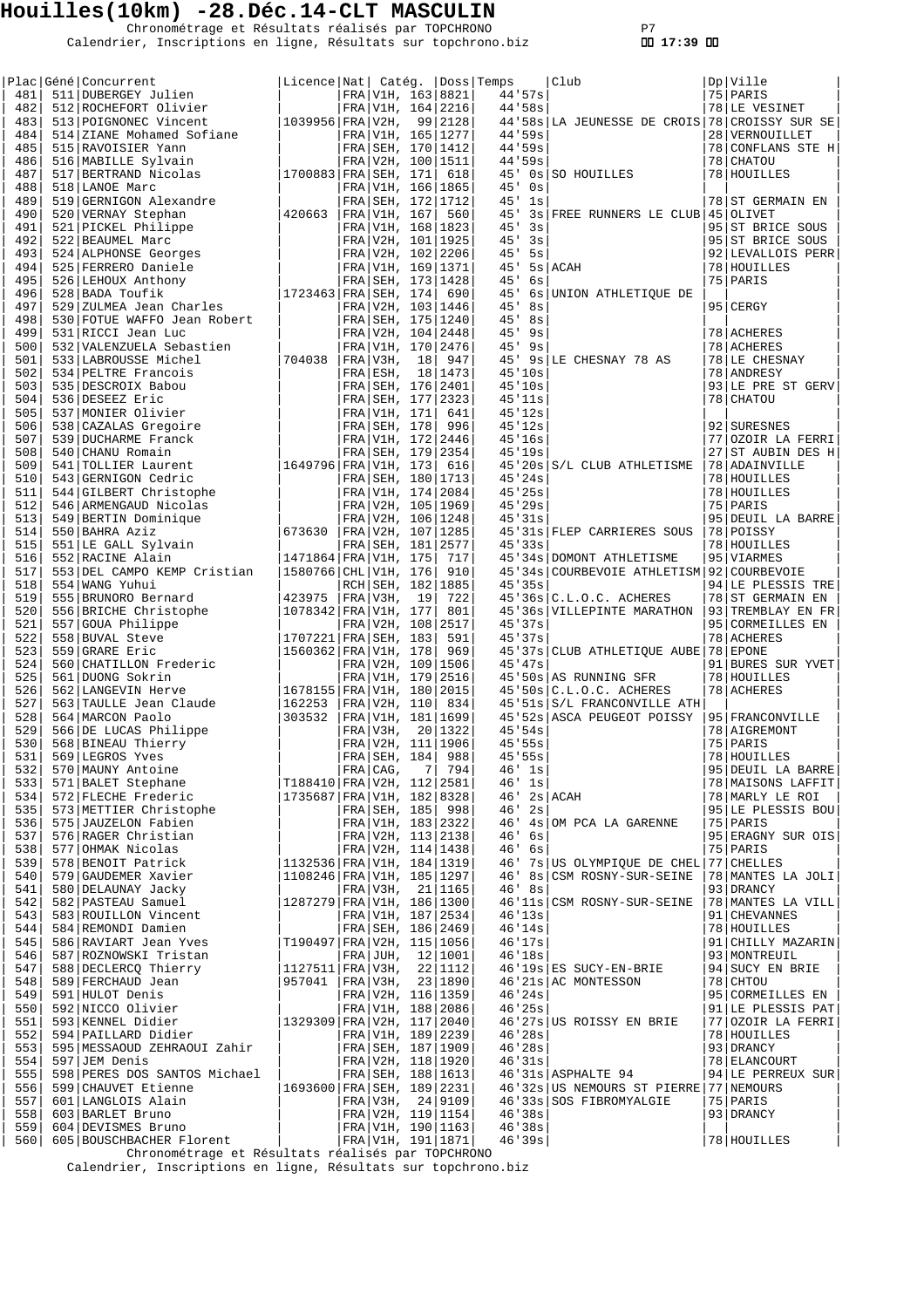Chronométrage et Résultats réalisés par TOPCHRONO P8 Calendrier, Inscriptions en ligne, Résultats sur topchrono.biz  **17:39** 

| 561        | Plac Géné Concurrent                                                                                                                                                                                                                                                                                                                                                                                                                                                                                                                                                                  | Licence Nat  Catég.  Doss Temps<br>208525 |                     |    | FRA V1H, 192  811   |                  | Club<br>46'40s VILLEPINTE MARATHON            | Dp   Ville<br>77 CLAYE SOUILLY |
|------------|---------------------------------------------------------------------------------------------------------------------------------------------------------------------------------------------------------------------------------------------------------------------------------------------------------------------------------------------------------------------------------------------------------------------------------------------------------------------------------------------------------------------------------------------------------------------------------------|-------------------------------------------|---------------------|----|---------------------|------------------|-----------------------------------------------|--------------------------------|
| 562        | 606 LASSAGNE Christophe<br>607 LACHACINSKI Benoit                                                                                                                                                                                                                                                                                                                                                                                                                                                                                                                                     |                                           |                     |    |                     | 46'42s           |                                               | 75 PARIS                       |
| 563        | $\begin{array}{c c c} \texttt{t} & \texttt{FRA} & \texttt{SEH} & \texttt{190} & \texttt{1243} \\ & & \texttt{FRA} & \texttt{SEH} & \texttt{191} & \texttt{678} \\ & & \texttt{FRA} & \texttt{SEH} & \texttt{192} & \texttt{1600} \\ & \texttt{1704679} & \texttt{FRA} & \texttt{SEH} & \texttt{193} & \texttt{1211} \end{array}$<br>608 MONTIGNY Eric                                                                                                                                                                                                                                 |                                           |                     |    |                     | 46'42s           |                                               | 75 PARIS                       |
| 564        | 609   MALLINGER Cedric                                                                                                                                                                                                                                                                                                                                                                                                                                                                                                                                                                |                                           |                     |    |                     | 46'43s           |                                               | 78   BOUGIVAL                  |
| 565        |                                                                                                                                                                                                                                                                                                                                                                                                                                                                                                                                                                                       |                                           |                     |    |                     |                  | 46'46s LE CHESNAY 78 AS                       |                                |
| 566        | 611 GAUTREAU Philippe<br>612 MIGLIETTI Xavier                                                                                                                                                                                                                                                                                                                                                                                                                                                                                                                                         |                                           |                     |    |                     | $46'50s$ $ACAH$  |                                               | 78 LE CHESNAY<br>78 HOUILLES   |
|            |                                                                                                                                                                                                                                                                                                                                                                                                                                                                                                                                                                                       |                                           |                     |    | FRA SEH, 194   1368 |                  |                                               |                                |
| 567        | 614 DEBAISIEUX Philippe                                                                                                                                                                                                                                                                                                                                                                                                                                                                                                                                                               |                                           | FRA V2H, 120        |    | 655                 | 46.52s           |                                               | 92 CHATILLON                   |
| 568        | 616 BORTOLUS Jean Louis                                                                                                                                                                                                                                                                                                                                                                                                                                                                                                                                                               | 266539                                    | FRA V3H,            | 25 | 551                 | 46.53s           |                                               | 78 VILLIERS ST FR              |
| 569        | 618 GONTIER Arthur                                                                                                                                                                                                                                                                                                                                                                                                                                                                                                                                                                    |                                           | FRA CAG,            | 8  | 687                 | 46'54s           |                                               | 78 HOUILLES                    |
| 570        | 619 DELSERAY Jean Luc                                                                                                                                                                                                                                                                                                                                                                                                                                                                                                                                                                 |                                           |                     |    | FRA V2H, 121 2050   | 46'55s           |                                               | 91   BONDOUFLE                 |
| 571        | 620 THOMAS Yann                                                                                                                                                                                                                                                                                                                                                                                                                                                                                                                                                                       |                                           |                     |    | FRA SEH, 195 1237   | 46'55s           |                                               |                                |
| 572        | 621 DE ROQUEFEUIL Jacques                                                                                                                                                                                                                                                                                                                                                                                                                                                                                                                                                             | 293991                                    | FRA V3H,            | 26 | 662                 |                  | 46'56s   CA MONTREUIL 93                      | 75   PARIS                     |
| 573        | 622 GUILLARD Nicolas<br>624 PEREIRA Candido<br>625 LAMOUREUX Alain<br>626 RIFFAULT Yann<br>627 MIRABEL Christian<br>628 WEN Ning                                                                                                                                                                                                                                                                                                                                                                                                                                                      |                                           | $FRA$ JUH,          |    | 13   1391           |                  | $46.57s$ BERGER                               | 78 HOUILLES                    |
| 574        |                                                                                                                                                                                                                                                                                                                                                                                                                                                                                                                                                                                       | 301530                                    | FRA V3H,            |    | 27 1740             |                  | 47' 0s USM MONTARGIS                          | 45 AMILLY                      |
| 575        |                                                                                                                                                                                                                                                                                                                                                                                                                                                                                                                                                                                       |                                           | FRA V2H, 122        |    | 657                 | $47'$ 1s         |                                               | 78 HOUILLES                    |
| 576        |                                                                                                                                                                                                                                                                                                                                                                                                                                                                                                                                                                                       |                                           |                     |    | FRA SEH, 196 1616   | $47'$ 1s         |                                               | 92 NANTERRE                    |
| 577        |                                                                                                                                                                                                                                                                                                                                                                                                                                                                                                                                                                                       |                                           |                     |    | FRA V2H, 123 727    | $47'$ 2s         |                                               | 92 LEVALLOIS PERR              |
| 578        |                                                                                                                                                                                                                                                                                                                                                                                                                                                                                                                                                                                       |                                           |                     |    | FRA V2H, 124   2553 | 47'              | 2s RUNNING PANDA                              | 78 VERSAILLES                  |
| 579        | 028 WEN NING<br>629 HALIMI Alexis<br>630 LE MOUEL Jean Pierre                                                                                                                                                                                                                                                                                                                                                                                                                                                                                                                         | 116551                                    |                     |    | FRA V1H, 193 1493   | 47'              | 3s   VERNOUILLET ATHLE                        | 78   VERNOUILLET               |
| 580        |                                                                                                                                                                                                                                                                                                                                                                                                                                                                                                                                                                                       | $ 1716639 $ FRA   V4H,                    |                     |    | 1 2063              |                  | 47' 4s AC BOULOGNE BILLANCO 92 BOULOGNE BILLA |                                |
| 581        | 631 BAMBA Jean Luc                                                                                                                                                                                                                                                                                                                                                                                                                                                                                                                                                                    |                                           |                     |    | FRA SEH, 197   1527 | $47'$ 5s         |                                               | 78   MANTES LA VILL            |
| 582        | 633 PIERRE Patrick                                                                                                                                                                                                                                                                                                                                                                                                                                                                                                                                                                    | 1723634 FRA V2H, 125  955                 |                     |    |                     |                  | 47' 7s AC BEAUCHAMP                           | 95   BEAUCHAMP                 |
| 583        | 634 CORSO Gerard                                                                                                                                                                                                                                                                                                                                                                                                                                                                                                                                                                      |                                           |                     |    | FRA V2H, 126 1605   |                  | 47' 7s TRI SANNOIS FRANCONV 95 FRANCONVILLE L |                                |
| 584        | 635 TETEDOIE Mickael                                                                                                                                                                                                                                                                                                                                                                                                                                                                                                                                                                  |                                           |                     |    | FRA V1H, 194 1215   | $47'$ 9s         |                                               | 78 HOUILLES                    |
| 585        | 636 BOUCETTA Mohamed                                                                                                                                                                                                                                                                                                                                                                                                                                                                                                                                                                  |                                           |                     |    | FRA V3H, 28 1214    | 47'10s           |                                               | 75   PARIS                     |
| 586        | $\begin{array}{c c} \begin{array}{c} \begin{array}{c} \begin{array}{c} \end{array} \\ \begin{array}{c} \end{array} \\ \begin{array}{c} \end{array} \\ \begin{array}{c} \end{array} \\ \begin{array}{c} \end{array} \\ \begin{array}{c} \end{array} \\ \begin{array}{c} \end{array} \\ \begin{array}{c} \end{array} \\ \begin{array}{c} \end{array} \\ \begin{array}{c} \end{array} \\ \begin{array}{c} \end{array} \\ \begin{array}{c} \end{array} \\ \begin{array}{c} \end{array} \\ \begin{array}{c} \end{array} \\ \begin{array}{c} \end{array} \\ \begin$<br>637 DEPARDIEU Romain |                                           | FRA SEH, 198        |    | 736                 | 47'10s           |                                               | 95 EAUBONNE                    |
| 587        | 638 PRINGAULT Jean Claude                                                                                                                                                                                                                                                                                                                                                                                                                                                                                                                                                             | 893527                                    | FRA V4H,            |    | 2 1138              |                  | 47'10s FLEP CARRIERES SOUS                    | 78 CARRIERES SOUS              |
| 588        | 640 ROUSSEAU Pierre Yves                                                                                                                                                                                                                                                                                                                                                                                                                                                                                                                                                              | 119599                                    |                     |    | FRA V1H, 195   1544 |                  | 47'12s UA VILLENOY                            | 77   MEAUX                     |
| 589        | 642 ESCOFFIER Franck                                                                                                                                                                                                                                                                                                                                                                                                                                                                                                                                                                  |                                           |                     |    |                     | 47'12s           |                                               |                                |
| 590        |                                                                                                                                                                                                                                                                                                                                                                                                                                                                                                                                                                                       |                                           |                     |    | FRA V1H, 196 1782   |                  |                                               | 92 CLICHY                      |
| 591        | 643 DUMONT Jean                                                                                                                                                                                                                                                                                                                                                                                                                                                                                                                                                                       |                                           |                     |    | FRA SEH, 199 1326   |                  | 47'12s CREDIT MUTUEL                          |                                |
|            | 644 GALDEANO Nicolas                                                                                                                                                                                                                                                                                                                                                                                                                                                                                                                                                                  | 704920                                    |                     |    | FRA V1H, 197 1727   |                  | 47'13s   VERNEUIL AC                          | 78 VERNEUIL SUR S              |
| 592        | 646 TRECANT Christophe                                                                                                                                                                                                                                                                                                                                                                                                                                                                                                                                                                | 455473                                    |                     |    | FRA V2H, 127   1355 |                  | 47'13s SO HOUILLES                            | 78 HOUILLES                    |
| 593        | 648 DAVOUST Jean Charles                                                                                                                                                                                                                                                                                                                                                                                                                                                                                                                                                              |                                           |                     |    | FRA SEH, 200   1499 | 47'14s           |                                               | 61 ST LANGIS LES               |
| 594        | 649 SOUCHARD Franck                                                                                                                                                                                                                                                                                                                                                                                                                                                                                                                                                                   |                                           |                     |    | FRA V1H, 198 1388   |                  | $47.16s$ BERGER                               | 78 MAISONS LAFFIT              |
| 595        | 650 AUPERIN Xavier                                                                                                                                                                                                                                                                                                                                                                                                                                                                                                                                                                    |                                           | FRA V3H,            |    | 29 1728             | 47'16s           |                                               | 78   SARTROUVILLE              |
| 596        | 651 FIDALGO Jose                                                                                                                                                                                                                                                                                                                                                                                                                                                                                                                                                                      |                                           |                     |    | FRA V1H, 199 2558   | 47'16s           |                                               | 78 POISSY                      |
| 597        | 652   MARTIAL Cedric                                                                                                                                                                                                                                                                                                                                                                                                                                                                                                                                                                  |                                           |                     |    | FRA SEH, 201 916    | 47'17s           |                                               | 93 ST DENIS                    |
| 598        | 653 CASIEZ Frederic                                                                                                                                                                                                                                                                                                                                                                                                                                                                                                                                                                   |                                           |                     |    | FRA SEH, 202 2491   | 47'17s           |                                               | 77 OZOIR LA FERRI              |
| 599        | 654 GABORIT Patrick                                                                                                                                                                                                                                                                                                                                                                                                                                                                                                                                                                   |                                           |                     |    | FRA V2H, 128 1247   | 47'19s           |                                               | 78 HOUILLES                    |
| 600        | $655$ LERICHE Jean Francois  298626                                                                                                                                                                                                                                                                                                                                                                                                                                                                                                                                                   |                                           | FRA V3H,            | 30 | 813                 |                  | 47'20s VILLEPINTE MARATHON                    |                                |
| 601        | 656 MENDES Frederic                                                                                                                                                                                                                                                                                                                                                                                                                                                                                                                                                                   |                                           |                     |    | FRA V1H, 200 932    | 47'20s           |                                               | 92 COURBEVOIE                  |
| 602        | 657 DENOUN Richard                                                                                                                                                                                                                                                                                                                                                                                                                                                                                                                                                                    |                                           |                     |    | FRA V2H, 129 8690   | 47'23s           |                                               | 92 COLOMBES                    |
| 603        | 658 KERLERO DE ROSBO Frederic                                                                                                                                                                                                                                                                                                                                                                                                                                                                                                                                                         |                                           |                     |    | FRA SEH, 203 1717   | 47'3s            |                                               | 95 VAUREAL                     |
| 604        | 659 EUTAMENE Abdelkader                                                                                                                                                                                                                                                                                                                                                                                                                                                                                                                                                               |                                           |                     |    | FRA V1H, 201 1055   | 47'23s           |                                               | 92 NANTERRE                    |
| 605        |                                                                                                                                                                                                                                                                                                                                                                                                                                                                                                                                                                                       |                                           |                     |    |                     | 47'26s           |                                               | 93 DRANCY                      |
| 606        | 660 SANCHEZ Thierry<br>661 BRUNSCHWEILER Eric 1133836 FRA V2H, 130 1416<br>662 BAZIRE Frederic 1133836 FRA SEH, 204 1171                                                                                                                                                                                                                                                                                                                                                                                                                                                              |                                           |                     |    |                     |                  | 47'27s UNION SPORTIVE ARGEN 95 ARGENTEUIL     |                                |
| 607        |                                                                                                                                                                                                                                                                                                                                                                                                                                                                                                                                                                                       |                                           |                     |    |                     | 47'28s           |                                               | 93   DRANCY                    |
| 608        | 663 BLAVETTE Pascal                                                                                                                                                                                                                                                                                                                                                                                                                                                                                                                                                                   |                                           |                     |    | FRA V1H, 202 2208   | 47'34s           |                                               | 78 LES MUREAUX                 |
| 609        | 664 VICTOR Thierry                                                                                                                                                                                                                                                                                                                                                                                                                                                                                                                                                                    |                                           |                     |    | FRA V1H, 203 2098   | 47'34s           |                                               | 94 LE KREMLIN BIC              |
| 610        | 665 VASSALLO Lorenzo                                                                                                                                                                                                                                                                                                                                                                                                                                                                                                                                                                  |                                           |                     |    | FRA V1H, 204 2283   | 47'34s           |                                               | 93 GAGNY                       |
| 611        | 666 LEMARCHAND Nikita                                                                                                                                                                                                                                                                                                                                                                                                                                                                                                                                                                 |                                           |                     |    | FRA SEH, 205 643    | 47'34s           |                                               | 78 HOUILLES                    |
| 612        | 667 DJERID Malik                                                                                                                                                                                                                                                                                                                                                                                                                                                                                                                                                                      |                                           | FRA SEH, 206 656    |    |                     | 47'35s           |                                               | 92 ASNIERES SUR S              |
| 613        | 668 SEBAG Alain                                                                                                                                                                                                                                                                                                                                                                                                                                                                                                                                                                       |                                           | FRA V2H, 132 2340   |    |                     | 47'36s           |                                               | 94 SAINT MAUR DES              |
| 614        | 669 CLACK Sim                                                                                                                                                                                                                                                                                                                                                                                                                                                                                                                                                                         |                                           |                     |    | GBR V1H, 205 2007   | 47'37s           |                                               | 78 HOUILLES                    |
| 615        | 670 LAFON Jerome                                                                                                                                                                                                                                                                                                                                                                                                                                                                                                                                                                      |                                           | FRA V2H, 133 2083   |    |                     | 47'39s           |                                               | 28 LE COUDRAY                  |
| 616        | 671 ARNALDI Pierre                                                                                                                                                                                                                                                                                                                                                                                                                                                                                                                                                                    | 1201603 FRA V2H, 134 675                  |                     |    |                     |                  | 47'40s US EZANVILLE-ECOUEN                    | 95 DOMONT                      |
| 617        | 672 ESPRIT Jean Pierre                                                                                                                                                                                                                                                                                                                                                                                                                                                                                                                                                                | 1246840 FRA V1H, 206 1295                 |                     |    |                     |                  | 47'40s CSM ROSNY-SUR-SEINE                    |                                |
|            |                                                                                                                                                                                                                                                                                                                                                                                                                                                                                                                                                                                       |                                           |                     |    |                     |                  |                                               |                                |
| 618<br>619 | 673 HECQUET Jean Francois<br>674 BIZARRO Pascal                                                                                                                                                                                                                                                                                                                                                                                                                                                                                                                                       |                                           | FRA V2H, 135 2449   |    | FRA V3H, 31 2197    | 47'41s<br>47.42s |                                               | $95$ SAGY<br>87 LIMOGES        |
|            |                                                                                                                                                                                                                                                                                                                                                                                                                                                                                                                                                                                       |                                           |                     |    |                     |                  |                                               |                                |
| 620        | 675 GALLOU Steven                                                                                                                                                                                                                                                                                                                                                                                                                                                                                                                                                                     |                                           | FRA V1H, 207        |    | 786                 | 47'42s           |                                               | 95 EZANVILLE                   |
| 621        | 676 DELACOUX Gil                                                                                                                                                                                                                                                                                                                                                                                                                                                                                                                                                                      |                                           | FRA V2H, 136        |    | 635                 |                  | $47'$ 43s CAP CM CIC                          | 95 CORMEILLES EN               |
| 622        | 677 TOULAIN Thimothe                                                                                                                                                                                                                                                                                                                                                                                                                                                                                                                                                                  | 1500251 FRA JUH, 14 1116                  |                     |    |                     |                  | 47'44s S/L MEULAN VEXIN SEI                   |                                |
| 623        | 679 TOUCHAIS Christophe                                                                                                                                                                                                                                                                                                                                                                                                                                                                                                                                                               |                                           | FRA SEH, 207   2160 |    |                     | 47'48s           |                                               | 14 CABN                        |
| 624        | 680 OUMOUSSU Hoummad                                                                                                                                                                                                                                                                                                                                                                                                                                                                                                                                                                  | 1723457   FRA   V1H, 208                  |                     |    | 694                 |                  | 47'48s UNION ATHLETIQUE DE                    |                                |
| 625        | 681 BALLOT Didier                                                                                                                                                                                                                                                                                                                                                                                                                                                                                                                                                                     |                                           | FRA V2H, 137        |    | 623                 | 47'38s           |                                               |                                |
| 626        | 682 CARTE Denis                                                                                                                                                                                                                                                                                                                                                                                                                                                                                                                                                                       |                                           | FRA V2H, 138        |    | 965                 | 47.49s           |                                               | 78 VOISINS LE BRE              |
| 627        | 683 ALVES David                                                                                                                                                                                                                                                                                                                                                                                                                                                                                                                                                                       |                                           | FRA SEH, 208 1311   |    |                     | 47'49s           |                                               | 78 HOUILLES                    |
| 628        | 684 GRULKE Mathieu                                                                                                                                                                                                                                                                                                                                                                                                                                                                                                                                                                    |                                           | FRA SEH, 209 2571   |    |                     |                  | 47'49s LES AMIS DE MIKHY                      | 92 RUEIL MALMAISO              |
| 629        | 685 GRELLIER Jean Christophe                                                                                                                                                                                                                                                                                                                                                                                                                                                                                                                                                          | 1474458 FRA SEH, 210 2030                 |                     |    |                     |                  | 47'50s EA CERGY PONTOISE AT 95 PONTOISE       |                                |
| 630        | 690 SCHMIDT Enrik                                                                                                                                                                                                                                                                                                                                                                                                                                                                                                                                                                     |                                           | FRA SEH, 211 2282   |    |                     | 47'58s           |                                               | 92 RUEIL MALMAISO              |
| 631        | 691 PELTRE Pierre                                                                                                                                                                                                                                                                                                                                                                                                                                                                                                                                                                     |                                           | FRA V2H, 139 1965   |    |                     | 47.59s           |                                               | 78 ANDRESY                     |
| 632        | 692 HEBERT Jean Marc                                                                                                                                                                                                                                                                                                                                                                                                                                                                                                                                                                  | 1149849 FRA V3H, 32 753                   |                     |    |                     |                  | 48' 1s UNION SPORTIVE GAZEL 95 MARGENCY       |                                |
| 633        | 694 LAFLEUR Frederic                                                                                                                                                                                                                                                                                                                                                                                                                                                                                                                                                                  |                                           | FRA V2H, 140   1004 |    |                     | $48'$ $3s$       |                                               | 95 BEZONS                      |
| 634        | 696 THOMAS Louis Paul                                                                                                                                                                                                                                                                                                                                                                                                                                                                                                                                                                 |                                           | FRA V2H, 141   1840 |    |                     | 48' 7s           |                                               | 94 IVRY SUR SEINE              |
| 635        | 697 LE RAY Christophe                                                                                                                                                                                                                                                                                                                                                                                                                                                                                                                                                                 |                                           | FRA V1H, 209 1109   |    |                     | $48'$ 9s         |                                               | 78 EPONE                       |
| 636        | 699 LALANDE Jean Louis                                                                                                                                                                                                                                                                                                                                                                                                                                                                                                                                                                | 677509                                    |                     |    | FRA V2H, 142 1089   |                  | 48'10s FLEP CARRIERES SOUS                    |                                |
|            |                                                                                                                                                                                                                                                                                                                                                                                                                                                                                                                                                                                       |                                           |                     |    |                     |                  |                                               |                                |
|            |                                                                                                                                                                                                                                                                                                                                                                                                                                                                                                                                                                                       |                                           |                     |    |                     |                  |                                               |                                |
| 637        | 700 JURAIN David                                                                                                                                                                                                                                                                                                                                                                                                                                                                                                                                                                      |                                           | FRA V1H, 210 859    |    |                     | 48'10s           |                                               | 95 ST MARTIN DU T              |
| 638        | 701 LORENTZ Olivier                                                                                                                                                                                                                                                                                                                                                                                                                                                                                                                                                                   |                                           |                     |    | $FRA$ SEH, 212 1461 | 48'11s           |                                               | 78   MONTESSON                 |
| 639<br>640 | 702 FERADOU Vincent<br>703 PLANTAMP Guillaume                                                                                                                                                                                                                                                                                                                                                                                                                                                                                                                                         | 1177369 FRA V1H, 211 765                  |                     |    | FRA SEH, 213   1601 | 48'11s           | 48'11s CA GROUPE GONESSE VI                   | 78 CARRIERES SUR               |

Chronométrage et Résultats réalisés par TOPCHRONO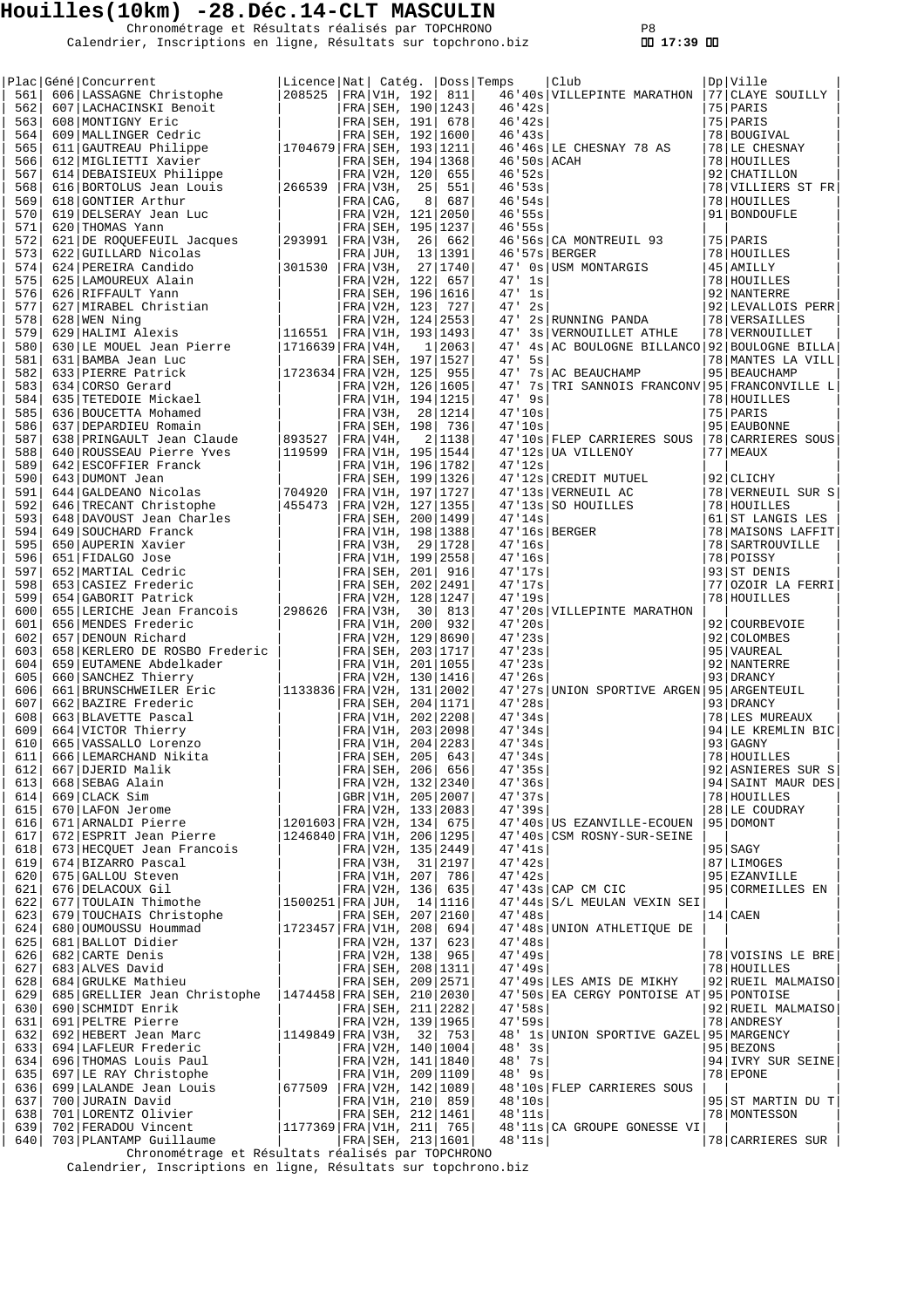Chronométrage et Résultats réalisés par TOPCHRONO P9 Calendrier, Inscriptions en ligne, Résultats sur topchrono.biz  **17:39** 

|            | Plac Géné Concurrent                                |                                 |                                            |    |                                        |                    |                                               |    |                                          |
|------------|-----------------------------------------------------|---------------------------------|--------------------------------------------|----|----------------------------------------|--------------------|-----------------------------------------------|----|------------------------------------------|
| 641        | 704 LEMAIRE Benjamin                                | Licence Nat  Catég.  Doss Temps | FRA V1H, 212   1521                        |    |                                        | 48'12s             | Club                                          |    | Dp Ville<br>78 HOUILLES                  |
| 642        | 705   LENGLET Philippe                              |                                 |                                            |    | FRA V2H, 143   1408                    | 48'12s             |                                               |    | 60   LABOISSIERE EN                      |
| 643        | 706 DESCROIX Vianney                                |                                 |                                            |    | FRA V1H, 213 2412                      | 48'12s             |                                               |    | 78 SARTROUVILLE                          |
| 644        | 707 TRABLY Emmanuel                                 |                                 |                                            |    | FRA V2H, 144 1586                      | 48'13s             |                                               |    | 94 FONTENAY SOUS                         |
| 645        | 708 BAIVEL Nicolas                                  |                                 |                                            |    | FRA V1H, 214 2567                      | 48'13s             |                                               |    | 78 LE MESNIL LE R                        |
| 646<br>647 | 710 BEUTIER David<br>712 LAINE Alexandre            |                                 |                                            |    | FRA V1H, 215 1149<br>FRA V1H, 216 1328 | 48'15s             | 48'16s CREDIT MUTUEL                          |    | 38 LE PONT DE CLA<br>78   MAISONS LAFFIT |
| 648        | 713 LEHENAFF Loic                                   | 1244260 FRA V1H, 217 1850       |                                            |    |                                        |                    | 48'16s   US METRO TRANSPORT (                 |    |                                          |
| 649        | 714 CRAMPON Patrice                                 | 721710                          |                                            |    | FRA V2H, 145 2118                      |                    | 48'17s US METRO TRANSPORT (                   |    |                                          |
| 650        | 715 MOULIN Francois                                 |                                 | FRA V3H,                                   |    | 33 2082                                | 48'17s             |                                               |    | 78 VIROFLAY                              |
| 651        | 717 PERETTA Alexandre                               |                                 | FRA SEH, 214   1526                        |    |                                        | 48'18s             |                                               |    | 78 ST GERMAIN EN                         |
| 652        | 718 LEUDIERE Vincent                                |                                 | FRA SEH, 215 2291                          |    |                                        | 48'19s             |                                               |    | 28 BREZOLLES                             |
| 653<br>654 | 720 BUEE Sebastien<br>721 VIARD Philippe            | 1102922 FRA V1H, 218            | FRA SEH, 216   1815                        |    | 839                                    | 48'22s             | 48'23s DYNAMIC AULNAY CLUB                    |    | 78 HOUILLES                              |
| 655        | 722 MUSIAL David                                    |                                 | FRA   V1H, 219   1918                      |    |                                        | 48'24s             |                                               |    | 02 BELLEU                                |
| 656        | 723 CARTIER Christophe                              |                                 |                                            |    | FRA V1H, 220   1315                    | 48'24s             |                                               |    | 78 CARRIERES SUR                         |
| 657        | 724 LIGER Pascal                                    | 1216551   FRA   V2H, 146   957  |                                            |    |                                        |                    | 48'24s AC BEAUCHAMP                           |    | 95 ST PRIX                               |
| 658        | 726 TALMON Ludovic                                  | 1678805   FRA   SEH, 217   2052 |                                            |    |                                        |                    | 48'31s LA JEUNESSE DE CROIS 92 RUEIL MALMAISO |    |                                          |
| 659        | 728 LACHACINSKI Jerome                              |                                 |                                            |    | FRA SEH, 218 1307                      | 48'32s             |                                               |    | 78 VERSAILLES                            |
| 660<br>661 | 729 PERROTIN Guillaume                              |                                 |                                            |    | FRA V1H, 221 2509<br>FRA V1H, 222 1916 | 48'33s<br>48'33s   |                                               |    | 94 BRY SUR MARNE<br>92 BOULOGNE BILLA    |
| 662        | 730 UHLINGER Stephane<br>731 VOUILLEMIN Jean Michel | 150810                          |                                            |    | FRA V2H, 147 1145                      |                    | 48'33s FOULEES DE ST GERMAI 78 POISSY         |    |                                          |
| 663        | 732 MARQUES Antonio                                 | 1176314   FRA   V2H, 148   1378 |                                            |    |                                        |                    | 48'35s CO SAVIGNY-SUR-ORGE                    |    | 91 SAVIGNY SUR OR                        |
| 664        | 734 MAHE Franck                                     |                                 |                                            |    | FRA V1H, 223 2100                      | 48'37s             |                                               |    | 78 HOUILLES                              |
| 665        | 735 LANDEMAINE Christophe                           |                                 |                                            |    | FRA V1H, 224 2299                      | 48'38s             |                                               |    | 94 VILLIERS SUR M                        |
| 666        | 736 POURRUCH Mathieu                                |                                 |                                            |    | FRA SEH, 219   2143                    | 48'40s             |                                               |    | 95 CORMEILLES EN                         |
| 667<br>668 | 737 RAMARA Henri                                    | 1104256 FRA V1H, 225   1641     |                                            |    | FRA SEH, 220 2296                      | 48'43s             | 48'47s UNION SPORTIVE ARGEN 95 ARGENTEUIL     |    | 92 NANTERRE                              |
| 669        | 739 SICOT Stephane<br>740 HOUDAYER Jean Claude      |                                 | FRA V3H,                                   |    | 34 1122                                | 48'47s             |                                               |    | 95 PIERRELAYE                            |
| 670        | 742 TATIBOUET Christian                             | 424706                          |                                            |    | FRA V2H, 149 1320                      |                    | 48'51s S/L VANNES ATHLETISM 56 VANNES         |    |                                          |
| 671        | 743 GESNOUIN Yves                                   | 1019420 FRA V2H, 150 1298       |                                            |    |                                        |                    | 48'51s CSM ROSNY-SUR-SEINE                    |    |                                          |
| 672        | 744 LHERM Damien                                    | 1434639 FRA SEH, 221 2583       |                                            |    |                                        |                    | 48'51s FOULEES DE ST GERMAI 78 CARRIERES SOUS |    |                                          |
| 673        | 745 BOTTARD Philippe                                |                                 | FRA   V2H, 151                             |    | 622                                    | 48'53s             |                                               |    |                                          |
| 674<br>675 | 746 RAVE Nicolas<br>747 JASON Wifried               |                                 |                                            |    | FRA V1H, 226 1491                      | 48'54s<br>48'55s   |                                               | 95 | 93   VILLEMOMBLE<br>CERGY                |
| 676        | 748 PERRAULT Matthias                               | $ 1664147 $ FRA SEH, 223 1035   |                                            |    | FRA SEH, 222   1443                    |                    | 48'57s   SA MONTROUGE PARIS 1   75   PARIS    |    |                                          |
| 677        | 751 LETERRIER Fabien                                |                                 |                                            |    | FRA SEH, 224 2066                      | $49'$ 2s           |                                               |    | 78 LE CHESNAY                            |
| 678        | 755 ROZNOWSKI Thierry                               |                                 |                                            |    | FRA V2H, 152 1002                      | 49' 7s             |                                               |    | 78 PLAISIR                               |
| 679        | 756 SOULABAIL Christian                             |                                 |                                            |    | FRA V2H, 153 8700                      | $49'$ $9s$         |                                               |    | 78 CARRIERES SUR                         |
| 680        | 757 RUIZ Jean                                       |                                 | FRA V3H, 35 1575                           |    |                                        | $49'$ $9s$         |                                               |    | 78 SAINT GERMAIN                         |
| 681        | 758 MULLER Ralf                                     |                                 | ALL V2H, 154   2526                        |    |                                        | 49'11s             |                                               |    | $45$   ESSEN                             |
| 682<br>683 | 759   PAMPIRIO Philippe<br>760 LE BIHAN Eric        |                                 | FRA   V2H, 155   2455<br>FRA SEH, 225 2186 |    |                                        | 49'11s<br>49'13s   |                                               |    | 78 CARRIERES SUR<br>78 CARRIERES SUR     |
| 684        | 762 BUSSY Jean Marc                                 |                                 | FRA V1H, 227   1931                        |    |                                        | 49'15s             |                                               |    | 75 PARIS                                 |
| 685        | 763 RAVION Didier                                   | 703968                          |                                            |    | FRA V2H, 156 2237                      |                    | 49'15s EUROCOPTER ATHLETIC                    |    | 75   PARIS                               |
| 686        | 765   TORREMOCHA Stephane                           |                                 | FRA V2H, 157 2326                          |    |                                        | 49'17s             |                                               |    | 78 HOUILLES                              |
| 687        | 766 CLERT Olivier                                   |                                 | FRA V1H, 228                               |    | 908                                    | 49'18s             |                                               |    | 78   FOURQUEUX                           |
| 688        | 767 GUILLEMETEAU Didier                             |                                 |                                            |    | FRA V2H, 158   1433                    | 49'19s             |                                               |    | 78 LE VESINET<br>78 HOUILLES             |
| 689<br>690 | 768 MESNIL Jean Christophe<br>769 SUBIL Jean Yves   |                                 | FRA V1H, 229                               |    | 647<br>FRA V2H, 159 1096               | 49'19s<br>49'19s   |                                               |    | 92 ASNIERES SUR S                        |
| 691        | 771 BEURIER Thomas                                  |                                 | FRA SEH, 226 2179                          |    |                                        | 49'20s             |                                               |    | 78 LE MESNIL LE R                        |
| 692        | 772 BALET Thomas                                    |                                 | FRA CAG,                                   | 9  | 959                                    | 49'22s             |                                               |    | 78   MAISONS LAFFIT                      |
| 693        | 774 LESKOW Gabriel                                  |                                 | FRA V3H,                                   | 36 | 845                                    | 49'22s             |                                               |    | 94 ABLON SUR SEIN                        |
| 694        | 775 ROULEAUX DUGAGE Felix                           |                                 |                                            |    | $FRA$ JUH, 15 731                      | 49'24s             |                                               |    | 78 HOUILLES                              |
| 695        | 777 GARBE Thomas                                    | 646723                          |                                            |    | FRA SEH, 227 2308                      |                    | 49'24s PLM CONFLANS                           |    | 78 ACHERES                               |
| 696<br>697 | 778 ANDREU Renaud<br>779 LEPLAT Michel              | 978942                          | FRA V3H,                                   |    | FRA V2H, 160 853<br>37 1451            | 49'25s             | 49'26s CLAMART COURSES SUR                    |    | 78 ST GERMAIN EN<br>92 ISSY LES MOULI    |
| 698        | 780 ALVES Patrick                                   |                                 | FRA V1H, 230 2407                          |    |                                        | 49'27s             |                                               |    | 95 COURDIMANCHE                          |
| 699        | 781 LAURANCIN Franck                                | 1587139   FRA   V1H, 231   1090 |                                            |    |                                        |                    | 49'28s FLEP CARRIERES SOUS                    |    | 78 CARRIERES SOUS                        |
| 700        | 782 ROSSI Armand                                    | 690204   FRA   V3H,             |                                            |    | 38 2545                                |                    | 49'28s US METRO TRANSPORT (                   |    |                                          |
| 701        | 783 SEMIN Romaric Karim                             |                                 | FRA V1H, 232 1336                          |    |                                        | 49'28s             |                                               |    | 78 HOUILLES                              |
| 702<br>703 | 784 PRAT Nicolas<br>785 MINAZ Berdj                 | 1530992 FRA SEH, 228 1394       |                                            |    |                                        | 49'31s             | 49'28s AS POISSY ATHLETISME                   |    | 95   BEAUCHAMP                           |
| 704        | 787 UGUEN Alain                                     | T188573   FRA   V2H, 161   2578 |                                            |    | FRA V2H, 162  644                      | 49'33s             |                                               |    | 78 HOUILLES                              |
| 705        | 788 BARBOSA Henri                                   |                                 |                                            |    | FRA SEH, 229 2307                      | 49'34s             |                                               |    | 95 ERMONT                                |
| 706        | 790 DANGLADES Charles                               | 719736                          |                                            |    | FRA V1H, 233 1052                      |                    | 49'36s CA MONTREUIL 93                        |    | 94 ARCUEIL                               |
| 707        | 791 VASSEUR Christophe                              |                                 |                                            |    | FRA V2H, 163  632                      | 49'36s             |                                               |    | 78 LE VESINET                            |
| 708        | 793 HAUTIN Pascal                                   |                                 | FRA V2H, 164   1514                        |    |                                        | 49'37s             |                                               |    | 92 PUTEAUX                               |
| 709        | 794 LACROIX Patrick                                 |                                 | FRA V3H, 39 1264                           |    |                                        | 49'37s             |                                               |    | 78 SARTROUVILLE                          |
| 710<br>711 | 797   AMIRAT Abderrahmane<br>798 CAMUS Pascal       |                                 | FRA V1H, 234 2441<br>FRA V2H, 165 1029     |    |                                        | 49' 41s<br>49' 41s |                                               |    | 93 ROMAINVILLE<br>28 CRUCEY VILLAGE      |
| 712        | 801 LECORVAISIER Jean Pierre                        |                                 | FRA V3H,                                   | 40 | 800                                    | 49' 42s            |                                               |    | 78 GAMBAIS                               |
| 713        | 802 PATIN Nicolas                                   |                                 | FRA SEH, 230                               |    | 646                                    | 49' 42s            |                                               |    | 75 PARIS                                 |
| 714        | 803 PEAQUIN Marc                                    |                                 |                                            |    | FRA V1H, 235 990                       | 49' 42s            |                                               |    | 95 ARGENTEUIL                            |
| 715        | 804 BESRAOUI Ouassini                               |                                 |                                            |    | FRA V1H, 236 1142                      | 49' 42s            |                                               |    | 78 HOUILLES                              |
| 716        | 805 LASCOU Thierry                                  |                                 |                                            |    | FRA V1H, 237 1342                      | 49' 43s            |                                               |    | 78   SARTROUVILLE                        |
| 717<br>718 | 806 LASCOU Fabrice<br>808 TASSAN Thierry            |                                 |                                            |    | FRA V1H, 238 735<br>FRA V2H, 166 1083  | 49'43s<br>49'44s   |                                               |    | 59   WASQUEHAL<br>95 CERGY               |
| 719        | 809 MARCHAL Christian                               |                                 | $FRA V4H$ ,                                |    | 3 2273                                 | 49'44s             |                                               |    | 06 NICE                                  |
| 720        | 810 BOUVIER Jean Claude                             | $607432$   FRA   V4H,           |                                            |    | 4   699                                |                    | 49'44s   DOMONT ATHLETISME                    |    |                                          |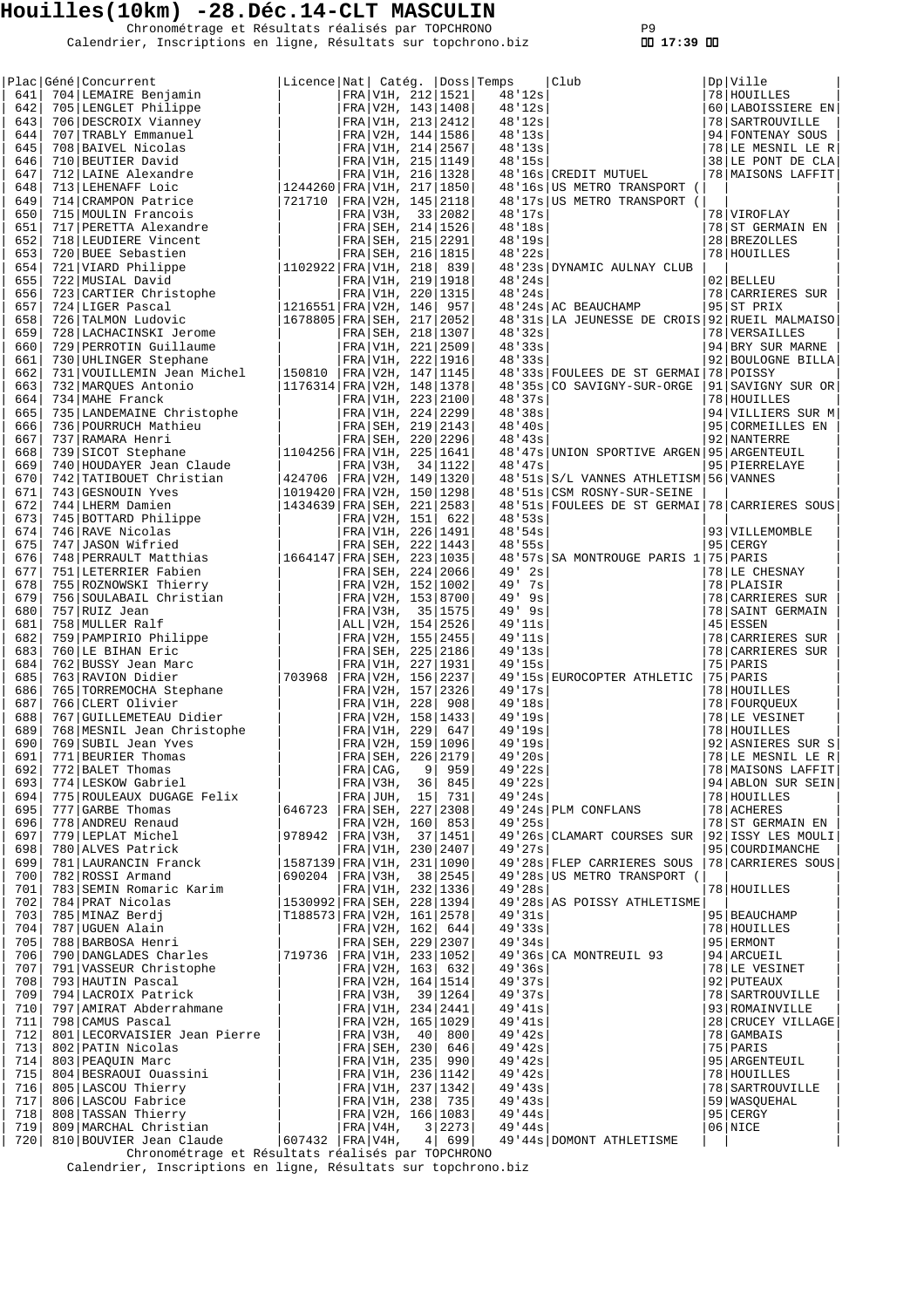Chronométrage et Résultats réalisés par TOPCHRONO P10 Calendrier, Inscriptions en ligne, Résultats sur topchrono.biz  **17:39** 

| 721        | Plac Géné Concurrent<br>813 DANG Nguyen Thong                                                                                                                                                                                                      | Licence Nat  Catég.  Doss Temps |                     |    | FRA SEH, 231 2503   |            | 49'44s               | Club                                         | Dp Ville<br>92 ST CLOUD          |
|------------|----------------------------------------------------------------------------------------------------------------------------------------------------------------------------------------------------------------------------------------------------|---------------------------------|---------------------|----|---------------------|------------|----------------------|----------------------------------------------|----------------------------------|
| 722        | 814 DOORNBOS Jean Pierre                                                                                                                                                                                                                           |                                 |                     |    | FRA V2H, 167 1013   |            | 49'45s               |                                              | 92 VILLE D AVRAY                 |
| 723        | 815 PERRIERE Didier                                                                                                                                                                                                                                |                                 | FRA V3H,            | 41 | 637                 |            | 49'46s               |                                              | 78 CARRIERES SUR                 |
| 724        | 816 CHARLIER Gregory                                                                                                                                                                                                                               |                                 |                     |    | FRA V1H, 239 8337   |            | 49'46s               |                                              | 92 LA GARENNE COL                |
| 725        | 817 THEOBALD Thomas                                                                                                                                                                                                                                |                                 | FRA SEH, 232 1708   |    |                     |            | 49'47s               |                                              | 92 CLICHY                        |
| 726        | 818 WEHRLE Laurent                                                                                                                                                                                                                                 |                                 | FRA V1H, 240 2395   |    |                     |            | 49'47s               |                                              | 95 CORMEILLES EN                 |
| 727        | 819 ROTTIER Philippe                                                                                                                                                                                                                               |                                 |                     |    | FRA V1H, 241   1686 |            | 49'49s               |                                              | 78 HOUILLES                      |
| 728        | 821 NEUET Sylvain                                                                                                                                                                                                                                  | 1303189 FRA V2H, 168            |                     |    | 880                 |            |                      | 49'49s UNION NORD EST 95 A   95 LOUVRES      |                                  |
| 729        | 822 JOUSSELIN Alexandre                                                                                                                                                                                                                            |                                 | FRA SEH, 233        |    | 972                 |            | 49.50s               |                                              | 78 POISSY                        |
| 730        | 823 JAFFRENOU Philippe                                                                                                                                                                                                                             | 439547                          | FRA V3H,            | 42 | 754                 |            |                      | 49'52s UNION SPORTIVE GAZEL 95 CORMEILLES EN |                                  |
| 731        | 824 BARLET Patrick                                                                                                                                                                                                                                 |                                 |                     |    | FRA V2H, 169 1162   | 49.53s     |                      |                                              |                                  |
| 732        | 827 GHEBBI Mohamed                                                                                                                                                                                                                                 |                                 |                     |    | FRA SEH, 234   1984 |            | 49.56s               |                                              | 95 ARGENTEUIL                    |
| 733        | 828 GESTIN Philippe                                                                                                                                                                                                                                | 1493336 FRA V1H, 242            |                     |    | 922                 |            |                      | 49'56s COURBEVOIE ATHLETISM 92 COURBEVOIE    |                                  |
| 734        | 829 JOLY Eric                                                                                                                                                                                                                                      | 1163491   FRA   V1H, 243        |                     |    | 806                 |            |                      | 49'57s VILLEPINTE MARATHON                   | 93 VILLEPINTE                    |
| 735        | 830 PINGUET Michel                                                                                                                                                                                                                                 |                                 | FRA V3H,            |    | 43 1180             | 49.57s     |                      |                                              | 78 HOUILLES                      |
| 736        | 831 ROUSSEAU Sylvain                                                                                                                                                                                                                               | 1376091 FRA V1H, 244 1649       |                     |    |                     |            |                      | 49'57s COURBEVOIE ATHLETISM 92 COURBEVOIE    |                                  |
| 737        | 833 YACOUBI Salah                                                                                                                                                                                                                                  | 1657772 FRA V1H, 245            |                     |    | 810                 |            |                      | 49'58s VILLEPINTE MARATHON                   | 93 VILLEPINTE                    |
| 738        | 835 SORHOUET Jean Louis                                                                                                                                                                                                                            | 323429                          | FRA V2H, 170        |    | 760                 |            |                      | $49'58s$ $S/L$ AS ISSOU                      | 78 FOLLAINVILLE D                |
| 739        | 836 BOHDANOWICZ Romain                                                                                                                                                                                                                             | 1447017 FRA SEH, 235 1115       |                     |    |                     |            |                      | 49'59s CS TERNES PARIS OUES 75 PARIS         |                                  |
| 740        | 837 RIAZUELO Alain<br>838 BOHDANOWICZ Michel                                                                                                                                                                                                       |                                 | FRA V1H, 246        |    | 930                 | $50'$ $0s$ |                      |                                              | 92 SEVRES                        |
| 741        |                                                                                                                                                                                                                                                    | 1670669 FRA V2H, 171 2094       |                     |    |                     | 50'        |                      | 0s CS TERNES PARIS OUES 92 GARCHES           |                                  |
| 742<br>743 | 840 DUBRAY Christian                                                                                                                                                                                                                               |                                 | FRA V1H, 247   1976 |    |                     | 50'        | 4s                   |                                              | 95 ERMONT                        |
| 744        |                                                                                                                                                                                                                                                    |                                 |                     |    |                     |            | $50'$ 5s<br>$50'$ 5s |                                              | 78   SARTROUVILLE<br>78 HOUILLES |
| 745        |                                                                                                                                                                                                                                                    |                                 |                     |    |                     |            | $50'$ 6s             |                                              | 78 HOUILLES                      |
| 746        |                                                                                                                                                                                                                                                    |                                 |                     |    |                     | 50'        | 7s                   |                                              |                                  |
| 747        | 3   DUBRAY CHILL 2<br>2   GUEDJ Thomas<br>14   CAMPION Jean Claude<br>45   LABARRE Regis<br>46   MAGOU Regis<br>47   NGCU Nicolas<br>47   NGCU Nicolas<br>48   LIBEAU Emile<br>852   DREAU Jean Michel<br>854   LEDRU Romain<br>855   LAMY Laurent |                                 |                     |    |                     | 50'        |                      | 8s   VILLEPINTE MARATHON                     | 93 VILLEPINTE                    |
| 748        |                                                                                                                                                                                                                                                    |                                 |                     |    |                     |            | $50'$ 9s             |                                              | 78 POISSY                        |
| 749        |                                                                                                                                                                                                                                                    |                                 |                     |    |                     |            | $50'$ 9s             |                                              | 92 RUEIL MALMAISO                |
| 750        |                                                                                                                                                                                                                                                    |                                 |                     |    |                     | 50'        |                      | 9s FOULEES DE ST GERMAI                      | 78 ST GERMAIN EN                 |
| 751        |                                                                                                                                                                                                                                                    |                                 |                     |    |                     |            |                      | 50'11s DOMONT ATHLETISME                     |                                  |
| 752        |                                                                                                                                                                                                                                                    |                                 |                     |    |                     |            | 50'13s               |                                              | 95   PIERRELAYE                  |
| 753        |                                                                                                                                                                                                                                                    |                                 |                     |    |                     |            | 50'14s               |                                              | 95 VAUREAL                       |
| 754        |                                                                                                                                                                                                                                                    |                                 |                     |    |                     |            | 50'14s               |                                              | 93   BONDY                       |
| 755        |                                                                                                                                                                                                                                                    |                                 |                     |    |                     |            | 50'16s               |                                              | 92 BOULOGNE BILLA                |
| 756        |                                                                                                                                                                                                                                                    |                                 |                     |    |                     |            | 50'16s               |                                              | 78 LES MUREAUX                   |
| 757        | 863 NAHMIAS Anthony                                                                                                                                                                                                                                |                                 |                     |    | FRA SEH, 239 2294   |            | 50'16s               |                                              | 78 HOUILLES                      |
| 758        | 864   MARLIERE Jean Claude                                                                                                                                                                                                                         | 1266309   FRA   V2H, 180   793  |                     |    |                     |            |                      | 50'16s S/L NANTERRE ATHLET 92 NANTERRE       |                                  |
| 759        | 865 MOREIRA Jose                                                                                                                                                                                                                                   |                                 |                     |    | FRA V1H, 250   1254 |            | 50'16s               |                                              | 78 HOUILLES                      |
| 760        | 867 MOHSSINE Lotfi                                                                                                                                                                                                                                 |                                 | FRA SEH, 240   1791 |    |                     |            | 50'16s               |                                              | 78 CARRIERES SUR                 |
| 761        | 869 DENIS Claris                                                                                                                                                                                                                                   | 1224741 FRA V1H, 251            |                     |    | 561                 |            |                      | 50'18s FREE RUNNERS LE CLUB                  |                                  |
| 762        | 870 BARRAS Arnaud                                                                                                                                                                                                                                  |                                 | FRA V1H, 252 2021   |    |                     |            | 50'18s               |                                              | 95 TAVERNY                       |
| 763        | 871 SULEK Patrick                                                                                                                                                                                                                                  |                                 | FRA V1H, 253 2519   |    |                     |            | 50'19s               |                                              | 78 HOUILLES                      |
| 764        | 872 QUENTAL MARQUES Jorge                                                                                                                                                                                                                          |                                 | FRA V1H, 254   1379 |    |                     |            | 50'21s               |                                              | 91 GRIGNY                        |
| 765        | 873 TESTE Renaud<br>874 ELIE Olivier<br>875 JELIDI Samir<br>877 GARCIA Crescente                                                                                                                                                                   | 680289                          | FRA V1H, 255        |    | 882                 |            |                      | 50'22s UNION NORD EST 95 A                   | 95   MARLY LA VILLE              |
| 766        |                                                                                                                                                                                                                                                    |                                 |                     |    | FRA V1H, 256 2501   | 50'26s     |                      |                                              | 78 HOUILLES                      |
| 767        |                                                                                                                                                                                                                                                    | 823185                          | FRA V1H, 257        |    | 803                 |            |                      | 50'29s VILLEPINTE MARATHON                   | 93 VILLEPINTE                    |
| 768        |                                                                                                                                                                                                                                                    | 545811                          | FRA V3H,            |    | 44 2005             |            |                      | 50'32s TREMBLAY AC ATHLETIS 77 MITRY MORY    |                                  |
| 769        | 878 GALLOPIN Arnaud                                                                                                                                                                                                                                |                                 |                     |    | FRA V1H, 258 2172   | 50'32s     |                      |                                              | 95 HERBLAY                       |
| 770        | 879   MONTMIREL Jean Michel                                                                                                                                                                                                                        | 483660                          | FRA V3H,            |    | 45   1077           |            |                      | 50'32s US DASSAULT ARGENTEU 78 HOUILLES      |                                  |
| 771        | 880 OUIDIR Abdellah                                                                                                                                                                                                                                |                                 |                     |    | MAR V1H, 259 2256   |            | 50'33s               |                                              | 78   SARTROUVILLE                |
| 772        | 881 COURNON Frederic                                                                                                                                                                                                                               |                                 |                     |    | FRA V1H, 260 1888   |            | 50'33s               |                                              | 95 BEZONS                        |
| 773        | 883 HENRY Simon Pierre                                                                                                                                                                                                                             |                                 |                     |    | FRA SEH, 241 1229   |            | 50'34s               |                                              |                                  |
| 774        | 884 BENAMARA Rabah                                                                                                                                                                                                                                 | 298627   FRA V2H, 181 805       |                     |    |                     |            |                      | 50'35s VILLEPINTE MARATHON                   | 93 DRANCY                        |
| 775        | 885 SABOURAULT Stephane                                                                                                                                                                                                                            | 1484809 FRA V1H, 261 2586       |                     |    |                     |            |                      | 50'37s US EZANVILLE-ECOUEN                   | 95 CHAUVRY                       |
| 776        | 887   MAINTZERT Jean Claude                                                                                                                                                                                                                        |                                 |                     |    | FRA V3H, 46 660     |            | 50'39s               |                                              | 93   MONTFERMEIL                 |
| 777        | 889 COCHINAL Christophe                                                                                                                                                                                                                            |                                 |                     |    | FRA V1H, 262 1305   |            | 50'32s               |                                              | 78 HOUILLES                      |
| 778        | 890 BERTHELIN Sebastien                                                                                                                                                                                                                            |                                 |                     |    | FRA V1H, 263 8684   |            | 50' 47s              |                                              | 78   ISSOU                       |
| 779        | 891 TALLOURD Josselin                                                                                                                                                                                                                              |                                 |                     |    | FRA V1H, 264 2320   |            | 50'38s               |                                              | 78   SARTROUVILLE                |
| 780        | 893 JALLAS Valery                                                                                                                                                                                                                                  | 1650631 FRA V1H, 265 1970       |                     |    |                     |            |                      | 50'51s FREE RUNNERS LE CLUB 92 COURBEVOIE    |                                  |
| 781<br>782 | 894 HUCOL Laurent<br>896 JEANNE Stephane                                                                                                                                                                                                           | 1358796 FRA V2H, 182 1194       |                     |    | FRA SEH, 242 1036   |            | 50'52s               | 50'53s LES MUREAUX VAL DE S                  | 95 CORMEILLES EN                 |
| 783        | 897 JEANTET Julien                                                                                                                                                                                                                                 |                                 |                     |    | FRA SEH, 243 2321   |            | 50.56s               |                                              | 78 SARTROUVILLE                  |
| 784        | 898 HOLVECK Philippe                                                                                                                                                                                                                               |                                 | FRA V1H, 266 2575   |    |                     |            | 50'56s               |                                              | 78   SARTROUVILLE                |
| 785        | 900 GABORIT Michael                                                                                                                                                                                                                                | 1678133 FRA V1H, 267 2008       |                     |    |                     |            |                      | $50'58s$ $C.L.O.C.$ ACHERES                  | 78 ACHERES                       |
| 786        | 901 NOEL Christian                                                                                                                                                                                                                                 |                                 | FRA V2H, 183   1011 |    |                     |            | $51'$ 1s             |                                              | 78 HOUILLES                      |
| 787        | 903 N TIRI Alain                                                                                                                                                                                                                                   |                                 |                     |    | FRA SEH, 244 1195   |            | $51'$ 3s             |                                              | 78 HOUILLES                      |
| 788        | 904 AUBINET Eric                                                                                                                                                                                                                                   |                                 |                     |    | FRA V1H, 268 747    |            | $51'$ 5s             |                                              | 75 PARIS                         |
| 789        | 906 MAURICE Guillaume                                                                                                                                                                                                                              |                                 | FRA SEH, 245 2059   |    |                     |            | 51'15s               |                                              | 78 HOUILLES                      |
| 790        | 907 COUSSINET Stephane                                                                                                                                                                                                                             |                                 | FRA SEH, 246 2499   |    |                     |            | 51'19s               |                                              | 92 BOIS COLOMBES                 |
| 791        | 908 MALLEN Arthur                                                                                                                                                                                                                                  |                                 |                     |    | FRA SEH, 247   1792 |            | 51'21s               |                                              | 75 PARIS                         |
| 792        | 909 BEN AZOUZ Michel                                                                                                                                                                                                                               | 602340                          |                     |    | FRA V2H, 184   1502 |            |                      | 51'21s US ROISSY EN BRIE                     | 77 ROISSY EN BRIE                |
| 793        | 911 BOULAY Sebastien                                                                                                                                                                                                                               |                                 | FRA V1H, 269 2369   |    |                     |            | 51'22s               |                                              | 78 SARTROUVILLE                  |
| 794        | 913 MOU Vincent                                                                                                                                                                                                                                    |                                 |                     |    | FRA V2H, 185   2596 |            |                      | 51'23s RUNNINGPANDA                          | 94 VINCENNES                     |
| 795        | $914$ DU Xia                                                                                                                                                                                                                                       |                                 |                     |    | RCH SEH, 248 1424   |            | 51'23s               |                                              | 78 VELIZY VILLACO                |
| 796        | 915 DESPRAT Arnaud                                                                                                                                                                                                                                 |                                 |                     |    | FRA SEH, 249 2563   |            | 51'23s               |                                              | 95 MONTIGNY LES C                |
| 797        | 916 COURMONTAGNE Mickael                                                                                                                                                                                                                           |                                 |                     |    | FRA V1H, 270 1050   |            | 51'23s               |                                              | 78 CARRIERES SOUS                |
| 798        |                                                                                                                                                                                                                                                    |                                 |                     |    | RCH SEH, 250 1597   |            | 51'23s               |                                              | 94 VITRY SUR SEIN                |
|            | 917 JIANG Zhian                                                                                                                                                                                                                                    |                                 |                     |    |                     |            |                      |                                              |                                  |
| 799        | 918 SONG Wei                                                                                                                                                                                                                                       |                                 |                     |    | RCH SEH, 251   1661 |            | 51'24s               |                                              | 94 VITRY SUR SEIN                |
| 800        | 919 SIZAMENY Geraldo<br>Chronométrage et Résultats réalisés par TOPCHRONO                                                                                                                                                                          |                                 |                     |    | FRA SEH, 252 2363   |            | 51'24s               |                                              | 78   SARTROUVILLE                |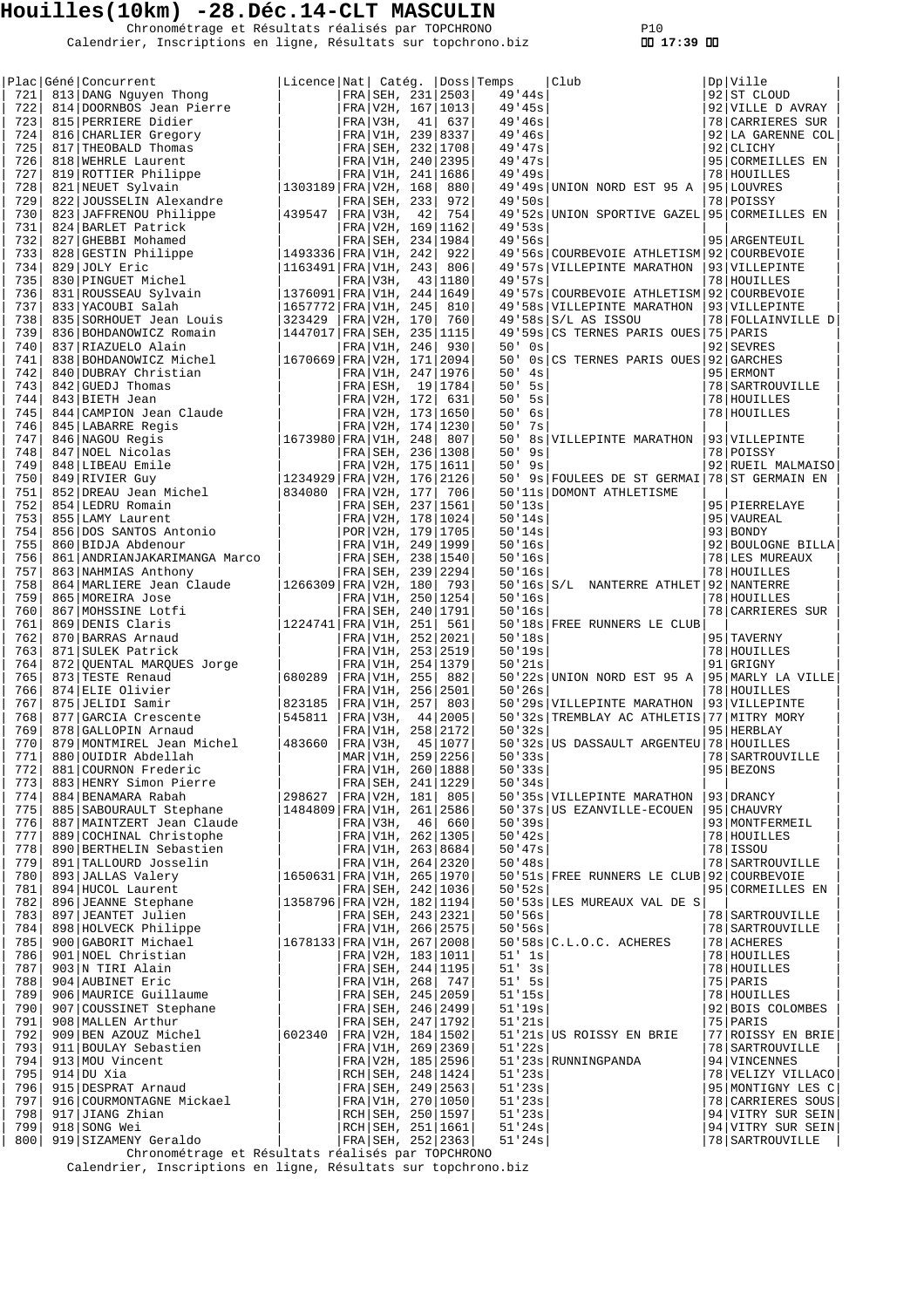Chronométrage et Résultats réalisés par TOPCHRONO P11 Calendrier, Inscriptions en ligne, Résultats sur topchrono.biz  **17:39** 

|  | Place (Sené Concurrent to the Hall Catholic State (Sené 2012)<br>11-2010 922 LUU XAOBAR (1981) 12-2013 12-301 12-301 12-301 12-301 12-301 12-301 12-301 12-301 12-301 12-301 12-301 12-301 12-301 12-301 12-301 12-301 12-301 1 |                                 |                                       |                     |                      |                                                                                                                                |                                  |
|--|---------------------------------------------------------------------------------------------------------------------------------------------------------------------------------------------------------------------------------|---------------------------------|---------------------------------------|---------------------|----------------------|--------------------------------------------------------------------------------------------------------------------------------|----------------------------------|
|  |                                                                                                                                                                                                                                 | Licence Nat  Catég.  Doss Temps |                                       |                     |                      | Club<br>51'24s S/L AC ST GRATIEN-SA 95 SAINT GRATIEN                                                                           | Dp   Ville                       |
|  |                                                                                                                                                                                                                                 |                                 |                                       |                     | 51'25s               |                                                                                                                                | 94 CACHAN                        |
|  |                                                                                                                                                                                                                                 |                                 |                                       |                     |                      | 51'25s<br>51'25s<br>51'28s<br>51'28s<br>51'30s<br>51'32s<br>51'32s<br>51'32s<br>51'33s<br>51'33s<br>51'33s<br>51'34s<br>51'34s | 78 HOUILLES                      |
|  |                                                                                                                                                                                                                                 |                                 |                                       |                     |                      |                                                                                                                                | 78 GAILLON SUR MO                |
|  |                                                                                                                                                                                                                                 |                                 |                                       |                     |                      |                                                                                                                                | 92 ST CLOUD                      |
|  |                                                                                                                                                                                                                                 |                                 |                                       |                     |                      |                                                                                                                                | 95   ARGENTEUIL                  |
|  |                                                                                                                                                                                                                                 |                                 |                                       |                     |                      |                                                                                                                                | 78 MAISONS LAFFIT                |
|  |                                                                                                                                                                                                                                 |                                 |                                       |                     |                      |                                                                                                                                | 78   HOUILLES                    |
|  |                                                                                                                                                                                                                                 |                                 |                                       |                     |                      |                                                                                                                                | 78   SARTROUVILLE                |
|  |                                                                                                                                                                                                                                 |                                 |                                       |                     |                      |                                                                                                                                | 78 HOUILLES                      |
|  |                                                                                                                                                                                                                                 |                                 |                                       |                     |                      |                                                                                                                                | 92 ASNIERES SUR S                |
|  |                                                                                                                                                                                                                                 |                                 |                                       |                     |                      | 51'36s ATHLETIC BRUNOY CLUB 91 BRUNOY                                                                                          |                                  |
|  |                                                                                                                                                                                                                                 |                                 |                                       |                     | 51'36s               |                                                                                                                                | 78 VERSAILLES                    |
|  |                                                                                                                                                                                                                                 |                                 |                                       |                     |                      | 51'38s   US DASSAULT ARGENTEU   78   HOUILLES                                                                                  |                                  |
|  |                                                                                                                                                                                                                                 |                                 |                                       |                     | 51'45s               |                                                                                                                                | 78 BEYNES                        |
|  |                                                                                                                                                                                                                                 |                                 |                                       |                     | 51'47s               |                                                                                                                                | 78 POISSY                        |
|  |                                                                                                                                                                                                                                 |                                 |                                       |                     | 51'48s               |                                                                                                                                | 95 CERGY                         |
|  |                                                                                                                                                                                                                                 |                                 |                                       |                     | 51'48s               |                                                                                                                                | 94 VILLEJUIF                     |
|  |                                                                                                                                                                                                                                 |                                 |                                       |                     | 51'49s               |                                                                                                                                | 78 POISSY<br>94 ALFORTVILLE      |
|  |                                                                                                                                                                                                                                 |                                 |                                       |                     | 51'50s<br>51'51s     |                                                                                                                                |                                  |
|  |                                                                                                                                                                                                                                 |                                 |                                       |                     | 51'53s               |                                                                                                                                | 95 ARGENTEUIL                    |
|  |                                                                                                                                                                                                                                 |                                 |                                       |                     | 51'53s               |                                                                                                                                | 95 ECOUEN                        |
|  |                                                                                                                                                                                                                                 |                                 |                                       |                     | 51'57s               |                                                                                                                                | 78   HOUILLES                    |
|  |                                                                                                                                                                                                                                 |                                 |                                       |                     |                      | 51'58s COURBEVOIE ACL                                                                                                          | 92 LA GARENNE COL                |
|  |                                                                                                                                                                                                                                 |                                 |                                       |                     | 52'                  | 0s FOULEES DE ST GERMAI 95 HERBLAY                                                                                             |                                  |
|  |                                                                                                                                                                                                                                 |                                 |                                       |                     | 52'<br>6s            |                                                                                                                                | 95 PIERRELAYE                    |
|  |                                                                                                                                                                                                                                 |                                 |                                       |                     | 52'<br>6s            |                                                                                                                                | 75 PARIS                         |
|  |                                                                                                                                                                                                                                 |                                 |                                       |                     | $52'$ 6s             |                                                                                                                                | 95 AINCOURT                      |
|  |                                                                                                                                                                                                                                 |                                 |                                       |                     | $52'$ 6s             |                                                                                                                                |                                  |
|  |                                                                                                                                                                                                                                 |                                 |                                       |                     | $52'$ 8s             |                                                                                                                                | 92 COLOMBES                      |
|  |                                                                                                                                                                                                                                 |                                 |                                       |                     | $52'$ 9s             |                                                                                                                                | 94 IVRY SUR SEINE                |
|  |                                                                                                                                                                                                                                 |                                 |                                       |                     | 52'10s               |                                                                                                                                | 78 POISSY                        |
|  |                                                                                                                                                                                                                                 |                                 |                                       |                     |                      | 52'11s CLUB ATHLETISME DE P 92 PUTEAUX                                                                                         |                                  |
|  |                                                                                                                                                                                                                                 |                                 |                                       |                     | 52'12s               |                                                                                                                                | 95 ARGENTEUIL                    |
|  |                                                                                                                                                                                                                                 |                                 |                                       |                     | 52'13s               |                                                                                                                                | 78 HOUILLES                      |
|  |                                                                                                                                                                                                                                 |                                 |                                       |                     |                      | 52'14s TO BE SPORT                                                                                                             | 78   MAISONS LAFFIT              |
|  |                                                                                                                                                                                                                                 |                                 |                                       |                     | 52'15s               |                                                                                                                                | 78 ST GERMAIN EN                 |
|  |                                                                                                                                                                                                                                 |                                 |                                       |                     | 52'16s               | $\sim$ $\sim$                                                                                                                  | 78 CARRIERES SUR                 |
|  |                                                                                                                                                                                                                                 |                                 |                                       |                     | 52'16s               |                                                                                                                                | 75 PARIS                         |
|  |                                                                                                                                                                                                                                 |                                 |                                       |                     |                      | 52'19s FOULEES DE ST GERMAI 78 MAREIL MARLY                                                                                    |                                  |
|  |                                                                                                                                                                                                                                 |                                 |                                       |                     | 52'21s               |                                                                                                                                | 92 RUEIL MALMAISO                |
|  |                                                                                                                                                                                                                                 |                                 |                                       |                     | 52'21s               |                                                                                                                                | 78 LE PECQ                       |
|  |                                                                                                                                                                                                                                 |                                 |                                       |                     | 52'22s               |                                                                                                                                | 95   ARGENTEUIL                  |
|  |                                                                                                                                                                                                                                 |                                 |                                       |                     |                      | 52'23s ES SAINT PATHUS-OISS 77 ST PATHUS                                                                                       | 95 ARGENTEUIL                    |
|  |                                                                                                                                                                                                                                 |                                 |                                       |                     | 52'27s<br>52'28s     |                                                                                                                                | 92 COLOMBES                      |
|  |                                                                                                                                                                                                                                 |                                 |                                       |                     |                      | 52'30s RUNNING PANDA                                                                                                           | 75 PARIS                         |
|  |                                                                                                                                                                                                                                 |                                 |                                       |                     |                      | 52'30s VILLEPINTE MARATHON                                                                                                     |                                  |
|  |                                                                                                                                                                                                                                 |                                 |                                       |                     | 52'31s               |                                                                                                                                | 78 JUZIERS                       |
|  |                                                                                                                                                                                                                                 |                                 |                                       |                     |                      |                                                                                                                                | 78 VERSAILLES                    |
|  | 852   1005   KOLASA Marc                                                                                                                                                                                                        |                                 |                                       | FRA V1H, 291 1786   |                      | $52'33s$ UA VERSAILLES<br>$52'34s$                                                                                             | 93 LE BLANC MESNI                |
|  | 853 1006 POUX Alain<br>854 1007 VIGIER Ludovic<br>855 1000 COURTERENT COLORED                                                                                                                                                   |                                 |                                       | FRA V2H, 191 1283   | 52'35s               |                                                                                                                                | 92 ASNIERES SUR S                |
|  |                                                                                                                                                                                                                                 |                                 |                                       | FRA SEH, 271 1010   | 52'35s               |                                                                                                                                | 78   SARTROUVILLE                |
|  | 853 1006 Pouc.<br>854 1007 VIGIER Ludovic<br>855 1009 SCHENTEN William<br>856 1010 COURSE Frederic<br>007 1012 LEVINAS Meron                                                                                                    |                                 |                                       | FRA V1H, 292 1991   | 52'38s               |                                                                                                                                | 95 SOISY SOUS MON                |
|  |                                                                                                                                                                                                                                 |                                 | FRA V1H, 293 2486                     |                     | 52'39s               |                                                                                                                                | 92 ASNIERES SUR S                |
|  |                                                                                                                                                                                                                                 |                                 | FRA V1H, 294 1772                     |                     | 52'40s               |                                                                                                                                | 78 BOUGIVAL                      |
|  |                                                                                                                                                                                                                                 |                                 | FRA V2H, 192 1155                     |                     | 52'41s               |                                                                                                                                |                                  |
|  | 859 1014 TILLIER Ludovic                                                                                                                                                                                                        |                                 |                                       | FRA SEH, 272 2195   | 52'42s               |                                                                                                                                | 78 ROCQUENCOURT                  |
|  | 860   1015   AITYOUCEF Slimane                                                                                                                                                                                                  | 1664098 FRA SEH, 273 1347       |                                       |                     |                      | 52'42s SO HOUILLES                                                                                                             | 91   MARCOUSSIS                  |
|  | 861   1017   DAD Geraraly                                                                                                                                                                                                       |                                 |                                       | FRA V2H, 193 1157   | 52'45s               |                                                                                                                                |                                  |
|  | 862   1019   MUSIALEK Stephane                                                                                                                                                                                                  |                                 | FRA V1H, 295   1455                   |                     | 52'48s               |                                                                                                                                | 92 SURESNES                      |
|  | 863   1021   POINTIERE Michel                                                                                                                                                                                                   |                                 | FRA V2H, 194 1271                     |                     | 52'51s               |                                                                                                                                | 78 HOUILLES                      |
|  | 864   1023   BRAUN Xavier                                                                                                                                                                                                       |                                 | FRA SEH, 274   1376                   |                     |                      | 52'53s ACAH                                                                                                                    | 92 COURBEVOIE                    |
|  | 865   1025   BARRASSON Nicolas                                                                                                                                                                                                  |                                 | FRA SEH, 275   1528                   |                     | 52'54s               |                                                                                                                                | 78 POISSY                        |
|  | 866 1028 TEMPLIER Pierre                                                                                                                                                                                                        | $1668675$ FRA CAG, $10$         |                                       | 603                 |                      | $53'$ 0s SO HOUILLES                                                                                                           | 78 HOUILLES                      |
|  | 867   1029   MAENZA Guillaume                                                                                                                                                                                                   | $1203039$ FRA V1H, 296 642      |                                       |                     |                      | 53' 4s US EZANVILLE-ECOUEN                                                                                                     | 95 BEAUMONT SUR O                |
|  | 868   1030   ABGRALL Jean Luc                                                                                                                                                                                                   |                                 | FRA V2H, 195 1125                     |                     | $53'$ 6s             |                                                                                                                                | 78 HOUILLES                      |
|  | 869   1031   WAN Laurent                                                                                                                                                                                                        |                                 | FRA V1H, 297   1409                   |                     | $53'$ 6s<br>$53'$ 7s |                                                                                                                                | 78 HOUILLES                      |
|  | 870   1032   FOUSSARD Thierry                                                                                                                                                                                                   |                                 | FRA V2H, 196 2510                     |                     | $53'$ 8s             |                                                                                                                                | 78 HOUILLES                      |
|  | 871   1034   DOURDIN Laurent<br>872   1036   CHAUMOT Claude                                                                                                                                                                     |                                 | FRA V1H, 298 745<br>FRA V2H, 197 1770 |                     | $53'$ 9s             |                                                                                                                                | 60 LE MESNIL EN T<br>78 HOUILLES |
|  | 873   1037   QUENNEVILLE Armand                                                                                                                                                                                                 |                                 | FRA SEH, 276 2529                     |                     | 53'10s               |                                                                                                                                | 78 HOUILLES                      |
|  | 874   1038   WANECQUE Patrick                                                                                                                                                                                                   |                                 | FRA V2H, 198 1407                     |                     | 53'11s               |                                                                                                                                | 60 LABOISSIERE EN                |
|  | 875   1040   LECLERC Jean Luc                                                                                                                                                                                                   | 341873                          |                                       | FRA V2H, 199   2167 | 53'13s               |                                                                                                                                | 78 POISSY                        |
|  | 876   1043   LOMBARD Jean Louis                                                                                                                                                                                                 | 642189                          |                                       | FRA V3H, 52  580    | 53'16s               |                                                                                                                                |                                  |
|  | 877   1044   MASEGOSA APARICIO Juan                                                                                                                                                                                             |                                 | FRA V3H, 53 636                       |                     | 53'19s               |                                                                                                                                | 95 BEZONS                        |
|  | 878   1045   MARKA Didier                                                                                                                                                                                                       |                                 | FRA SEH, 277   1725                   |                     | 53'20s               |                                                                                                                                |                                  |
|  | 879   1048   LEROY Jean Arnold                                                                                                                                                                                                  | $1716276$ FRA V1H, 299 767      |                                       |                     |                      | 53'21s CA GROUPE GONESSE VI 95 ARNOUVILLE LES                                                                                  |                                  |
|  | 880   1050   BOURGUINE Gerard                                                                                                                                                                                                   |                                 |                                       | FRA V3H, 54 2303    | 53'23s               |                                                                                                                                | 95 COURDIMANCHE                  |

Chronométrage et Résultats réalisés par TOPCHRONO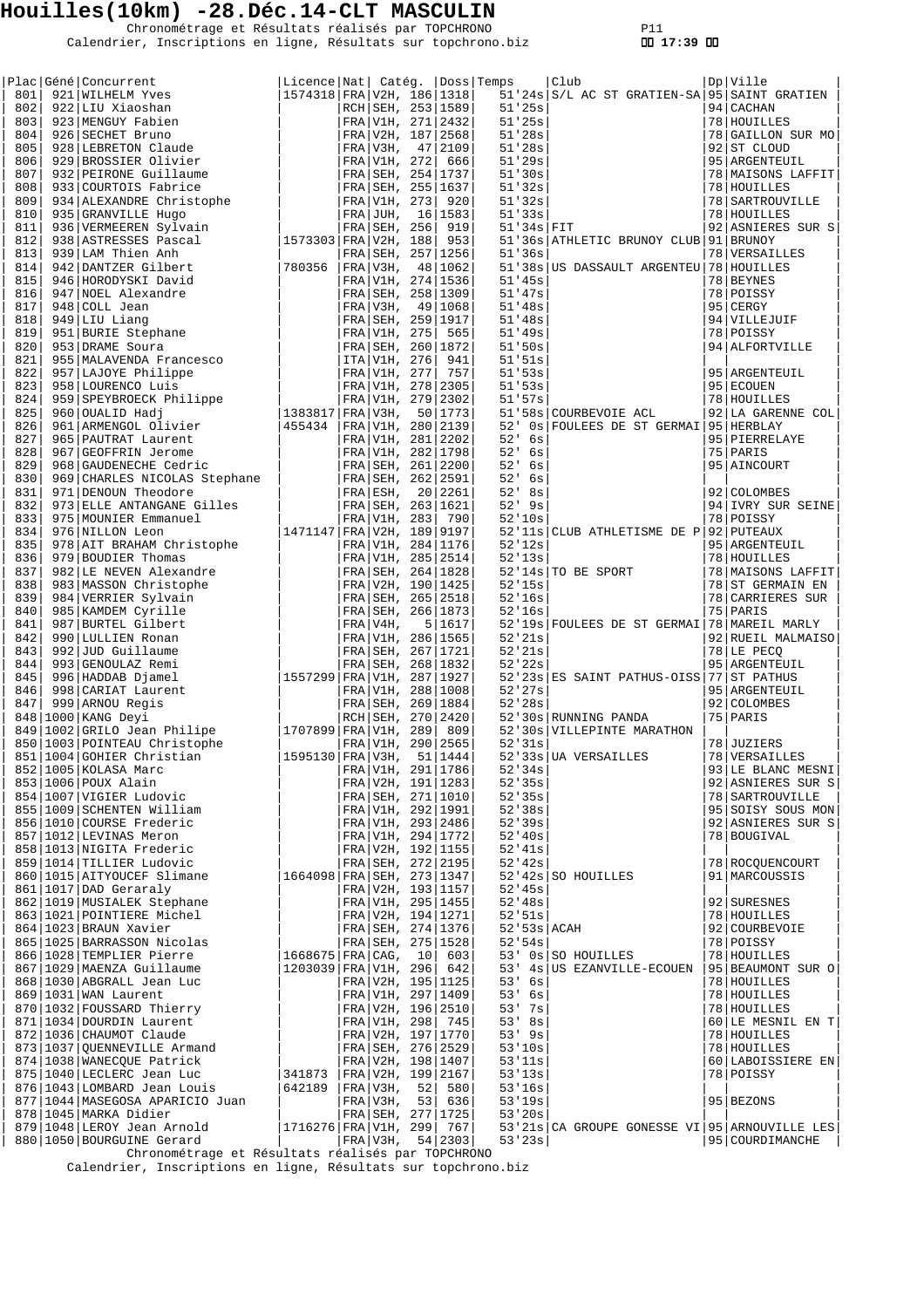Chronométrage et Résultats réalisés par TOPCHRONO P12 Calendrier, Inscriptions en ligne, Résultats sur topchrono.biz  **17:39** 

|  | Plac Géné Concurrent                                                                                                                                                                                                                                                                                                                                                                                         | Licence Nat  Catég.  Doss Temps |              |                       |              | Club<br>3<br>3<br>3<br>3<br>5<br>5<br>78<br>178<br>5<br>5<br>5<br>78<br>178<br>178<br>178<br>178<br>178<br>178<br>5<br>92<br>17<br>78<br>78<br>78<br>78<br>78<br>78<br>78<br>78<br>778<br>778<br>778<br>778<br>778<br>778<br>778<br>778<br>778<br>778<br>778<br>778<br>778<br>778<br>778<br>778<br>778<br>778<br>778<br>778<br>778<br>778<br> | Dp Ville              |
|--|--------------------------------------------------------------------------------------------------------------------------------------------------------------------------------------------------------------------------------------------------------------------------------------------------------------------------------------------------------------------------------------------------------------|---------------------------------|--------------|-----------------------|--------------|-----------------------------------------------------------------------------------------------------------------------------------------------------------------------------------------------------------------------------------------------------------------------------------------------------------------------------------------------|-----------------------|
|  | 881 1051 NOIRY Jean Pierre<br>384   1053   TEA David Ratrick<br>884   1056   PELTIER Lionel<br>886   1057   GAO Jian<br>886   1057   GAO Jian<br>886   1058   DUVAL Nicolas<br>887   1059   POULLAUDE Julien<br>888   1062   CORPORON Erick<br>889   1064   TAILLEUR Pasca                                                                                                                                   |                                 |              | FRA $V3H, 55 1223$    |              |                                                                                                                                                                                                                                                                                                                                               |                       |
|  |                                                                                                                                                                                                                                                                                                                                                                                                              |                                 |              | FRA V2H, 200 2051     |              |                                                                                                                                                                                                                                                                                                                                               | 92 ST CLOUD           |
|  |                                                                                                                                                                                                                                                                                                                                                                                                              |                                 |              |                       |              |                                                                                                                                                                                                                                                                                                                                               |                       |
|  |                                                                                                                                                                                                                                                                                                                                                                                                              |                                 |              | FRA SEH, 278   1709   |              |                                                                                                                                                                                                                                                                                                                                               | 95 GONESSE            |
|  |                                                                                                                                                                                                                                                                                                                                                                                                              |                                 |              | FRA V1H, 300 633      |              |                                                                                                                                                                                                                                                                                                                                               | 78 HOUILLES           |
|  |                                                                                                                                                                                                                                                                                                                                                                                                              |                                 |              | RCH   SEH, 279   1735 |              |                                                                                                                                                                                                                                                                                                                                               | 94   SAINT-MANDE      |
|  |                                                                                                                                                                                                                                                                                                                                                                                                              |                                 |              | FRA SEH, 280   1796   |              |                                                                                                                                                                                                                                                                                                                                               | 92 LEVALLOIS PERR     |
|  |                                                                                                                                                                                                                                                                                                                                                                                                              |                                 |              | FRA SEH, 281   1981   |              |                                                                                                                                                                                                                                                                                                                                               | 78 HOUILLES           |
|  |                                                                                                                                                                                                                                                                                                                                                                                                              |                                 |              |                       |              |                                                                                                                                                                                                                                                                                                                                               |                       |
|  |                                                                                                                                                                                                                                                                                                                                                                                                              |                                 |              | FRA V2H, 201   1181   |              |                                                                                                                                                                                                                                                                                                                                               | 94 MAISONS ALFORT     |
|  |                                                                                                                                                                                                                                                                                                                                                                                                              |                                 |              | FRA V2H, 202 2531     |              |                                                                                                                                                                                                                                                                                                                                               | 78 ST GERMAIN EN      |
|  |                                                                                                                                                                                                                                                                                                                                                                                                              |                                 |              | FRA V1H, 301   2585   |              |                                                                                                                                                                                                                                                                                                                                               | 92 COLOMBES           |
|  |                                                                                                                                                                                                                                                                                                                                                                                                              |                                 |              | FRA V2H, 203 1366     |              |                                                                                                                                                                                                                                                                                                                                               | 78 HOUILLES           |
|  |                                                                                                                                                                                                                                                                                                                                                                                                              |                                 |              |                       |              |                                                                                                                                                                                                                                                                                                                                               |                       |
|  |                                                                                                                                                                                                                                                                                                                                                                                                              |                                 |              | FRA V3H, 56 1095      |              |                                                                                                                                                                                                                                                                                                                                               | $ 83 $ LA SEYNE SUR M |
|  |                                                                                                                                                                                                                                                                                                                                                                                                              |                                 |              | FRA SEH, 282   1323   |              |                                                                                                                                                                                                                                                                                                                                               | 94 VINCENNES          |
|  |                                                                                                                                                                                                                                                                                                                                                                                                              |                                 |              | FRA V3H, 57 1220      |              |                                                                                                                                                                                                                                                                                                                                               | 78 NOISY LE ROI       |
|  |                                                                                                                                                                                                                                                                                                                                                                                                              |                                 |              | FRA SEH, 283   1272   |              |                                                                                                                                                                                                                                                                                                                                               | 78 HOUILLES           |
|  |                                                                                                                                                                                                                                                                                                                                                                                                              |                                 |              |                       |              |                                                                                                                                                                                                                                                                                                                                               |                       |
|  |                                                                                                                                                                                                                                                                                                                                                                                                              |                                 | FRA V3H,     | 58 548                |              |                                                                                                                                                                                                                                                                                                                                               |                       |
|  |                                                                                                                                                                                                                                                                                                                                                                                                              |                                 |              | FRA SEH, 284   1383   |              | $54'$ 3s BERGER<br>54'10s<br>54'12s ACAH                                                                                                                                                                                                                                                                                                      | 78 HOUILLES           |
|  |                                                                                                                                                                                                                                                                                                                                                                                                              |                                 |              | FRA SEH, 285 8606     |              |                                                                                                                                                                                                                                                                                                                                               | 92   PUTEAUX          |
|  | 899 1078 CHAROY Franck<br>900 1080 LE CORRE Christian                                                                                                                                                                                                                                                                                                                                                        |                                 |              | FRA V2H, 204   1374   |              |                                                                                                                                                                                                                                                                                                                                               | 95 ARGENTEUIL         |
|  |                                                                                                                                                                                                                                                                                                                                                                                                              |                                 |              | FRA V2H, 205 1755     |              | 54'14s COURIR EN DUO                                                                                                                                                                                                                                                                                                                          | 92   CHAVILLE         |
|  |                                                                                                                                                                                                                                                                                                                                                                                                              |                                 |              |                       |              |                                                                                                                                                                                                                                                                                                                                               |                       |
|  |                                                                                                                                                                                                                                                                                                                                                                                                              |                                 |              |                       | 54'15s       |                                                                                                                                                                                                                                                                                                                                               | 92   PUTEAUX          |
|  |                                                                                                                                                                                                                                                                                                                                                                                                              |                                 |              |                       | 54'24s       |                                                                                                                                                                                                                                                                                                                                               | 78   VILLEPREUX       |
|  |                                                                                                                                                                                                                                                                                                                                                                                                              |                                 |              |                       | 54'25s       |                                                                                                                                                                                                                                                                                                                                               | 78 POISSY             |
|  |                                                                                                                                                                                                                                                                                                                                                                                                              |                                 |              |                       | 54'28s       |                                                                                                                                                                                                                                                                                                                                               | 78 HOUILLES           |
|  |                                                                                                                                                                                                                                                                                                                                                                                                              |                                 |              |                       | 54'29s       |                                                                                                                                                                                                                                                                                                                                               | 92 LA GARENNE COL     |
|  |                                                                                                                                                                                                                                                                                                                                                                                                              |                                 |              |                       |              |                                                                                                                                                                                                                                                                                                                                               |                       |
|  |                                                                                                                                                                                                                                                                                                                                                                                                              |                                 |              |                       | 54'30s       |                                                                                                                                                                                                                                                                                                                                               | 92 RUEIL MALMAISO     |
|  |                                                                                                                                                                                                                                                                                                                                                                                                              |                                 |              |                       | 54'30s       |                                                                                                                                                                                                                                                                                                                                               | 92 BOIS COLOMBES      |
|  |                                                                                                                                                                                                                                                                                                                                                                                                              |                                 |              |                       | 54'30s       |                                                                                                                                                                                                                                                                                                                                               |                       |
|  |                                                                                                                                                                                                                                                                                                                                                                                                              |                                 |              |                       |              | 54'31s PLM CONFLANS                                                                                                                                                                                                                                                                                                                           |                       |
|  |                                                                                                                                                                                                                                                                                                                                                                                                              |                                 |              |                       |              |                                                                                                                                                                                                                                                                                                                                               | 95   VAUREAL          |
|  |                                                                                                                                                                                                                                                                                                                                                                                                              |                                 |              |                       |              | 54'32s ORTEIL EN POINTES                                                                                                                                                                                                                                                                                                                      | 92 GARCHES            |
|  |                                                                                                                                                                                                                                                                                                                                                                                                              |                                 |              |                       | 54'33s       |                                                                                                                                                                                                                                                                                                                                               | 78 HOUILLES           |
|  |                                                                                                                                                                                                                                                                                                                                                                                                              |                                 |              |                       | 54'35s       |                                                                                                                                                                                                                                                                                                                                               | 93 DRANCY             |
|  |                                                                                                                                                                                                                                                                                                                                                                                                              |                                 |              |                       |              | 54'37s LA JEUNESSE DE CROIS 78 CROISSY SUR SE                                                                                                                                                                                                                                                                                                 |                       |
|  |                                                                                                                                                                                                                                                                                                                                                                                                              |                                 |              |                       |              |                                                                                                                                                                                                                                                                                                                                               |                       |
|  |                                                                                                                                                                                                                                                                                                                                                                                                              |                                 |              |                       | 54'37s       |                                                                                                                                                                                                                                                                                                                                               | 10 ROMILLY SUR SE     |
|  |                                                                                                                                                                                                                                                                                                                                                                                                              |                                 |              |                       | 54'37s       |                                                                                                                                                                                                                                                                                                                                               | 78 CARRIERES SUR      |
|  |                                                                                                                                                                                                                                                                                                                                                                                                              |                                 |              |                       | 54'38s       |                                                                                                                                                                                                                                                                                                                                               | 92 MARNES LA COQU     |
|  |                                                                                                                                                                                                                                                                                                                                                                                                              |                                 |              |                       | 54'40s       |                                                                                                                                                                                                                                                                                                                                               | 78 ST GERMAIN EN      |
|  |                                                                                                                                                                                                                                                                                                                                                                                                              |                                 |              |                       |              |                                                                                                                                                                                                                                                                                                                                               |                       |
|  |                                                                                                                                                                                                                                                                                                                                                                                                              |                                 |              |                       | 54'41s       |                                                                                                                                                                                                                                                                                                                                               | 54 NANCY              |
|  |                                                                                                                                                                                                                                                                                                                                                                                                              |                                 |              |                       | 54'41s       |                                                                                                                                                                                                                                                                                                                                               | 78 HOUILLES           |
|  |                                                                                                                                                                                                                                                                                                                                                                                                              |                                 |              |                       | 54'35s       |                                                                                                                                                                                                                                                                                                                                               | 78 HOUILLES           |
|  |                                                                                                                                                                                                                                                                                                                                                                                                              |                                 |              |                       | 54'36s       |                                                                                                                                                                                                                                                                                                                                               | 78 HOUILLES           |
|  |                                                                                                                                                                                                                                                                                                                                                                                                              |                                 |              |                       | $54$ ' $50s$ |                                                                                                                                                                                                                                                                                                                                               |                       |
|  |                                                                                                                                                                                                                                                                                                                                                                                                              |                                 |              |                       |              |                                                                                                                                                                                                                                                                                                                                               | 77 CRECY LA CHAPE     |
|  |                                                                                                                                                                                                                                                                                                                                                                                                              |                                 |              |                       | 54'50s       |                                                                                                                                                                                                                                                                                                                                               | 78 SARTROUVILLE       |
|  |                                                                                                                                                                                                                                                                                                                                                                                                              |                                 |              |                       |              | 54'51s US OLYMPIQUE DE CHEL 77 BROU SUR CHANT                                                                                                                                                                                                                                                                                                 |                       |
|  |                                                                                                                                                                                                                                                                                                                                                                                                              |                                 |              |                       |              | 54'52s STADIUM MONTIGNY ATH 78 MONTIGNY LE BR                                                                                                                                                                                                                                                                                                 |                       |
|  |                                                                                                                                                                                                                                                                                                                                                                                                              |                                 |              |                       | 54.54s       |                                                                                                                                                                                                                                                                                                                                               | 93 DRANCY             |
|  |                                                                                                                                                                                                                                                                                                                                                                                                              |                                 |              |                       |              |                                                                                                                                                                                                                                                                                                                                               |                       |
|  |                                                                                                                                                                                                                                                                                                                                                                                                              |                                 |              |                       |              | 54'56s CLUB SPORTIF CACL                                                                                                                                                                                                                                                                                                                      | 95   ARGENTEUIL       |
|  |                                                                                                                                                                                                                                                                                                                                                                                                              |                                 |              |                       | 54'56s       |                                                                                                                                                                                                                                                                                                                                               | 95   VALMONDOIS       |
|  |                                                                                                                                                                                                                                                                                                                                                                                                              |                                 |              |                       | $55'$ 0s     |                                                                                                                                                                                                                                                                                                                                               | 91 SACLAY             |
|  |                                                                                                                                                                                                                                                                                                                                                                                                              |                                 |              |                       | $55'$ 2s     |                                                                                                                                                                                                                                                                                                                                               | 78 HOUILLES           |
|  |                                                                                                                                                                                                                                                                                                                                                                                                              |                                 |              |                       | $55'$ $3s$   |                                                                                                                                                                                                                                                                                                                                               | 75 PARIS              |
|  |                                                                                                                                                                                                                                                                                                                                                                                                              |                                 |              |                       |              |                                                                                                                                                                                                                                                                                                                                               |                       |
|  |                                                                                                                                                                                                                                                                                                                                                                                                              |                                 |              | FRA SEH, 290   1883   | 55'<br>5s    |                                                                                                                                                                                                                                                                                                                                               | 34   MONTPELLIER      |
|  | 899   1078   CHAROY Franch   FRA   V2H, 200   1088   1078   1088   1088   1088   LRE ACRES Christian   FRA   V2H, 205   1775   902   1089   NEW TRA   V2H, 200   1099   REBENER Cedric   FRA   V1H, 307   1946   1092   DARET<br>931 1138 VABRE GUY<br>932 1141 DESO David<br>933 1142 MEZOUAR Ahmed<br>934 1143 CHEN Xiang<br>935 1144 LARROCHE Paul<br>936 1145 BERTRAM Fabrice<br>937 1146 MOULS Stephane |                                 |              | ALG V2H, 217   2513   |              | 55' 6s LES AMIS DE MIKHY                                                                                                                                                                                                                                                                                                                      | 92 RUEIL MALMAISO     |
|  |                                                                                                                                                                                                                                                                                                                                                                                                              |                                 |              | RCH SEH, 291   1543   | $55'$ 6s     |                                                                                                                                                                                                                                                                                                                                               | 75 PARIS              |
|  |                                                                                                                                                                                                                                                                                                                                                                                                              |                                 |              | FRA ESH, 21 1400      | $55'$ 7s     |                                                                                                                                                                                                                                                                                                                                               | 78   MAISONS LAFFIT   |
|  |                                                                                                                                                                                                                                                                                                                                                                                                              |                                 |              | FRA V1H, 311 1559     | $55'$ 7s     |                                                                                                                                                                                                                                                                                                                                               | 78 HOUILLES           |
|  |                                                                                                                                                                                                                                                                                                                                                                                                              |                                 |              |                       |              |                                                                                                                                                                                                                                                                                                                                               |                       |
|  | 937   1146   MOULS Stephane                                                                                                                                                                                                                                                                                                                                                                                  |                                 | FRA V1H, 312 | 725                   | $55'$ 8s     |                                                                                                                                                                                                                                                                                                                                               | 78 HOUILLES           |
|  | 938   1147   BOURGEOIS Anthony                                                                                                                                                                                                                                                                                                                                                                               |                                 |              | FRA SEH, 292 1369     |              | $55' 8s$ ACAH                                                                                                                                                                                                                                                                                                                                 | 95   ARGENTEUIL       |
|  | 939   1149   POULAIN Jacques                                                                                                                                                                                                                                                                                                                                                                                 |                                 |              | FRA V3H, 64 1038      | 55'10s       |                                                                                                                                                                                                                                                                                                                                               | 78 ACHERES            |
|  | 940   1150   BAPTISTA Gilberto                                                                                                                                                                                                                                                                                                                                                                               | 695405                          |              | FRA V1H, 313  609     |              | 55'11s CA MANTES-LA-VILLE                                                                                                                                                                                                                                                                                                                     |                       |
|  | 941   1151   DELBAERE Vincent                                                                                                                                                                                                                                                                                                                                                                                |                                 |              | FRA V2H, 218 1415     | 55'15s       |                                                                                                                                                                                                                                                                                                                                               | 95 MERY SUR OISE      |
|  |                                                                                                                                                                                                                                                                                                                                                                                                              |                                 |              |                       |              |                                                                                                                                                                                                                                                                                                                                               |                       |
|  | 942 1153 ALONSO Roberto                                                                                                                                                                                                                                                                                                                                                                                      |                                 |              | FRA V1H, 314 1370     | 55'19s ACAH  |                                                                                                                                                                                                                                                                                                                                               | 92   LEVALLOIS PERR   |
|  | 943 1159 TISON Antoine                                                                                                                                                                                                                                                                                                                                                                                       |                                 |              | FRA SEH, 293 1380     |              | $55'23s$ BERGER                                                                                                                                                                                                                                                                                                                               | 78 LE MESNIL LE R     |
|  | 944 1161 DONIES Guy                                                                                                                                                                                                                                                                                                                                                                                          |                                 |              | FRA V3H, 65 1942      | 55'25s       |                                                                                                                                                                                                                                                                                                                                               | 72 YVRE L EVEOUE      |
|  | 945   1162   SAVALL Jacques                                                                                                                                                                                                                                                                                                                                                                                  | $1440051$ FRA V2H, 219 2599     |              |                       |              | 55'26s LA JEUNESSE DE CROIS 78 CHATOU                                                                                                                                                                                                                                                                                                         |                       |
|  |                                                                                                                                                                                                                                                                                                                                                                                                              |                                 |              |                       |              |                                                                                                                                                                                                                                                                                                                                               |                       |
|  | 946   1165   MANTELLATO Stephane                                                                                                                                                                                                                                                                                                                                                                             |                                 |              | FRA V2H, 220  594     | 55'27s       |                                                                                                                                                                                                                                                                                                                                               | 78 LES CLAYES SOU     |
|  | 947   1166   HUANG Zhuoming                                                                                                                                                                                                                                                                                                                                                                                  |                                 |              | RCH SEH, 294   1642   | 55'30s       |                                                                                                                                                                                                                                                                                                                                               | 92 RUEIL MALMAISO     |
|  | 948   1167   AUBOUIN Herve                                                                                                                                                                                                                                                                                                                                                                                   |                                 |              | FRA V2H, 221 2431     | 55'31s       |                                                                                                                                                                                                                                                                                                                                               | 78 HOUILLES           |
|  | 949   1170   GARNET Lionel                                                                                                                                                                                                                                                                                                                                                                                   | 282857                          | FRA V3H, 66  | 581                   | 55'34s       |                                                                                                                                                                                                                                                                                                                                               |                       |
|  |                                                                                                                                                                                                                                                                                                                                                                                                              |                                 |              |                       |              |                                                                                                                                                                                                                                                                                                                                               |                       |
|  | 950   1173   BLANCO Robert                                                                                                                                                                                                                                                                                                                                                                                   | 622888                          | FRA/V3H,     | 67   1387             |              | 55'37s CA GROUPE GONESSE VI                                                                                                                                                                                                                                                                                                                   |                       |
|  | 951   1174 GRATZMULLER Swan                                                                                                                                                                                                                                                                                                                                                                                  |                                 |              | FRA SEH, 295 1337     | 55'37s       |                                                                                                                                                                                                                                                                                                                                               | 78 HOUILLES           |
|  | 952   1178   MASCLAUX Eric                                                                                                                                                                                                                                                                                                                                                                                   |                                 |              | FRA V2H, 222   1801   | 55'41s       |                                                                                                                                                                                                                                                                                                                                               | 94 CRETEIL            |
|  |                                                                                                                                                                                                                                                                                                                                                                                                              |                                 |              | FRA V2H, 223 2438     | 55'42s       |                                                                                                                                                                                                                                                                                                                                               | 93 AULNAY SOUS BO     |
|  |                                                                                                                                                                                                                                                                                                                                                                                                              |                                 |              |                       |              |                                                                                                                                                                                                                                                                                                                                               |                       |
|  |                                                                                                                                                                                                                                                                                                                                                                                                              |                                 |              | FRA V3H, 68 625       | 55'43s       |                                                                                                                                                                                                                                                                                                                                               |                       |
|  |                                                                                                                                                                                                                                                                                                                                                                                                              |                                 |              | FRA SEH, 296 1504     | 55'45s       |                                                                                                                                                                                                                                                                                                                                               | 75 PARIS              |
|  |                                                                                                                                                                                                                                                                                                                                                                                                              |                                 |              | FRA V1H, 315 1085     | 55'47s       |                                                                                                                                                                                                                                                                                                                                               | 59 AUBERCHICOURT      |
|  |                                                                                                                                                                                                                                                                                                                                                                                                              |                                 |              | FRA V3H, 69 2245      | 55' 49s      |                                                                                                                                                                                                                                                                                                                                               | 93 NOISY LE GRAND     |
|  |                                                                                                                                                                                                                                                                                                                                                                                                              |                                 |              | FRA V2H, 224 2424     | 55'49s       |                                                                                                                                                                                                                                                                                                                                               | 20 SARTENE            |
|  | 954 1181 MARCON Claude<br>955 1182 DANGLARD Thierry<br>956 1184 ROYER COBOU Eric<br>957 1185 SICHER Didier<br>958 1186 FREBOURG Didier<br>959 1186 FREBOURG Didier<br>959 1187 CHIBANI Ahcene<br>060 1188 PNT                                                                                                                                                                                                |                                 |              |                       |              |                                                                                                                                                                                                                                                                                                                                               |                       |
|  |                                                                                                                                                                                                                                                                                                                                                                                                              |                                 |              | ALG V2H, 225   1674   | 55'50s       |                                                                                                                                                                                                                                                                                                                                               | 95 GADANCOURT         |
|  | 960   1188   PAUTRAT Jacques                                                                                                                                                                                                                                                                                                                                                                                 | T236809 FRA V3H, 70 1251        |              |                       | 55'50s       |                                                                                                                                                                                                                                                                                                                                               | 91 STE GENEVIEVE      |

Chronométrage et Résultats réalisés par TOPCHRONO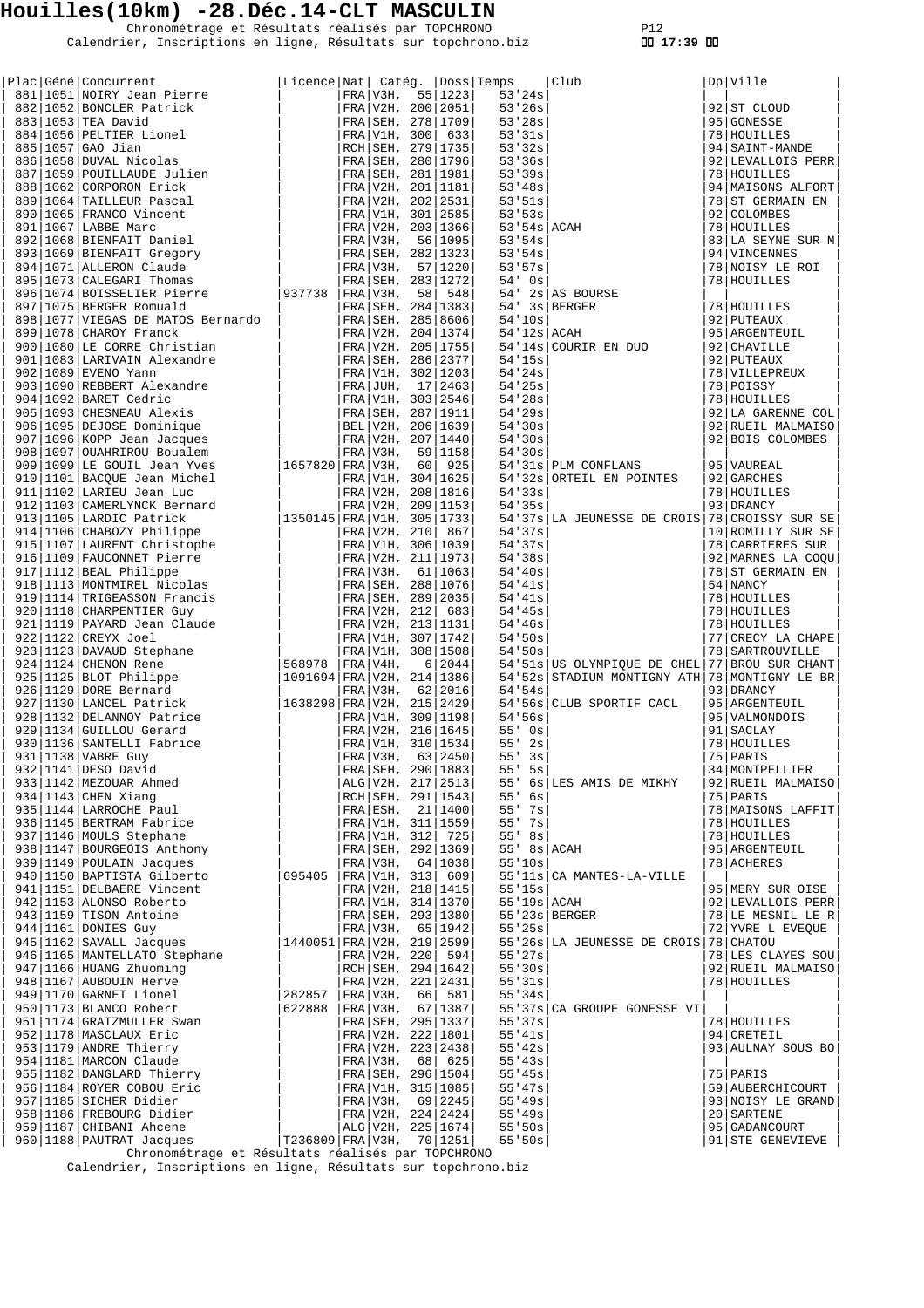Chronométrage et Résultats réalisés par TOPCHRONO P13 Calendrier, Inscriptions en ligne, Résultats sur topchrono.biz  **17:39** 

|  | $\begin{tabular}{ c  c  c c c c c c c c c c c c} \hline \texttt{Place} & \texttt{Gefn6} & \texttt{Concurrent} & \texttt{Licene} & \texttt{Nat} & \texttt{Cat69.} & \texttt{Dos8} & \texttt{1139} & \texttt{1201} & \texttt{968} & \texttt{1191} & \texttt{97R} & \texttt{V2R} & \texttt{321} & \texttt{321} & \texttt{322} & \texttt{1331} & \texttt{031} & \texttt{031} & \texttt{031} & \$ |                                                          |              |                          |                         |                                                                                                                                                                                                                                                                                                                                                                             |                                |
|--|----------------------------------------------------------------------------------------------------------------------------------------------------------------------------------------------------------------------------------------------------------------------------------------------------------------------------------------------------------------------------------------------|----------------------------------------------------------|--------------|--------------------------|-------------------------|-----------------------------------------------------------------------------------------------------------------------------------------------------------------------------------------------------------------------------------------------------------------------------------------------------------------------------------------------------------------------------|--------------------------------|
|  |                                                                                                                                                                                                                                                                                                                                                                                              | Licence   Nat   Catég.   Doss   Temps                    |              |                          |                         | Temps   Club<br>55'51s   BERGER<br>55'55s  <br>55'55s  <br>55'56s  <br>55'58s  <br>56'03   RUNNING PANDA                                                                                                                                                                                                                                                                    | Dp Ville<br>78 LE MESNIL LE R  |
|  |                                                                                                                                                                                                                                                                                                                                                                                              |                                                          |              |                          |                         |                                                                                                                                                                                                                                                                                                                                                                             | 78 HOUILLES                    |
|  |                                                                                                                                                                                                                                                                                                                                                                                              |                                                          |              |                          |                         |                                                                                                                                                                                                                                                                                                                                                                             | 78 HOUILLES                    |
|  |                                                                                                                                                                                                                                                                                                                                                                                              |                                                          |              |                          |                         |                                                                                                                                                                                                                                                                                                                                                                             | 78 HOUILLES                    |
|  |                                                                                                                                                                                                                                                                                                                                                                                              |                                                          |              |                          |                         |                                                                                                                                                                                                                                                                                                                                                                             | 94 CHARENTON LE P              |
|  |                                                                                                                                                                                                                                                                                                                                                                                              |                                                          |              |                          |                         |                                                                                                                                                                                                                                                                                                                                                                             | $ 94 $ CACHAN                  |
|  |                                                                                                                                                                                                                                                                                                                                                                                              |                                                          |              |                          | 56'3s                   |                                                                                                                                                                                                                                                                                                                                                                             |                                |
|  |                                                                                                                                                                                                                                                                                                                                                                                              |                                                          |              |                          |                         | $56'$ $8s$ $ES$ SUCY-EN-BRIE                                                                                                                                                                                                                                                                                                                                                | 94 SUCY EN BRIE                |
|  |                                                                                                                                                                                                                                                                                                                                                                                              |                                                          |              |                          | $56'$ $8s$              |                                                                                                                                                                                                                                                                                                                                                                             | 92 BOULOGNE BILLA              |
|  |                                                                                                                                                                                                                                                                                                                                                                                              |                                                          |              |                          |                         | $56' 10s$<br>$56' 11s$<br>$56' 15s$<br>$56' 20s$<br>$56' 20s$<br>$56' 20s$<br>$56' 20s$                                                                                                                                                                                                                                                                                     | 95   CERGY                     |
|  |                                                                                                                                                                                                                                                                                                                                                                                              |                                                          |              |                          |                         |                                                                                                                                                                                                                                                                                                                                                                             | 92 MEUDON                      |
|  |                                                                                                                                                                                                                                                                                                                                                                                              |                                                          |              |                          |                         |                                                                                                                                                                                                                                                                                                                                                                             | 78 HOUILLES                    |
|  |                                                                                                                                                                                                                                                                                                                                                                                              |                                                          |              |                          |                         |                                                                                                                                                                                                                                                                                                                                                                             | 78 HOUILLES                    |
|  |                                                                                                                                                                                                                                                                                                                                                                                              |                                                          |              |                          |                         |                                                                                                                                                                                                                                                                                                                                                                             | 78 LES MUREAUX                 |
|  |                                                                                                                                                                                                                                                                                                                                                                                              |                                                          |              |                          |                         |                                                                                                                                                                                                                                                                                                                                                                             | 95 HERBLAY                     |
|  |                                                                                                                                                                                                                                                                                                                                                                                              |                                                          |              |                          | 56'26s                  |                                                                                                                                                                                                                                                                                                                                                                             | 78  CARRIERES SUR              |
|  |                                                                                                                                                                                                                                                                                                                                                                                              |                                                          |              |                          | 56'27s                  |                                                                                                                                                                                                                                                                                                                                                                             | 28 NOGENT LE ROI               |
|  |                                                                                                                                                                                                                                                                                                                                                                                              |                                                          |              |                          |                         |                                                                                                                                                                                                                                                                                                                                                                             | 95   ARGENTEUIL                |
|  |                                                                                                                                                                                                                                                                                                                                                                                              |                                                          |              |                          |                         |                                                                                                                                                                                                                                                                                                                                                                             | 78 HOUILLES                    |
|  |                                                                                                                                                                                                                                                                                                                                                                                              |                                                          |              |                          |                         |                                                                                                                                                                                                                                                                                                                                                                             | 78 HOUILLES                    |
|  |                                                                                                                                                                                                                                                                                                                                                                                              |                                                          |              |                          |                         | $56'24s$ AC BEAUCHAMP<br>$56'24s$ AC BEAUCHAMP<br>$56'27s$<br>$56'32s$<br>$56'33s$<br>$56'34s$<br>$56'39s$<br>$56'49s$<br>$56'43s$                                                                                                                                                                                                                                          | 78   SARTROUVILLE              |
|  |                                                                                                                                                                                                                                                                                                                                                                                              |                                                          |              |                          |                         |                                                                                                                                                                                                                                                                                                                                                                             | 78 CHATOU                      |
|  |                                                                                                                                                                                                                                                                                                                                                                                              |                                                          |              |                          | 56'41s                  |                                                                                                                                                                                                                                                                                                                                                                             | 92 ISSY LES MOULI              |
|  |                                                                                                                                                                                                                                                                                                                                                                                              |                                                          |              |                          | 56'41s                  |                                                                                                                                                                                                                                                                                                                                                                             |                                |
|  |                                                                                                                                                                                                                                                                                                                                                                                              |                                                          |              |                          | 56'42s<br>56'44s        |                                                                                                                                                                                                                                                                                                                                                                             | 95   FRANCONVILLE<br>93 DRANCY |
|  |                                                                                                                                                                                                                                                                                                                                                                                              |                                                          |              |                          | 56' 47s                 |                                                                                                                                                                                                                                                                                                                                                                             | 95 ARGENTEUIL                  |
|  |                                                                                                                                                                                                                                                                                                                                                                                              |                                                          |              |                          | 56'38s                  |                                                                                                                                                                                                                                                                                                                                                                             | 94 CHENNEVIERES S              |
|  |                                                                                                                                                                                                                                                                                                                                                                                              |                                                          |              |                          | 56'49s                  |                                                                                                                                                                                                                                                                                                                                                                             | 94 CHENNEVIERES S              |
|  |                                                                                                                                                                                                                                                                                                                                                                                              |                                                          |              |                          |                         | 56'51s DOMONT ATHLETISME                                                                                                                                                                                                                                                                                                                                                    |                                |
|  |                                                                                                                                                                                                                                                                                                                                                                                              |                                                          |              |                          | 56'56s                  |                                                                                                                                                                                                                                                                                                                                                                             |                                |
|  |                                                                                                                                                                                                                                                                                                                                                                                              |                                                          |              |                          | $57'$ 0s                |                                                                                                                                                                                                                                                                                                                                                                             | 99   BANGKOK                   |
|  |                                                                                                                                                                                                                                                                                                                                                                                              |                                                          |              |                          | $57'$ 0s                |                                                                                                                                                                                                                                                                                                                                                                             | 94 VINCENNES                   |
|  |                                                                                                                                                                                                                                                                                                                                                                                              |                                                          |              |                          | $57'$ 0s                |                                                                                                                                                                                                                                                                                                                                                                             | 95 ARGENTEUIL                  |
|  |                                                                                                                                                                                                                                                                                                                                                                                              |                                                          |              |                          |                         | 57' 0s VILLEPINTE MARATHON                                                                                                                                                                                                                                                                                                                                                  |                                |
|  |                                                                                                                                                                                                                                                                                                                                                                                              |                                                          |              |                          |                         | 57' 1s PLM CONFLANS                                                                                                                                                                                                                                                                                                                                                         | 78   MAURECOURT                |
|  |                                                                                                                                                                                                                                                                                                                                                                                              |                                                          |              |                          | $57'$ 1s                |                                                                                                                                                                                                                                                                                                                                                                             | 95   ARGENTEUIL                |
|  |                                                                                                                                                                                                                                                                                                                                                                                              |                                                          |              |                          | $57'$ 5s                |                                                                                                                                                                                                                                                                                                                                                                             |                                |
|  |                                                                                                                                                                                                                                                                                                                                                                                              |                                                          |              |                          |                         |                                                                                                                                                                                                                                                                                                                                                                             | 94 JOINVILLE LE P              |
|  |                                                                                                                                                                                                                                                                                                                                                                                              |                                                          |              |                          |                         |                                                                                                                                                                                                                                                                                                                                                                             |                                |
|  |                                                                                                                                                                                                                                                                                                                                                                                              |                                                          |              |                          |                         | $\begin{tabular}{ll} 57' & 5s \\ 57' & 7s \\ 57' & 14s \\ 57' & 18s \\ 57' & 19s \\ 57' & 20s \\ 57' & 20s \\ 57' & 29s \\ 57' & 30s \\ \end{tabular} \hspace{1cm} \begin{tabular}{ll} 94 & JOTNVLLLF \\ 93 & GAGNY \\ 94 & VINCENNES \\ 78 & HOUTLLES \\ 78 & HOUTLLES \\ 37 & GENILLES \\ 79 & 8 HOUTLLES \\ 79 & 8 HOUTLLES \\ 79 & 8 HOUTLLES \\ 79 & 8 HOUTLLES \\ 71$ | 94   VINCENNES                 |
|  |                                                                                                                                                                                                                                                                                                                                                                                              |                                                          |              |                          |                         |                                                                                                                                                                                                                                                                                                                                                                             |                                |
|  |                                                                                                                                                                                                                                                                                                                                                                                              |                                                          |              |                          |                         |                                                                                                                                                                                                                                                                                                                                                                             |                                |
|  |                                                                                                                                                                                                                                                                                                                                                                                              |                                                          |              |                          |                         |                                                                                                                                                                                                                                                                                                                                                                             |                                |
|  |                                                                                                                                                                                                                                                                                                                                                                                              |                                                          |              |                          | 57'30s                  |                                                                                                                                                                                                                                                                                                                                                                             | 78 HOUILLES                    |
|  |                                                                                                                                                                                                                                                                                                                                                                                              |                                                          |              |                          |                         | 57'32s EA CERGY PONTOISE AT 95 JOUY LE MOUTIE                                                                                                                                                                                                                                                                                                                               |                                |
|  |                                                                                                                                                                                                                                                                                                                                                                                              |                                                          |              |                          | 57'45s                  |                                                                                                                                                                                                                                                                                                                                                                             |                                |
|  |                                                                                                                                                                                                                                                                                                                                                                                              |                                                          |              |                          | 57.51s                  |                                                                                                                                                                                                                                                                                                                                                                             | 78 ACHERES                     |
|  |                                                                                                                                                                                                                                                                                                                                                                                              |                                                          |              |                          | 57:56s                  |                                                                                                                                                                                                                                                                                                                                                                             | 78 HOUILLES                    |
|  |                                                                                                                                                                                                                                                                                                                                                                                              |                                                          |              |                          | $58'$ 0s                |                                                                                                                                                                                                                                                                                                                                                                             | 95 TAVERNY                     |
|  | 1012 1268 BEN FATMA Walid                                                                                                                                                                                                                                                                                                                                                                    | 1726276   FRA   SEH, 314   1805                          |              |                          |                         | 58' 1s UNION SPORTIVE ARGEN 95 ARGENTEUIL                                                                                                                                                                                                                                                                                                                                   |                                |
|  | 1013 1272 BECHADE Jean Claude                                                                                                                                                                                                                                                                                                                                                                |                                                          |              | FRA V2H, 237   1244      | $58'$ 5s                |                                                                                                                                                                                                                                                                                                                                                                             | 95 GOUSSAINVILLE               |
|  | 1014   1273   SOCKALINGHAM Soundi                                                                                                                                                                                                                                                                                                                                                            |                                                          |              | FRA V1H, 328 1204        | $58'$ 8s                |                                                                                                                                                                                                                                                                                                                                                                             | 95 GOUSSAINVILLE               |
|  | $1015$  1274 HAMEL Nicolas                                                                                                                                                                                                                                                                                                                                                                   |                                                          |              | FRA SEH, 315 2550        | $58'$ 8s                |                                                                                                                                                                                                                                                                                                                                                                             | 78   MAISONS LAFFIT            |
|  | $1016$ $1275$ NEVES Filipe                                                                                                                                                                                                                                                                                                                                                                   |                                                          |              | FRA   SEH, 316   2502    | $58'$ 9s                |                                                                                                                                                                                                                                                                                                                                                                             | 78 ST GERMAIN EN               |
|  | 1017   1278   DEDOUCHE Christophe                                                                                                                                                                                                                                                                                                                                                            |                                                          |              | FRA   V1H, 329   849     | 58'11s                  |                                                                                                                                                                                                                                                                                                                                                                             | 78 HOUILLES                    |
|  | 1018 1279 CONSTANS Jean Louis                                                                                                                                                                                                                                                                                                                                                                |                                                          |              | FRA V2H, 238 2276        | 58'17s                  |                                                                                                                                                                                                                                                                                                                                                                             | 78 HOUILLES                    |
|  | $1019 1280 $ COURTE Cyprien                                                                                                                                                                                                                                                                                                                                                                  | 1705338 FRA SEH, 317                                     |              | 670                      |                         | 58'17s ES SARTROUVILLE                                                                                                                                                                                                                                                                                                                                                      | 78   SARTROUVILLE              |
|  | 1020   1283   LAISNEY Denis<br>1021   1284   BRAUN Damien                                                                                                                                                                                                                                                                                                                                    |                                                          | FRA V1H, 330 | 929<br>FRA SEH, 318 1377 | 58'20s<br>58'21s   ACAH |                                                                                                                                                                                                                                                                                                                                                                             | 78 HOUILLES<br>78 HOUILLES     |
|  |                                                                                                                                                                                                                                                                                                                                                                                              |                                                          |              | FRA V1H, 331 2361        | 58'25s                  |                                                                                                                                                                                                                                                                                                                                                                             | 41 CELLETTES                   |
|  | 1022 1287 GODEFROY Cedric<br> 1023 1288 LABOUE Vivian<br> 1024 1291 LAMORLETTE Bruno                                                                                                                                                                                                                                                                                                         |                                                          |              | FRA V1H, 332 2352        | 58'25s                  |                                                                                                                                                                                                                                                                                                                                                                             | 78   HOUILLES                  |
|  |                                                                                                                                                                                                                                                                                                                                                                                              |                                                          |              | FRA V1H, 333 1324        | 58'27s                  |                                                                                                                                                                                                                                                                                                                                                                             | 78 HOUILLES                    |
|  | 1025 1296 LAVAULT Patrice                                                                                                                                                                                                                                                                                                                                                                    |                                                          |              | FRA V2H, 239 658         | 58'34s                  |                                                                                                                                                                                                                                                                                                                                                                             | 78 LE CHESNAY                  |
|  | $1026 1298 $ MAZEAU Boris                                                                                                                                                                                                                                                                                                                                                                    | 1672622 FRA SEH, 319 833                                 |              |                          |                         | 58'36s S/L FRANCONVILLE ATH                                                                                                                                                                                                                                                                                                                                                 |                                |
|  | 1027 1299 QUILLE Patrice                                                                                                                                                                                                                                                                                                                                                                     |                                                          |              | FRA V2H, 240   1479      | 58'36s                  |                                                                                                                                                                                                                                                                                                                                                                             | 95 ATTAINVILLE                 |
|  | 1028 1302 CHOPY Jean Pierre                                                                                                                                                                                                                                                                                                                                                                  | 318914   FRA   V3H,                                      |              | 80 1092                  |                         | 58'38s AS CULTURELLE AIR PA 75 PARIS                                                                                                                                                                                                                                                                                                                                        |                                |
|  | 1029 1306 PINEAU Jean Claude                                                                                                                                                                                                                                                                                                                                                                 |                                                          |              | FRA V3H, 81   1924       | 58'40s                  |                                                                                                                                                                                                                                                                                                                                                                             | 92 CHATILLON                   |
|  | 1030   1309   LE BASTARD Jean Francois                                                                                                                                                                                                                                                                                                                                                       |                                                          |              | FRA V2H, 241 1590        | $58'$ 43s               |                                                                                                                                                                                                                                                                                                                                                                             | 78 LES BREVIAIRES              |
|  | 1031   1312   URIE Ruddy                                                                                                                                                                                                                                                                                                                                                                     |                                                          |              | FRA V1H, 334   1044      | 58'44s                  |                                                                                                                                                                                                                                                                                                                                                                             | 28 BREZOLLES                   |
|  | 1032   1313   DANIEL Jean Pierre                                                                                                                                                                                                                                                                                                                                                             |                                                          |              | FRA V3H, 82 2028         | $58'$ 45s               |                                                                                                                                                                                                                                                                                                                                                                             | 94 CRETEIL                     |
|  | 1033   1314   LARQUEMIN Stephane                                                                                                                                                                                                                                                                                                                                                             |                                                          |              | FRA V2H, 242 1047        | $58'$ 45s               |                                                                                                                                                                                                                                                                                                                                                                             | 78 HOUILLES                    |
|  | $1034 1316 $ ALEXEEF Michel                                                                                                                                                                                                                                                                                                                                                                  | 1650491 FRA V2H, 243 1922<br>$ 361566 $ FRA $ V2H, 244 $ |              |                          |                         | 58'49s FREE RUNNERS LE CLUB 95 LA CHAPELLE EN                                                                                                                                                                                                                                                                                                                               |                                |
|  | 1035 1318 MINOGGI Marc<br> 1036 1320 COTTERAY Michel                                                                                                                                                                                                                                                                                                                                         |                                                          | FRA V3H, 83  | 814<br>640               | $59'$ 0s                | 58'52s   VILLEPINTE MARATHON                                                                                                                                                                                                                                                                                                                                                | 75 PARIS                       |
|  | 1037 1322 GANTHEIL Guillaume                                                                                                                                                                                                                                                                                                                                                                 |                                                          |              | FRA SEH, 320 2504        | $59'$ 1s                |                                                                                                                                                                                                                                                                                                                                                                             | 78   SARTROUVILLE              |
|  | $1038 1323 $ LASSADE Gerald                                                                                                                                                                                                                                                                                                                                                                  |                                                          | FRA V2H, 245 | 82                       |                         | $59'$ 5s AS BOURSE                                                                                                                                                                                                                                                                                                                                                          |                                |
|  | 1039 1324   MAILLEY Jerome                                                                                                                                                                                                                                                                                                                                                                   |                                                          |              | FRA V1H, 335   1665      | 59' 8s                  |                                                                                                                                                                                                                                                                                                                                                                             | 91 MASSY                       |
|  | <br> 1040 1327 HABERT Christophe                                                                                                                                                                                                                                                                                                                                                             |                                                          |              | FRA V1H, 336  935        |                         | 59'12s AC NORD SENONAIS                                                                                                                                                                                                                                                                                                                                                     | 77 SAMOIS SUR SEI              |
|  | Chronométrage et Résultats réalisés par TOPCHRONO                                                                                                                                                                                                                                                                                                                                            |                                                          |              |                          |                         |                                                                                                                                                                                                                                                                                                                                                                             |                                |